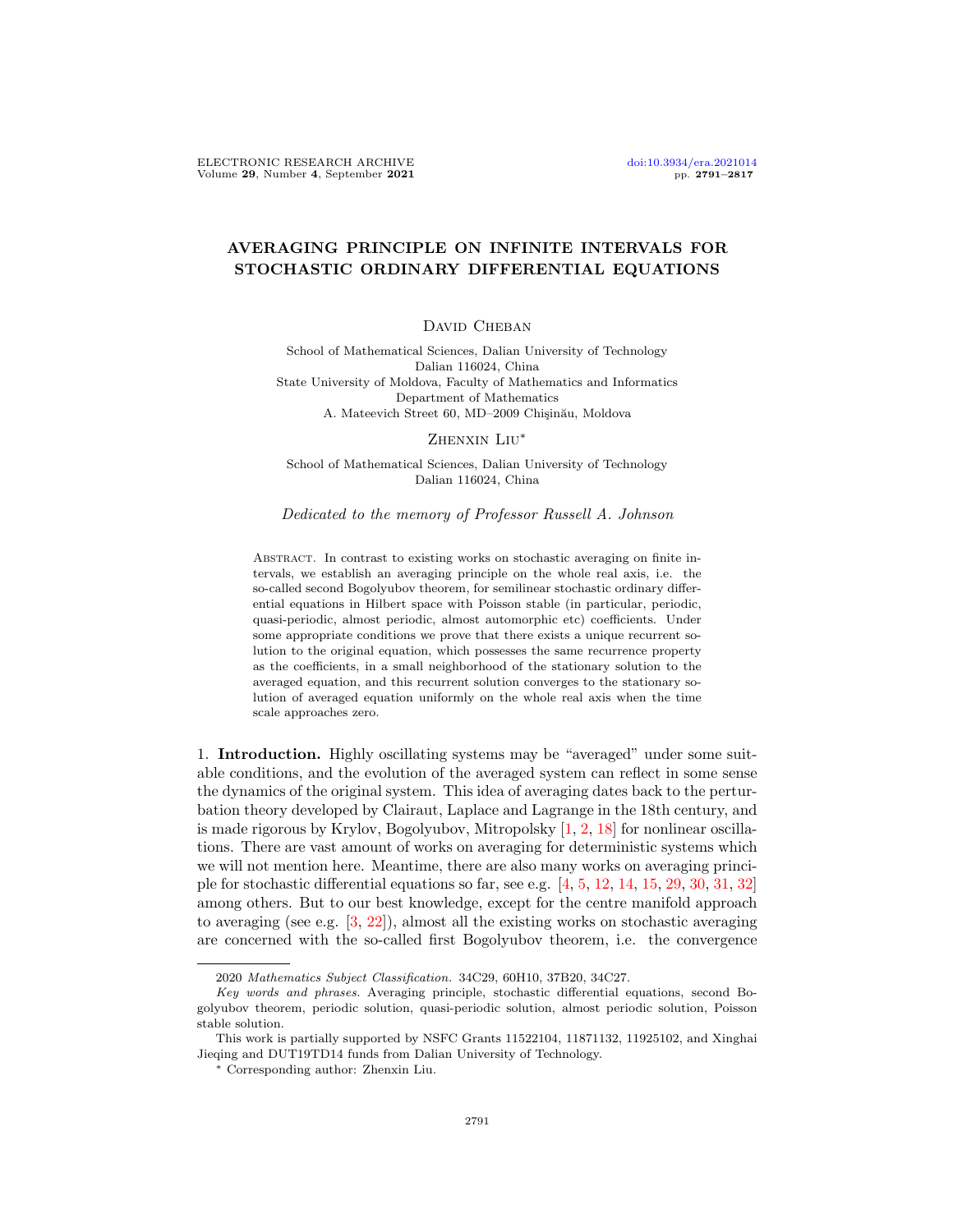of the solution of the original equation to that of the averaged equation on finite intervals.

In the present paper, we establish an averaging principle on the whole real axis, i.e. the so-called second Bogolyubov theorem, for stochastic differential equations: if there exists a stationary solution for the averaged equation, then there exists in a small neighborhood (in the super-norm topology) a solution of the original equation which is defined on the whole axis and has the same recurrence property (in distribution sense) as the coefficients of the original equation. Furthermore, this recurrent solution is more general than the classical second Bogolyubov theorem, which only treats the almost periodic case. Note that the work [\[16\]](#page-26-9) studies the averaging principle for stochastic differential equations with almost periodic coefficients, but they only show the convergence on the finite interval, not the super-norm topology on the whole axis.

To be more precise, we investigate the semilinear stochastic ordinary differential equation with Poisson stable (in particular, periodic, quasi-periodic, Bohr almost periodic, almost automorphic, Birkhoff recurrent, Levitan almost periodic, almost recurrent, pseudo periodic, pseudo recurrent) in time coefficients. Under some suitable conditions, this equation has a unique  $L^2$ -bounded solution which has the same recurrent properties as the coefficients, see [\[9,](#page-25-5) [20\]](#page-26-10) for details. In this paper, we show that this recurrent solution converges to the unique stationary solution of the averaged equation uniformly on the whole real axis when the time scale goes to zero.

The paper is organized as follows. In the second section we collect some known notions and facts. Namely we present the construction of shift dynamical systems, definitions and basic properties of Poisson stable functions, Shcherbakov's comparability method, and the existence of compatible solutions for stochastic differential equations. In the third and fourth sections, we investigate the averaging principle on infinite intervals for linear and semilinear stochastic differential equations respectively.

### 2. Preliminaries.

2.1. Shift dynamical systems. Let  $(\mathcal{X}, \rho)$  be a complete metric space and  $(\mathcal{X}, \mathbb{R}, \mathbb{R})$ π) be a dynamical system (or flow) on X, i.e. the mapping  $\pi : \mathbb{R} \times \mathcal{X} \to \mathcal{X}$  is continuous,  $\pi(0, x) = x$  and  $\pi(t + s, x) = \pi(t, \pi(s, x))$  for any  $x \in \mathcal{X}$  and  $t, s \in \mathbb{R}$ . The mapping  $t \mapsto \pi(t, x)$  is called the motion through x. Denote by  $C(\mathbb{R}, \mathcal{X})$  the space of all continuous functions  $\varphi : \mathbb{R} \to \mathcal{X}$  equipped with the distance

$$
d(\varphi_1,\varphi_2):=\sum_{k=1}^\infty \frac{1}{2^k}\frac{d_k(\varphi_1,\varphi_2)}{1+d_k(\varphi_1,\varphi_2)},
$$

where

$$
d_k(\varphi_1, \varphi_2) := \sup_{|t| \le k} \rho(\varphi_1(t), \varphi_2(t)),
$$

which generates the compact-open topology on  $C(\mathbb{R}, \mathcal{X})$ . The space  $(C(\mathbb{R}, \mathcal{X}), d)$  is a complete metric space (see, e.g. [\[25,](#page-26-11) [26,](#page-26-12) [27,](#page-26-13) [28\]](#page-26-14)).

**Remark 1.** (i) Let  $\varphi, \varphi_n \in C(\mathbb{R}, \mathcal{X})$   $(n \in \mathbb{N})$ . Then  $\lim_{n \to \infty} d(\varphi_n, \varphi) = 0$  if and only if  $\lim_{n\to\infty} \max_{|t|\leq l} \rho(\varphi_n(t), \varphi(t)) = 0$  for any  $l > 0$ .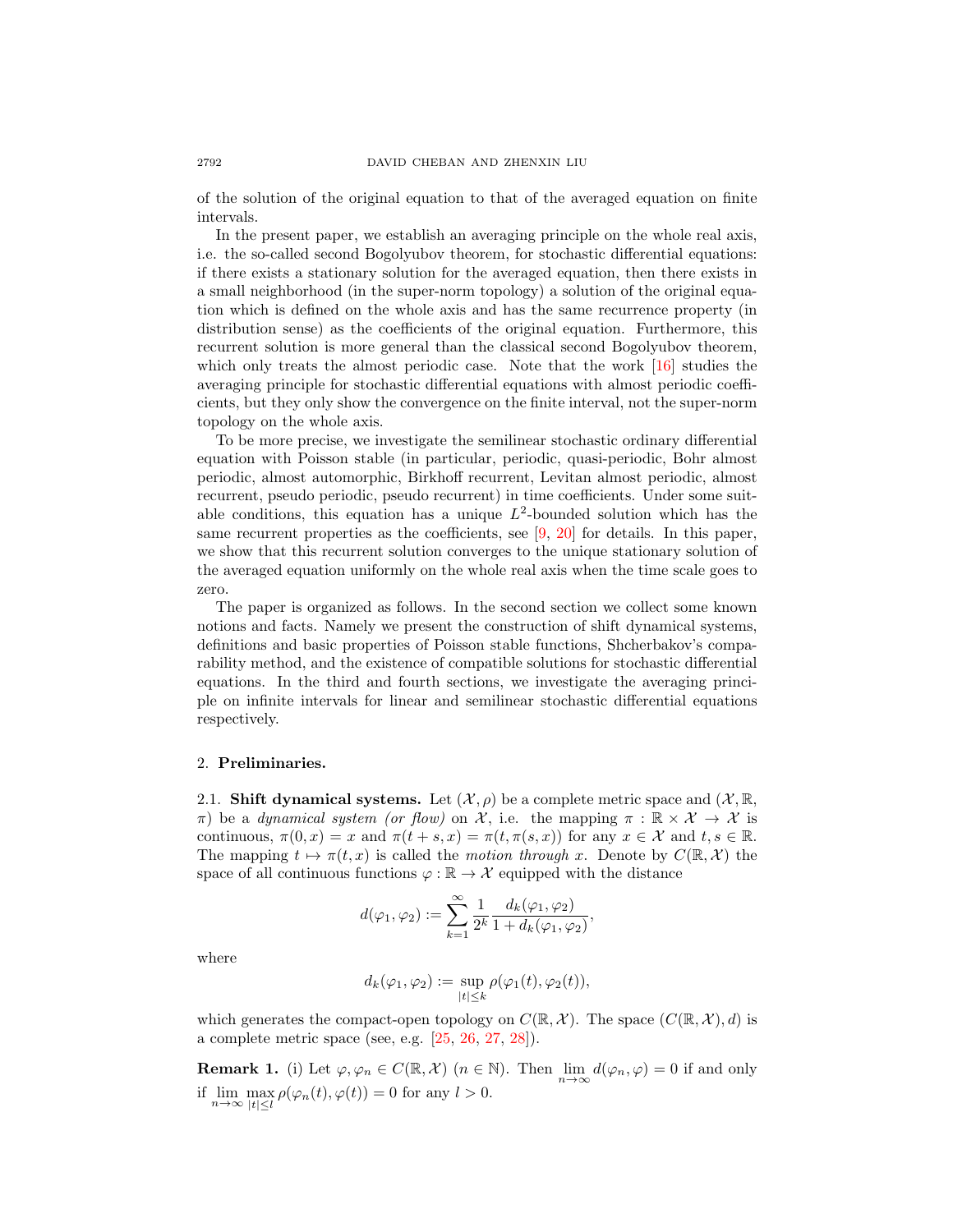(ii) If there exists a sequence  $l_n \to +\infty$  such that  $\lim_{n\to\infty} \max_{|t|\leq l_n} \rho(\varphi_n(t), \varphi(t)) = 0$ , then  $\lim_{n \to \infty} d(\varphi_n, \varphi) = 0$  and vice versa. See [\[28\]](#page-26-14) for details.

Let us now introduce two examples of shift dynamical systems which we will use later in this paper.

<span id="page-2-1"></span>**Example 2.1.** For given  $\varphi \in C(\mathbb{R}, \mathcal{X})$ , we denote by  $\varphi^{\tau}$  the  $\tau$ -translation of  $\varphi$ , i.e.  $\varphi^{\tau}(t) = \varphi(\tau + t)$  for  $t \in \mathbb{R}$ . Let  $\sigma : \mathbb{R} \times C(\mathbb{R}, \mathcal{X}) \to C(\mathbb{R}, \mathcal{X})$  be a mapping defined by equality  $\sigma(\tau,\varphi) := \varphi^{\tau}$  for  $(\tau,\varphi) \in \mathbb{R} \times C(\mathbb{R},\mathcal{X})$ . Clearly  $\sigma(0,\varphi) = \varphi$ and  $\sigma(\tau_1 + \tau_2, \varphi) = \sigma(\tau_2, \sigma(\tau_1, \varphi))$  for  $\varphi \in C(\mathbb{R}, \mathcal{X})$  and  $\tau_1, \tau_2 \in \mathbb{R}$ . It is immediate to check (see, e.g. [\[7,](#page-25-6) [25,](#page-26-11) [26,](#page-26-12) [28\]](#page-26-14)) that the mapping  $\sigma : \mathbb{R} \times C(\mathbb{R}, \mathcal{X}) \to C(\mathbb{R}, \mathcal{X})$ is continuous, and consequently the triplet  $(C(\mathbb{R}, \mathcal{X}), \mathbb{R}, \sigma)$  is a dynamical system which is called *shift dynamical system* or *Bebutov dynamical system*.

The hull of  $\varphi$ , denoted by  $H(\varphi)$ , is the set of all the limits of  $\varphi^{\tau_n}$  in  $C(\mathbb{R},\mathcal{X})$ , i.e.

$$
H(\varphi) := \{ \psi \in C(\mathbb{R}, \mathcal{X}) : \psi = \lim_{n \to \infty} \varphi^{\tau_n} \text{ for some sequence } \{\tau_n\} \subset \mathbb{R} \}.
$$

Note that the set  $H(\varphi)$  is a closed and translation invariant subset of  $C(\mathbb{R}, \mathcal{X})$  and consequently it naturally defines on  $H(\varphi)$  a shift dynamical system –  $(H(\varphi), \mathbb{R}, \sigma)$ .

**Example 2.2.** Like in [\[9\]](#page-25-5), we denote by  $BUC(\mathbb{R}\times\mathcal{X}, \mathcal{X})$  the space of all continuous functions  $f: \mathbb{R} \times \mathcal{X} \to \mathcal{X}$  which are bounded on every bounded subset from  $\mathbb{R} \times \mathcal{X}$ and continuous in  $t \in \mathbb{R}$  uniformly with respect to x on each bounded subset Q of  $X$ . We equip this space with the topology of uniform convergence on bounded subsets of  $\mathbb{R} \times \mathcal{X}$ , which can be generated by the following metric

<span id="page-2-0"></span>
$$
d(f,g) := \sum_{k=1}^{\infty} \frac{1}{2^k} \frac{d_k(f,g)}{1 + d_k(f,g)},
$$
\n(1)

where

$$
d_k(f,g):=\sup_{|t|\leq k,\ x\in Q_k}\rho(f(t,x),g(t,x))
$$

with  $Q_k \subset \mathcal{X}$  being bounded,  $Q_k \subset Q_{k+1}$  and  $\cup_{k \in \mathbb{N}} Q_k = \mathcal{X}$ .

For given  $f \in BUC(\mathbb{R} \times \mathcal{X}, \mathcal{X})$  and  $\tau \in \mathbb{R}$ , we denote by  $f^{\tau}$  the  $\tau$ -translation of f, i.e.  $f^{\tau}(t, x) := f(t + \tau, x)$  for  $(t, x) \in \mathbb{R} \times \mathcal{X}$ . Note that the space  $BUC(\mathbb{R} \times \mathcal{X}, \mathcal{X})$ endowed with the distance  $(1)$  is a complete metric space and invariant with respect to translations. Now we define a mapping  $\sigma : \mathbb{R} \times BUC(\mathbb{R} \times \mathcal{X}, \mathcal{X}) \to BUC(\mathbb{R} \times \mathcal{X})$  $\mathcal{X}, \mathcal{X}, (\tau, f) \mapsto f^{\tau}$ . It is clear that  $\sigma(0, f) = f$  and  $\sigma(\tau_2, \sigma(\tau_1, f)) = \sigma(\tau_1 + \tau_2, f)$  for all  $f \in BUC(\mathbb{R} \times \mathcal{X}, \mathcal{X})$  and  $\tau_1, \tau_2 \in \mathbb{R}$ . It is immediate to see (e.g. [\[7,](#page-25-6) ChI]) that the mapping  $\sigma$  is continuous and consequently the triplet  $(BUC(\mathbb{R} \times \mathcal{X}, \mathcal{X}), \mathbb{R}, \sigma)$ is a dynamical system. Similar to Example [2.1,](#page-2-1) for given  $f \in BUC(\mathbb{R} \times \mathcal{X}, \mathcal{X})$ , the hull  $H(f)$  is a closed and translation invariant subset of  $BUC(\mathbb{R} \times \mathcal{X}, \mathcal{X})$  and consequently it naturally defines on  $H(f)$  a shift dynamical system  $-(H(f), \mathbb{R}, \sigma)$ .

Denote by  $BC(\mathcal{X}, \mathcal{X})$  the space of all continuous functions  $f : \mathcal{X} \to \mathcal{X}$  which are bounded on every bounded subset of  $\mathcal X$  and equipped with the distance

$$
d(f,g):=\sum_{k=1}^\infty \frac{1}{2^k} \frac{d_k(f,g)}{1+d_k(f,g)}, \ d_k(f,g):=\sup_{x\in Q_k} \rho(f(x),g(x))
$$

where  $Q_k$  are the same as above. Note that  $(BC(X, \mathcal{X}), d)$  is a complete metric space. For given  $F \in BUC(\mathbb{R} \times \mathcal{X}, \mathcal{X})$ , define  $\mathcal{F} : \mathbb{R} \to BC(\mathcal{X}, \mathcal{X}), t \mapsto \mathcal{F}(t)$  by letting  $\mathcal{F}(t) := F(t, \cdot) : \mathcal{X} \to \mathcal{X}$ . Clearly,  $\mathcal{F} \in C(\mathbb{R}, BC(\mathcal{X}, \mathcal{X}))$ .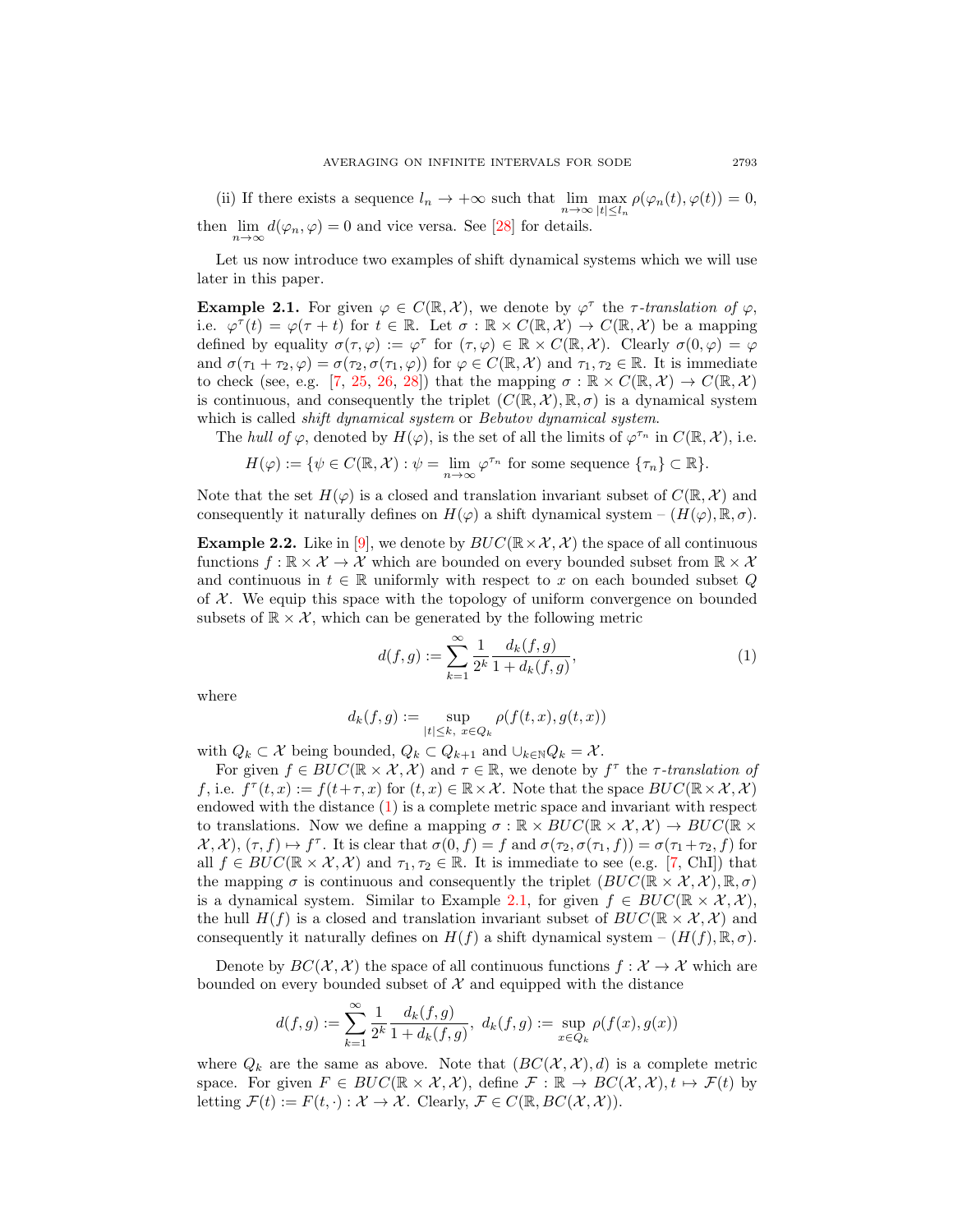<span id="page-3-0"></span>**Remark 2.** (i) Define the mapping  $h : BUC(\mathbb{R} \times \mathcal{X}, \mathcal{X}) \to C(\mathbb{R}, BC(\mathcal{X}, \mathcal{X}))$  by equality  $h(F) := \mathcal{F}$ . It is immediate to see that the mapping h is one-one and continuous, and its inverse is also continuous. So it establishes an isometry between  $BUC(\mathbb{R} \times \mathcal{X}, \mathcal{X})$  and  $C(\mathbb{R}, BC(\mathcal{X}, \mathcal{X}))$ .

(ii) By the definition of h we have  $h(F^{\tau}) = \mathcal{F}^{\tau}$  for any  $\tau \in \mathbb{R}$  and  $F \in$  $BUC(\mathbb{R} \times \mathcal{X}, \mathcal{X})$ , i.e. the shift dynamical systems  $(BUC(\mathbb{R} \times \mathcal{X}, \mathcal{X}), \mathbb{R}, \sigma)$  and  $(C(\mathbb{R}, BC(X, \mathcal{X}))$ ,  $\mathbb{R}, \sigma)$  are (dynamically) homeomorphic.

2.2. Poisson stable functions. Let us recall the types of Poisson stable functions to be used in this paper; we refer the reader to  $[25, 26, 27, 28]$  $[25, 26, 27, 28]$  $[25, 26, 27, 28]$  $[25, 26, 27, 28]$  $[25, 26, 27, 28]$  $[25, 26, 27, 28]$  $[25, 26, 27, 28]$  for further details and the relations among these types of functions.

**Definition 2.3.** A function  $\varphi \in C(\mathbb{R}, \mathcal{X})$  is called *stationary* (respectively,  $\tau$ periodic) if  $\varphi(t) = \varphi(0)$  (respectively,  $\varphi(t + \tau) = \varphi(t)$ ) for all  $t \in \mathbb{R}$ .

**Definition 2.4.** (i) Let  $\varepsilon > 0$ . A number  $\tau \in \mathbb{R}$  is called  $\varepsilon$ -almost period of the function  $\varphi : \mathbb{R} \to \mathcal{X}$  if  $\rho(\varphi(t+\tau), \varphi(t)) < \varepsilon$  for all  $t \in \mathbb{R}$ . Denote by  $\mathcal{T}(\varphi, \varepsilon)$  the set of  $\varepsilon$ -almost periods of  $\varphi$ .

(ii) A function  $\varphi \in C(\mathbb{R}, \mathcal{X})$  is said to be *Bohr almost periodic* if the set of  $\varepsilon$ almost periods of  $\varphi$  is *relatively dense* for each  $\varepsilon > 0$ , i.e. for each  $\varepsilon > 0$  there exists a constant  $l = l(\varepsilon) > 0$  such that  $\mathcal{T}(\varphi, \varepsilon) \cap [a, a+l] \neq \emptyset$  for all  $a \in \mathbb{R}$ .

(iii) A function  $\varphi \in C(\mathbb{R}, \mathcal{X})$  is said to be *pseudo-periodic in the positive* (respectively, negative) direction if for each  $\varepsilon > 0$  and  $l > 0$  there exists a  $\varepsilon$ -almost period  $\tau > l$  (respectively,  $\tau < -l$ ) of the function  $\varphi$ . The function  $\varphi$  is called pseudo-periodic if it is pseudo-periodic in both directions.

**Remark 3.** A function  $\varphi \in C(\mathbb{R}, \mathcal{X})$  is pseudo-periodic in the positive (respectively, negative) direction if and only if there is a sequence  $t_n \to +\infty$  (respectively,  $t_n \to$  $-\infty$ ) such that  $\varphi^{t_n}$  converges to  $\varphi$  uniformly with respect to  $t \in \mathbb{R}$  as  $n \to \infty$ .

**Definition 2.5.** (i) A number  $\tau \in \mathbb{R}$  is said to be  $\varepsilon$ -shift of  $\varphi \in C(\mathbb{R}, \mathcal{X})$  if  $d(\varphi^{\tau}, \varphi) < \varepsilon$ ; denote  $\mathfrak{T}(\varphi, \varepsilon) := \{ \tau : d(\varphi^{\tau}, \varphi) < \varepsilon \}.$  A function  $\varphi \in C(\mathbb{R}, \mathcal{X})$  is called almost recurrent (in the sense of Bebutov) if for every  $\varepsilon > 0$  the set  $\mathfrak{T}(\varphi, \varepsilon)$ is relatively dense.

(ii) A function  $\varphi \in C(\mathbb{R}, \mathcal{X})$  is called *Lagrange stable* if  $\{\varphi^{\tau} : \tau \in \mathbb{R}\}\)$  is a relatively compact subset of  $C(\mathbb{R}, \mathcal{X})$ .

(iii) A function  $\varphi \in C(\mathbb{R}, \mathcal{X})$  is called *Birkhoff recurrent* if it is almost recurrent and Lagrange stable.

**Definition 2.6.** A function  $\varphi \in C(\mathbb{R}, \mathcal{X})$  is called *Poisson stable in the positive* (respectively, negative) direction if for every  $\varepsilon > 0$  and  $l > 0$  there exists  $\tau > l$ (respectively,  $\tau < -l$ ) such that  $d(\varphi^{\tau}, \varphi) < \varepsilon$ . The function  $\varphi$  is called *Poisson* stable if it is Poisson stable in both directions.

In what follows, we denote as well  $\mathcal Y$  a complete metric space.

**Definition 2.7.** (i) A function  $\varphi \in C(\mathbb{R}, \mathcal{X})$  is called Levitan almost periodic if there exists a Bohr almost periodic function  $\psi \in C(\mathbb{R}, \mathcal{Y})$  such that for any  $\varepsilon > 0$ there exists  $\delta = \delta(\varepsilon) > 0$  such that  $\mathcal{T}(\psi, \delta) \subseteq \mathfrak{T}(\varphi, \varepsilon)$ .

(ii) A function  $\varphi \in C(\mathbb{R}, \mathcal{X})$  is said to be almost automorphic if it is Levitan almost periodic and Lagrange stable.

#### Remark 4. Note that:

1. every Bohr almost periodic function is Levitan almost periodic;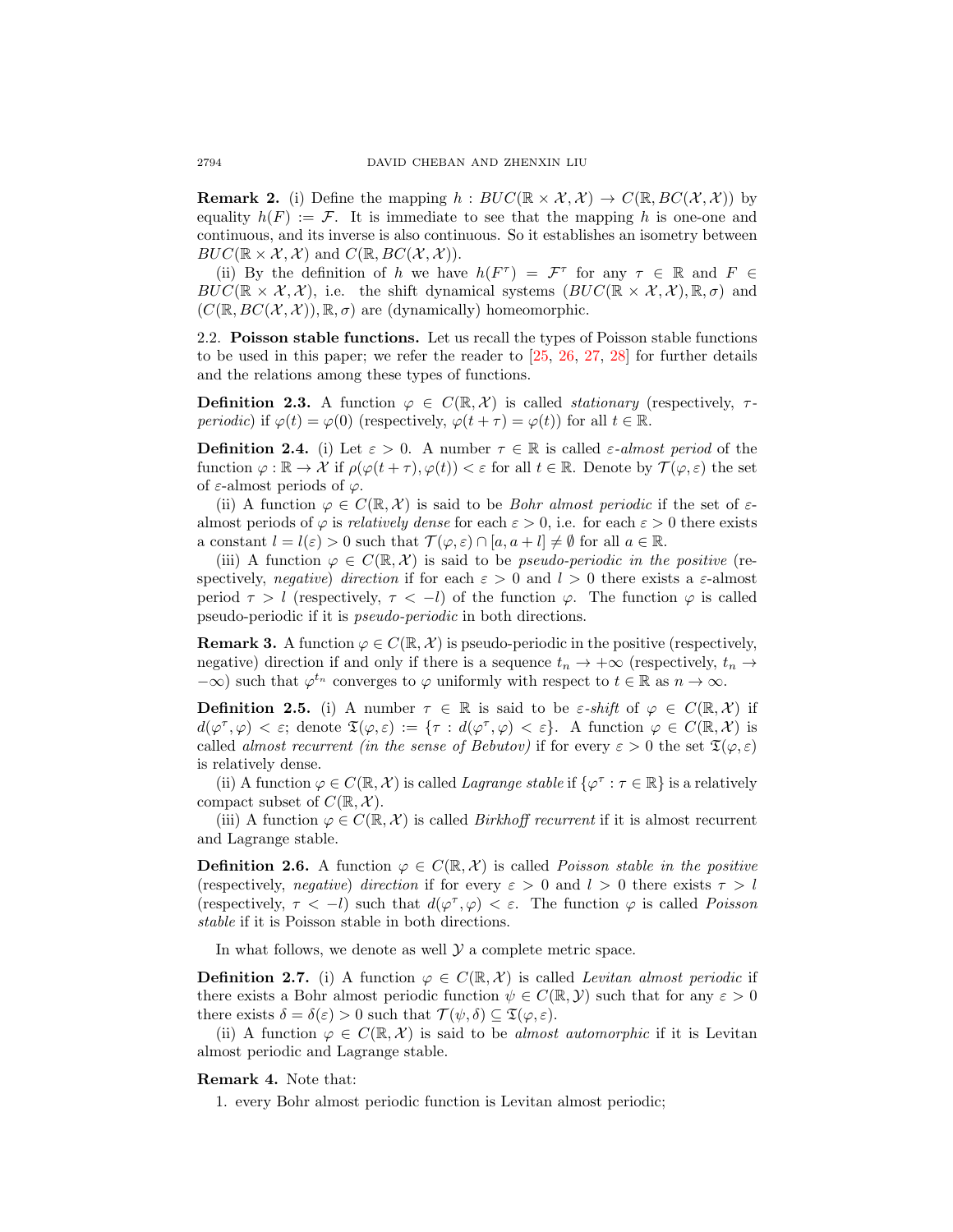2. the function  $\varphi \in C(\mathbb{R}, \mathbb{R})$  defined by equality

$$
\varphi(t) = \frac{1}{2 + \cos t + \cos \sqrt{2}t}
$$

is Levitan almost periodic, but it is not Bohr almost periodic [\[19,](#page-26-15) ChIV].

**Definition 2.8.** A function  $\varphi \in C(\mathbb{R}, \mathcal{X})$  is called *quasi-periodic with the spectrum* of frequencies  $\nu_1, \nu_2, \ldots, \nu_k$  if the following conditions are fulfilled:

- 1. the numbers  $\nu_1, \nu_2, \dots, \nu_k$  are rationally independent;
- 2. there exists a continuous function  $\Phi : \mathbb{R}^k \to \mathcal{X}$  such that  $\Phi(t_1 + 2\pi, t_2 +$  $(2\pi, \ldots, t_k + 2\pi) = \Phi(t_1, t_2, \ldots, t_k)$  for all  $(t_1, t_2, \ldots, t_k) \in \mathbb{R}^k$ ;
- 3.  $\varphi(t) = \Phi(\nu_1 t, \nu_2 t, \dots, \nu_k t)$  for  $t \in \mathbb{R}$ .

Let  $\varphi \in C(\mathbb{R}, \mathcal{X})$ . Denote by  $\mathfrak{N}_{\varphi}$  (respectively,  $\mathfrak{M}_{\varphi}$ ) the family of all sequences  $\{t_n\} \subset \mathbb{R}$  such that  $\varphi^{t_n} \to \varphi$  (respectively,  $\{\varphi^{t_n}\}$  converges) in  $C(\mathbb{R}, \mathcal{X})$  as  $n \to \infty$ . We denote by  $\mathfrak{N}_{\varphi}^u$  (respectively,  $\mathfrak{M}_{\varphi}^u$ ) the family of sequences  $\{t_n\} \in \mathfrak{N}_{\varphi}$  (respectively,  $\{t_n\} \in \mathfrak{M}_{\varphi}$  such that  $\varphi^{t_n}$  converges to  $\varphi$  (respectively,  $\varphi^{t_n}$  converges) uniformly with respect to  $t \in \mathbb{R}$  as  $n \to \infty$ .

**Remark 5.** (i) The function  $\varphi \in C(\mathbb{R}, \mathcal{X})$  is pseudo-periodic in the positive (respectively, negative) direction if and only if there is a sequence  $\{t_n\} \in \mathfrak{N}_{\varphi}^u$  such that  $t_n \to +\infty$  (respectively,  $t_n \to -\infty$ ) as  $n \to \infty$ .

(ii) Let  $\varphi \in C(\mathbb{R}, \mathcal{X}), \psi \in C(\mathbb{R}, \mathcal{Y})$  and  $\mathfrak{N}_{\psi}^u \subseteq \mathfrak{N}_{\varphi}^u$ . If the function  $\psi$  is pseudoperiodic in the positive (respectively, negative) direction, then so is  $\varphi$ .

**Definition 2.9.** ([\[23,](#page-26-16) [26,](#page-26-12) [27\]](#page-26-13)) A function  $\varphi \in C(\mathbb{R}, \mathcal{X})$  is called *pseudo-recurrent* if for any  $\varepsilon > 0$  and  $l \in \mathbb{R}$  there exists  $L \geq l$  such that for any  $\tau_0 \in \mathbb{R}$  we can find a number  $\tau \in [l, L]$  satisfying

$$
\sup_{|t|\leq 1/\varepsilon}\rho(\varphi(t+\tau_0+\tau),\varphi(t+\tau_0))\leq\varepsilon.
$$

Remark 6. ([\[23,](#page-26-16) [26,](#page-26-12) [27,](#page-26-13) [28\]](#page-26-14))

- 1. Every Birkhoff recurrent function is pseudo-recurrent, but the inverse statement is not true in general.
- 2. If the function  $\varphi \in C(\mathbb{R}, \mathcal{X})$  is pseudo-recurrent, then every function  $\psi \in H(\varphi)$ is pseudo-recurrent.
- 3. If the function  $\varphi \in C(\mathbb{R}, \mathcal{X})$  is Lagrange stable and every function  $\psi \in H(\varphi)$ is Poisson stable, then  $\varphi$  is pseudo-recurrent.

Finally, we remark that a Lagrange stable function is not Poisson stable in general, but all other types of functions introduced above are Poisson stable.

**Definition 2.10.** A function  $F \in BUC(\mathbb{R} \times \mathcal{X}, \mathcal{X})$  is said to possess the property A in  $t \in \mathbb{R}$  uniformly with respect to x on every bounded subset Q of X if the motion  $\sigma(\cdot, F)$  through F with respect to the Bebutov dynamical system ( $BUC(\mathbb{R}\times$  $\mathcal{X}, \mathcal{X}, \mathcal{X}, \mathbb{R}, \sigma$  possesses the property A. Here the property A may be stationary, periodic, Bohr/Levitan almost periodic etc.

**Remark 7.** Note that a function  $\varphi \in C(\mathbb{R}, \mathcal{X})$  possesses the property A if and only if the motion  $\sigma(\cdot,\varphi): \mathbb{R} \to C(\mathbb{R},\mathcal{X})$  through  $\varphi$  with respect to the Bebutov dynamical system  $(C(\mathbb{R}, \mathcal{X}), \mathbb{R}, \sigma)$  possesses this property.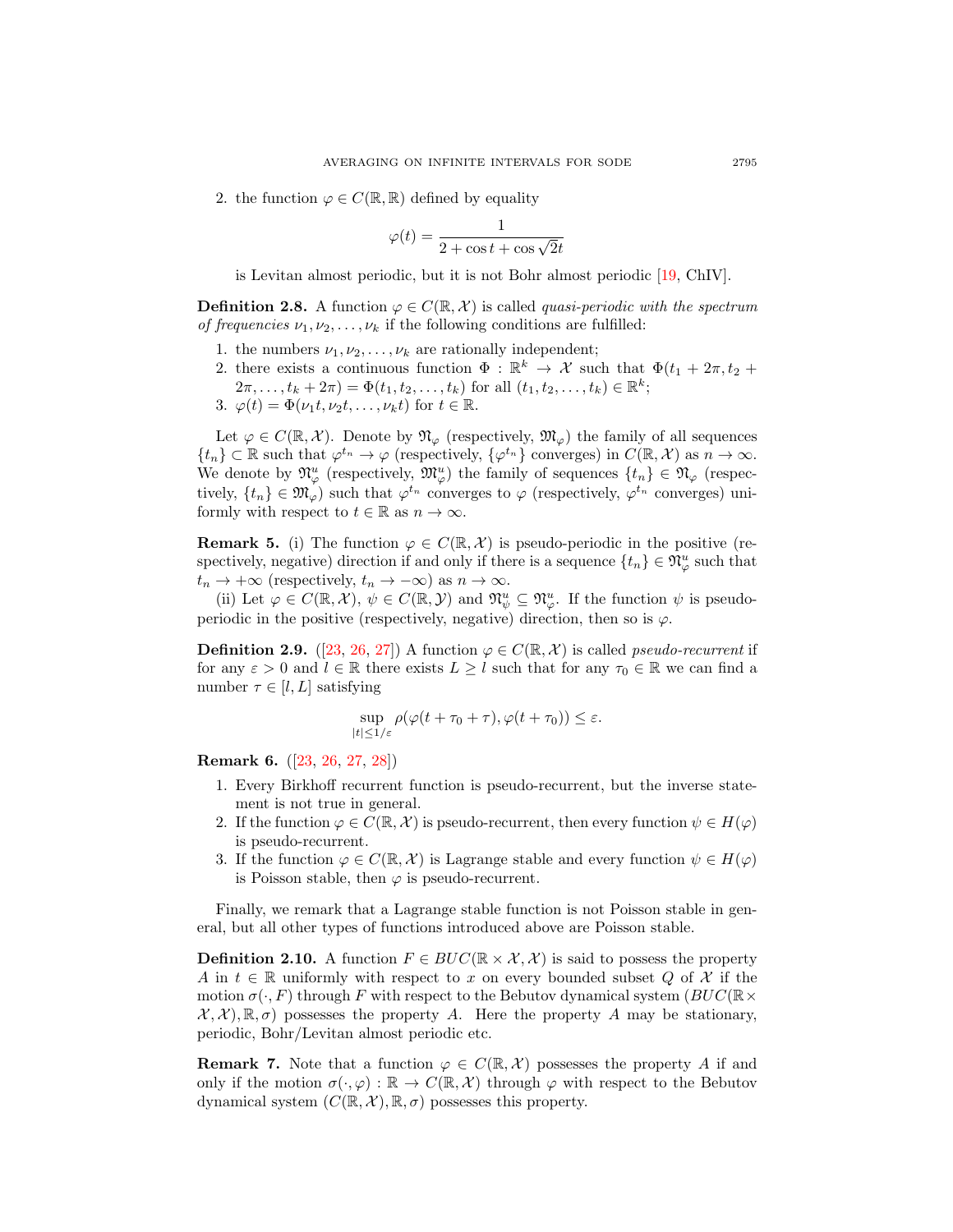#### 2.3. Shcherbakov's comparability method by character of recurrence.

**Definition 2.11.** A function  $\varphi \in C(\mathbb{R}, \mathcal{X})$  is said to be *comparable* (respectively, strongly comparable) by character of recurrence with  $\psi \in C(\mathbb{R}, \mathcal{Y})$  if  $\mathfrak{N}_{\psi} \subseteq \mathfrak{N}_{\varphi}$ (respectively,  $\mathfrak{M}_{\psi} \subseteq \mathfrak{M}_{\varphi}$ ).

<span id="page-5-4"></span>**Theorem 2.12.**  $([26, ChII], [24])$  $([26, ChII], [24])$  $([26, ChII], [24])$  $([26, ChII], [24])$  $([26, ChII], [24])$  The following statements hold.

- 1.  $\mathfrak{M}_{\psi} \subseteq \mathfrak{M}_{\varphi}$  implies  $\mathfrak{N}_{\psi} \subseteq \mathfrak{N}_{\varphi}$ , and hence strong comparability implies comparability.
- 2. Let  $\varphi \in C(\mathbb{R}, \mathcal{X})$  be comparable by character of recurrence with  $\psi \in C(\mathbb{R}, \mathcal{Y})$ . If the function  $\psi$  is stationary (respectively,  $\tau$ -periodic, Levitan almost periodic, almost recurrent, Poisson stable), then so is  $\varphi$ .
- 3. Let  $\varphi \in C(\mathbb{R}, \mathcal{X})$  be strongly comparable by character of recurrence with  $\psi \in$  $C(\mathbb{R}, \mathcal{Y})$ . If the function  $\psi$  is quasi-periodic with the spectrum of frequencies  $\nu_1, \nu_2, \ldots, \nu_k$  (respectively, Bohr almost periodic, almost automorphic, Birkhoff recurrent, Lagrange stable), then so is  $\varphi$ .
- 4. Let  $\varphi \in C(\mathbb{R}, \mathcal{X})$  be strongly comparable by character of recurrence with  $\psi \in$  $C(\mathbb{R}, \mathcal{Y})$  and  $\psi$  be Lagrange stable. If  $\psi$  is pseudo-periodic (respectively, pseudorecurrent), then so is  $\varphi$ .

**Lemma 2.13.** ([\[9\]](#page-25-5)) Let  $\varphi \in C(\mathbb{R}, \mathcal{X})$ ,  $\psi \in C(\mathbb{R}, \mathcal{Y})$ . The following statements hold.

- 1. If  $\mathfrak{M}_{\psi}^u \subseteq \mathfrak{M}_{\varphi}^u$ , then
	- (a)  $\mathfrak{N}_{\psi}^u \subseteq \mathfrak{N}_{\varphi}^u$ ;
	- (b) if the function  $\psi$  is Bohr almost periodic, then so is  $\varphi$ .
- 2. If  $\mathfrak{N}_{\psi}^u \subseteq \mathfrak{N}_{\varphi}^u$  and  $\psi$  is pseudo periodic, then so is  $\varphi$ .

2.4. Compatible solutions of semilinear stochastic differential equations. Let  $\mathfrak B$  be a real separable Banach space with the norm  $|\cdot|$ , and  $L(\mathfrak B)$  be the Banach space of all bounded linear operators acting on the space B equipped with operator norm  $\|\cdot\|$ . Consider the linear homogeneous equation

<span id="page-5-0"></span>
$$
\dot{x} = \mathcal{A}(t)x \tag{2}
$$

on the space B, where  $A \in C(\mathbb{R}, L(\mathfrak{B}))$ . Denote by  $U(t, \mathcal{A})$  the Cauchy operator (see, e.g.  $[10]$ ) of equation  $(2)$ .

<span id="page-5-3"></span>**Definition 2.14.** Equation [\(2\)](#page-5-0) is said to be *uniformly asymptotically stable* if there are positive constants  $\mathcal N$  and  $\nu$  such that

<span id="page-5-1"></span>
$$
||G_{\mathcal{A}}(t,\tau)|| \leq \mathcal{N}e^{-\nu(t-\tau)} \quad \text{for any } t \geq \tau \ (t,\tau \in \mathbb{R}),\tag{3}
$$

where  $G_{\mathcal{A}}(t,\tau) := U(t,\mathcal{A})U^{-1}(\tau,\mathcal{A})$  for any  $t,\tau \in \mathbb{R}$ .

If  $\mathcal{A} \in C(\mathbb{R}, L(\mathfrak{B}))$ , then by  $H(\mathcal{A})$  we denote the closure in the space  $C(\mathbb{R}, L(\mathfrak{B}))$ of all translations  $\{\mathcal{A}^h : h \in \mathbb{R}\}$ , where  $\mathcal{A}^h(t) := \mathcal{A}(t+h)$  for  $t \in \mathbb{R}$ . Denote by  $C_b(\mathbb{R}, \mathfrak{B})$  the Banach space of all continuous and bounded mappings  $\varphi : \mathbb{R} \to \mathfrak{B}$ equipped with the norm  $\|\varphi\|_{\infty} := \sup\{|\varphi(t)| : t \in \mathbb{R}\}\.$  Note that if  $f \in C_b(\mathbb{R}, \mathfrak{B})$ and  $\tilde{f} \in H(f)$ , then  $\|\tilde{f}\|_{\infty} \leq \|f\|_{\infty}$ .

**Lemma 2.15.** [\[6,](#page-25-8) ChIII] Suppose that equation  $(2)$  is uniformly asymptotically stable such that inequality  $(3)$  holds. Then

<span id="page-5-2"></span>
$$
||G_{\tilde{A}}(t,\tau)|| \leq Ne^{-\nu(t-\tau)}
$$

for any  $t > \tau$  (t,  $\tau \in \mathbb{R}$ ) and  $\tilde{\mathcal{A}} \in H(\mathcal{A})$ .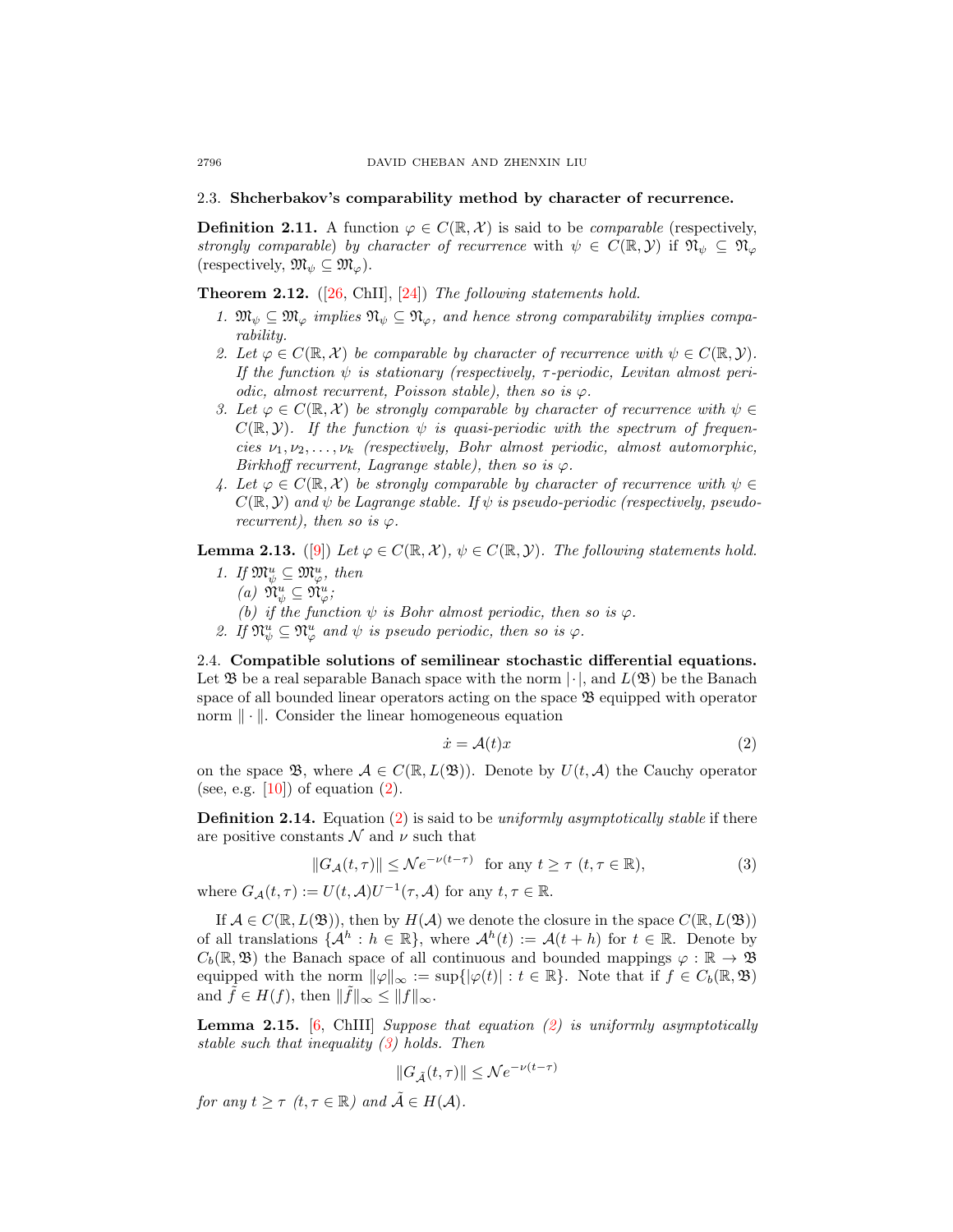Let  $(\Omega, \mathcal{F}, \mathbb{P})$  be a probability space, and  $L^2(\mathbb{P}, \mathfrak{B})$  be the space of  $\mathfrak{B}\text{-valued}$ random variables X such that

$$
\mathbb{E}|X|^2 := \int_{\Omega} |X|^2 \mathrm{d}\mathbb{P} < \infty.
$$

Then  $L^2(\mathbb{P}, \mathfrak{B})$  is a Banach space equipped with the norm  $||X||_2 := (\int_{\Omega} |X|^2 d\mathbb{P})^{1/2}$ . Let  $\mathcal{P}(\mathfrak{B})$  be the space of all Borel probability measures on  $\mathfrak{B}$  endowed with the

 $\beta$  metric:

$$
\beta(\mu,\nu) := \sup \left\{ \left| \int f d\mu - \int f d\nu \right| : \|f\|_{BL} \le 1 \right\}, \text{ for } \mu,\nu \in \mathcal{P}(\mathfrak{B}),
$$

where f are bounded Lipschitz continuous real-valued functions on  $\mathfrak{B}$  with the norm

$$
\|f\|_{BL}:=Lip(f)+\|f\|_{\infty},\,\,\text{with}\,\, Lip(f):=\sup_{x\neq y}\frac{|f(x)-f(y)|}{|x-y|},\,\,\|f\|_{\infty}:=\sup_{x\in\mathfrak{B}}|f(x)|.
$$

Recall that a sequence  $\{\mu_n\} \subset \mathcal{P}(\mathfrak{B})$  is said to *weakly converges* to  $\mu$  if  $\int f d\mu_n \to$  $\int f d\mu$  for all  $f \in C_b(\mathfrak{B})$ , where  $C_b(\mathfrak{B})$  is the space of all bounded continuous realvalued functions on  $\mathfrak{B}$ . It is well-known (see, e.g. [\[13,](#page-26-18) ChXI]) that  $(\mathcal{P}(\mathfrak{B}), \beta)$  is a separable complete metric space and that a sequence  $\{\mu_n\}$  weakly converges to  $\mu$  if and only if  $\beta(\mu_n, \mu) \to 0$  as  $n \to \infty$ .

**Definition 2.16.** A sequence of random variables  $\{X_n\}$  is said to *converge in* distribution to the random variable X if the corresponding laws  $\{\mu_n\}$  of  $\{X_n\}$ weakly converge to the law  $\mu$  of X, i.e.  $\beta(\mu_n, \mu) \to 0$ .

In the following, we assume that  $H$  is a real separable Hilbert space. We still denote the norm in H by | | and the operator norm in  $L(\mathcal{H})$  by  $\|\cdot\|$  which will not cause confusion. Let us consider the stochastic differential equation

$$
dX(t) = (\mathcal{A}(t)X(t) + F(t, X(t)))dt + G(t, X(t))dW(t),
$$
\n(4)

where  $A \in C(\mathbb{R}, L(\mathcal{H}))$  and  $F, G \in C(\mathbb{R} \times \mathcal{H}, \mathcal{H})$ . Here W is a two-sided standard one-dimensional Brownian motion defined on the probability space  $(\Omega, \mathcal{F}, \mathbb{P})$ ; that is,

$$
W(t) = \begin{cases} W_1(t), & \text{for } t \ge 0, \\ -W_2(-t), & \text{for } t < 0, \end{cases}
$$

where  $W_1$  and  $W_2$  are two independent one-sided standard one-dimensional Brownian motions. We set  $\mathcal{F}_t := \sigma\{W(u) : u \leq t\}.$ 

**Definition 2.17.** An  $\mathcal{F}_t$ -adapted process  $\{X(t)\}_{t\in\mathbb{R}}$  is said to be a mild solution of equation  $(4)$  on R if it satisfies the following stochastic integral equation

$$
X(t) = G_{\mathcal{A}}(t, s)X(s) + \int_{s}^{t} G_{\mathcal{A}}(t, \tau)F(\tau, X(\tau))\mathrm{d}\tau + \int_{s}^{t} G_{\mathcal{A}}(t, \tau)G(\tau, X(\tau))\mathrm{d}W(\tau)
$$

for all  $t \geq s$  and each  $s \in \mathbb{R}$ , recalling that  $G_{\mathcal{A}}$  is defined in Definition [2.14.](#page-5-3)

**Definition 2.18.** We say that functions  $F$  and  $G$  satisfy the condition

- (C1) if there exists a constant  $M \geq 0$  such that  $|F(t, 0)| \vee |G(t, 0)| \leq M$  for  $t \in \mathbb{R}$ ;
- (C2) if there exists a constant  $L \geq 0$  such that  $Lip(F) \vee Lip(G) \leq L$ , where  $Lip(F) := \sup_{t \in \mathbb{R}, x \neq y} \frac{|F(t,x) - F(t,y)|}{|x-y|}$  $\frac{|x|-F(t,y)|}{|x-y|}$  and similarly for  $Lip(G);$
- $(C3)$  if F and G are continuous in t uniformly with respect to x on each bounded subset  $Q \subset \mathcal{H}$ .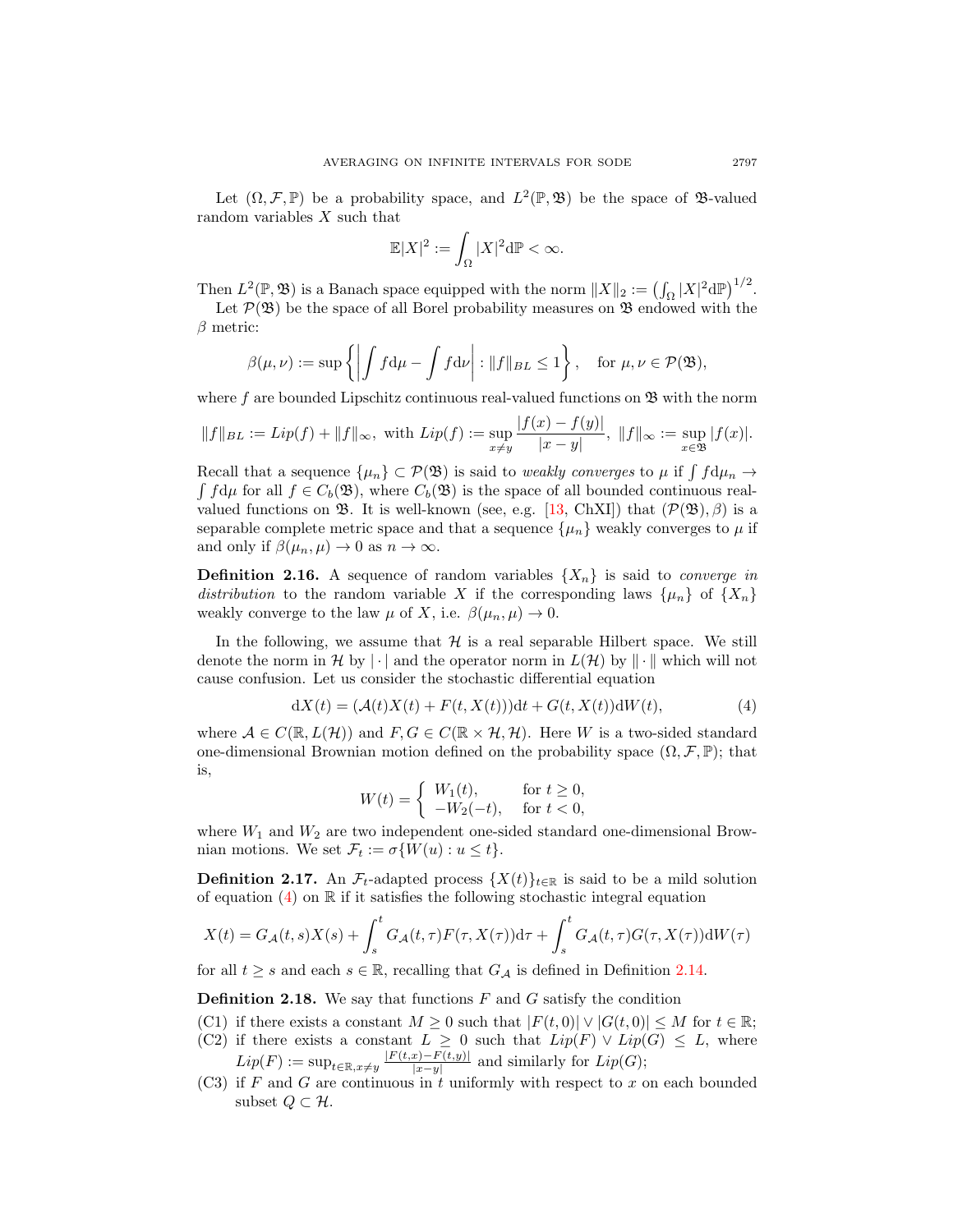**Remark 8.** (i) If F and G satisfy the conditions (C1)–(C3), then  $F, G \in BUC(\mathbb{R} \times$  $\mathcal{H}, \mathcal{H}$ ).

(ii) If F and G satisfy  $(C1)$ – $(C2)$  with the constants M and L, then every pair of functions  $(\tilde{F}, \tilde{G})$  in  $H(F, G) := \overline{\{(F^{\tau}, G^{\tau}) : \tau \in \mathbb{R}\}}$ , the hull of  $(F, G)$ , also possess the same property with the same constants.

**Definition 2.19.** Let  $\{\varphi(t)\}_{t\in\mathbb{R}}$  be a mild solution of equation [\(4\)](#page-5-2). Then  $\varphi$  is called compatible (respectively, strongly compatible) in distribution if  $\mathfrak{N}_{(\mathcal{A},F,G)} \subseteq \tilde{\mathfrak{N}}_{\varphi}$  (respectively,  $\mathfrak{M}_{(\mathcal{A},F,G)} \subseteq \tilde{\mathfrak{M}}_{\varphi}$ ), where  $\tilde{\mathfrak{N}}_{\varphi}$  (respectively,  $\tilde{\mathfrak{M}}_{\varphi}$ ) means the set of all sequences  $\{t_n\} \subset \mathbb{R}$  such that the sequence  $\{\varphi(\cdot + t_n)\}$  converges to  $\varphi(\cdot)$  (respectively,  $\{\varphi(\cdot + t_n)\}$  converges) in distribution uniformly on any compact interval.

<span id="page-7-0"></span>Theorem 2.20. Consider the equation [\(4\)](#page-5-2). Suppose that the following conditions hold:

- (a)  $\sup_{t \in \mathbb{R}} ||\mathcal{A}(t)|| < +\infty;$
- (b) equation  $(2)$  is uniformly asymptotically stable such that  $(3)$  holds;
- (c) the functions  $F$  and  $G$  satisfy the conditions  $(C1)$  and  $(C2)$ .

Then the following statements hold:

1. if  $L < \frac{\nu}{\mathcal{N}\sqrt{2+\nu}}$ , then equation [\(4\)](#page-5-2) has a unique solution  $\xi \in C(\mathbb{R}, B[0,r])$  which satisfies

$$
\xi(t) = \int_{-\infty}^{t} G_{\mathcal{A}}(t,\tau) F(\tau,\xi(\tau)) \mathrm{d}\tau + \int_{-\infty}^{t} G_{\mathcal{A}}(t,\tau) F(\tau,\xi(\tau)) \mathrm{d}W(\tau), \tag{5}
$$

where

$$
r = \frac{\mathcal{N}M\sqrt{2+\nu}}{\nu - \mathcal{N}L\sqrt{2+\nu}}\tag{6}
$$

and

$$
B[0,r] := \{ x \in L^2(\mathbb{P}, \mathcal{H}) : ||x||_2 \le r \};
$$

- 2. if additionally F and G satisfy (C3) and  $L < \frac{\nu}{2N\sqrt{1+\nu}}$ , then
	- (a)  $\mathfrak{M}_{(\mathcal{A},F,G)}^u \subseteq \tilde{\mathfrak{M}}_{\xi}^u$ , where  $\tilde{\mathfrak{M}}_{\xi}^u$  means the the set of all sequences  $\{t_n\} \subset \mathbb{R}$ such that the sequence  $\{\xi(\cdot+t_n)\}$  converges in distribution uniformly on  $\mathbb{R}$ :
	- (b) the solution  $\xi$  is strongly compatible in distribution.

*Proof.* The proof is analogous to Theorem 4.6 in [\[9\]](#page-25-5).

$$
\Box
$$

Corollary 1. Under the conditions of Theorem [2.20](#page-7-0) the following statements hold.

- 1. If the functions  $\mathcal{A} \in C(\mathbb{R}, L(\mathcal{H}))$  and  $F, G \in C(\mathbb{R} \times \mathcal{H}, \mathcal{H})$  are jointly stationary (respectively,  $\tau$ -periodic, quasi-periodic with the spectrum of frequencies  $\nu_1, \ldots, \nu_k$ , Bohr almost periodic, almost automorphic, Birkhoff recurrent, Lagrange stable, Levitan almost periodic, almost recurrent, Poisson stable), then equation [\(4\)](#page-5-2) has a unique solution  $\varphi \in C_b(\mathbb{R}, L^2(\mathbb{P}, \mathcal{H}))$  which is stationary (respectively,  $\tau$ -periodic, quasi-periodic with the spectrum of frequencies  $\nu_1, \ldots, \nu_k$ , Bohr almost periodic, almost automorphic, Birkhoff recurrent, Lagrange stable, Levitan almost periodic, almost recurrent, Poisson stable) in distribution.
- 2. If the functions  $A \in C(\mathbb{R}, L(\mathcal{H}))$  and  $F, G \in C(\mathbb{R} \times \mathcal{H}, \mathcal{H})$  are Lagrange stable and jointly pseudo-periodic (respectively, pseudo-recurrent), then equation  $\langle \psi \rangle$ has a unique solution  $\varphi \in C_b(\mathbb{R}, L^2(\mathbb{P}, \mathcal{H}))$  which is pseudo-periodic (respectively, pseudo-recurrent) in distribution.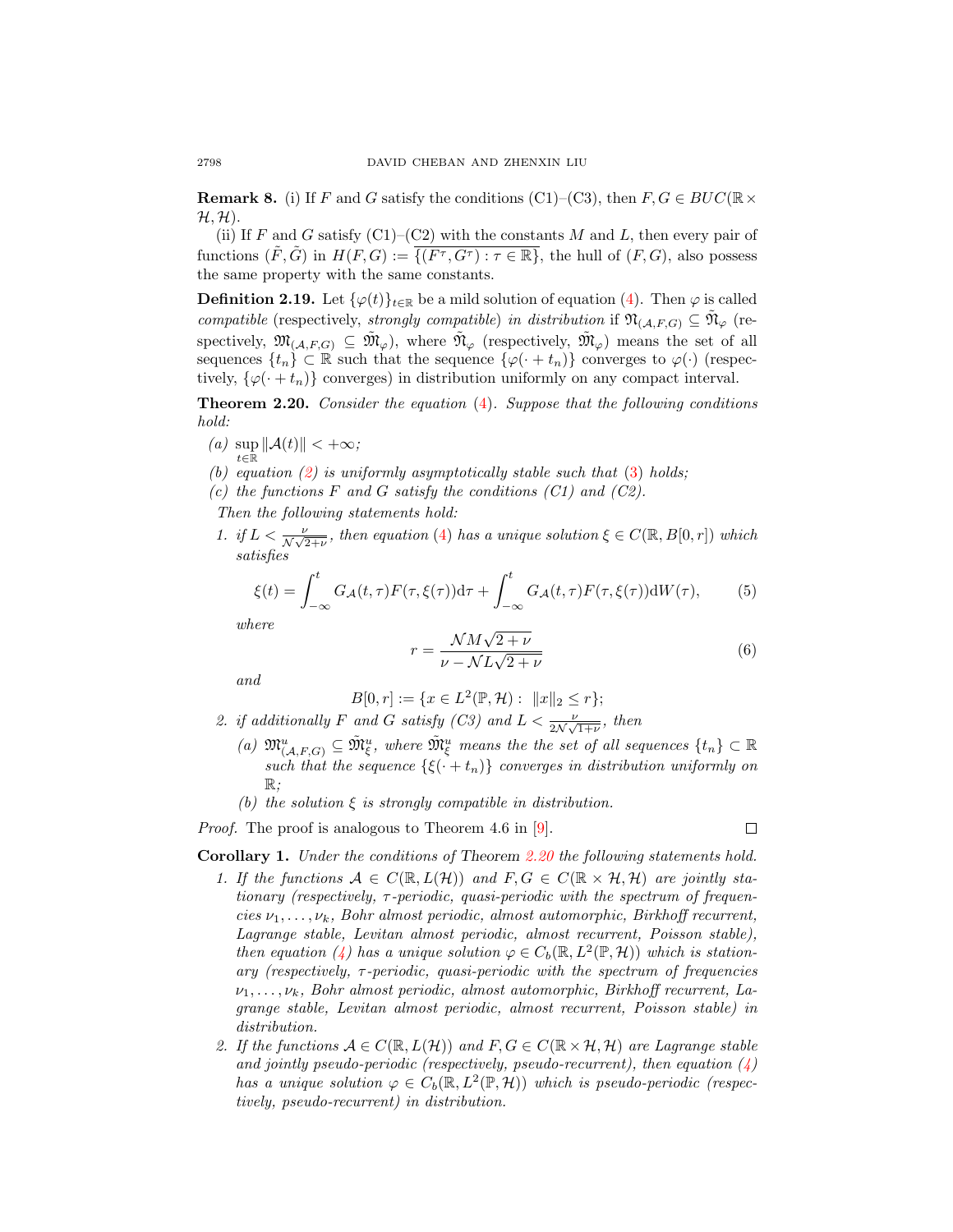Proof. These statements follow from Theorems [2.12](#page-5-4) and [2.20](#page-7-0) (see also Remark [2\)](#page-3-0). □

3. Averaging for linear equations. Let  $\varepsilon_0$  be some fixed positive number. Consider the equation

<span id="page-8-3"></span>
$$
dX(t) = \varepsilon (\mathcal{A}(t)X(t) + f(t))dt + \sqrt{\varepsilon}g(t)dW(t),
$$
\n(7)

where  $A \in C(\mathbb{R}, L(\mathcal{H}))$ ,  $f, g \in C(\mathbb{R}, L^2(\mathbb{P}, \mathcal{H}))$ ,  $0 < \varepsilon \leq \varepsilon_0$  and W is a two-sided standard one-dimensional Brownian motion defined on the filtered probability space  $(\Omega, \mathcal{F}, \mathbb{P}, \mathcal{F}_t)$ , where  $\mathcal{F}_t := \sigma\{W(u) : u \leq t\}.$ 

**Definition 3.1.** Let  $f : \mathbb{R} \times (0, \varepsilon_0] \to \mathfrak{B}$ . Following [\[17\]](#page-26-19) we say that  $f(t; \varepsilon)$  integrally *converges to* 0 if for any  $L > 0$  we have

$$
\lim_{\varepsilon \to 0} \sup_{|t-s| \le L} \left| \int_s^t f(\tau; \varepsilon) d\tau \right| = 0.
$$

If additionally there exists a constant  $m > 0$  such that

$$
|f(t; \varepsilon)| \le m
$$

for any  $t \in \mathbb{R}$  and  $0 < \varepsilon \leq \varepsilon_0$ , then we say that  $f(t; \varepsilon)$  correctly converges to 0 as  $\varepsilon \rightarrow 0.$ 

**Remark 9.** [\[17,](#page-26-19) ChIV] If  $f \in C(\mathbb{R}, \mathfrak{B})$  and

$$
\lim_{T \to +\infty} \frac{1}{T} \left| \int_{t}^{t+T} f(s) \mathrm{d}s \right| = 0
$$

uniformly with respect to  $t \in \mathbb{R}$ , then  $f(t; \varepsilon) := f(\frac{t}{\varepsilon})$  integrally converges to 0 as  $\varepsilon \to 0$ . If additionally the function f is bounded on R, then  $f(t;\varepsilon)$  correctly converges to 0 as  $\varepsilon \to 0$ .

Let  $A \in L(H)$ . Denote by  $\sigma(A)$  the spectrum of A. Below we will use the following conditions:

(A1)  $A \in C(\mathbb{R}, L(\mathcal{H}))$  and there exists  $\overline{A} \in L(\mathcal{H})$  such that

<span id="page-8-0"></span>
$$
\lim_{T \to +\infty} \frac{1}{T} \int_{t}^{t+T} \mathcal{A}(s) \mathrm{d}s = \bar{\mathcal{A}} \tag{8}
$$

uniformly with respect to  $t \in \mathbb{R}$ ;

(A2)  $f \in C(\mathbb{R}, L^2(\mathbb{P}, \mathcal{H}))$  and there exists  $\bar{f} \in L^2(\mathbb{P}, \mathcal{H})$  such that

<span id="page-8-1"></span>
$$
\lim_{T \to +\infty} \frac{1}{T} \left\| \int_{t}^{t+T} [f(s) - \bar{f}] ds \right\|_{2} = 0 \tag{9}
$$

uniformly with respect to  $t \in \mathbb{R}$ ;

(A3)  $g \in C(\mathbb{R}, L^2(\mathbb{P}, \mathcal{H}))$  and there exists  $\bar{g} \in L^2(\mathbb{P}, \mathcal{H})$  such that

<span id="page-8-2"></span>
$$
\lim_{T \to +\infty} \frac{1}{T} \int_{t}^{t+T} \mathbb{E}|g(\tau) - \bar{g}|^{2} d\tau = 0
$$
\n(10)

uniformly with respect to  $t \in \mathbb{R}$ .

Denote by  $\Psi$  the family of all decreasing, positive bounded functions  $\psi : \mathbb{R}_+ \to$  $\mathbb{R}_+$  with  $\lim_{t \to +\infty} \psi(t) = 0.$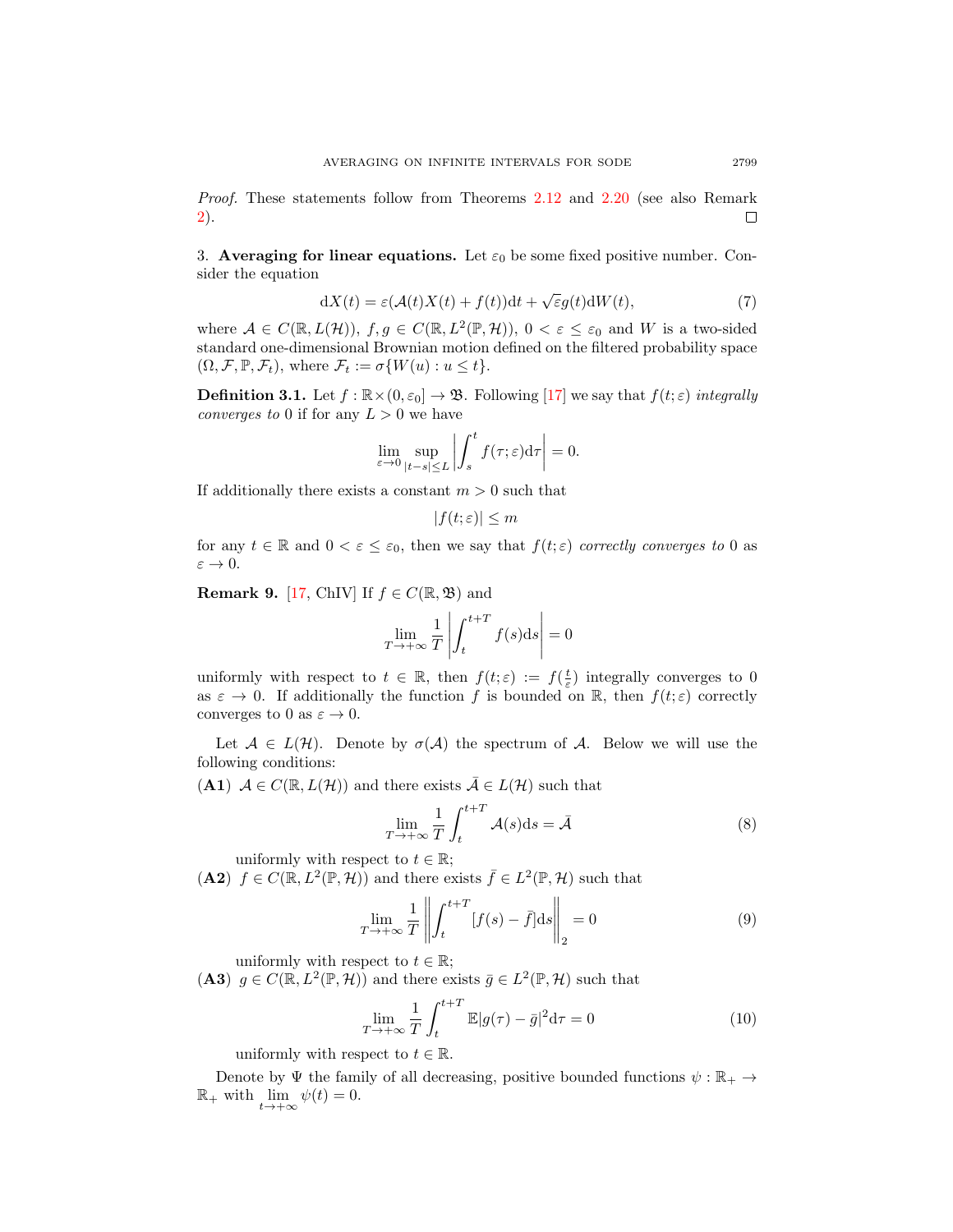**Lemma 3.2.** Let  $l > 0$  and  $\psi \in \Psi$ , then

$$
\lim_{\varepsilon \to 0} \sup_{0 \le \tau \le l} \tau \psi(\frac{\tau}{\varepsilon}) = 0.
$$

*Proof.* Let  $\varepsilon$  and l be two arbitrary positive numbers,  $\nu \in (0,1)$  and  $\psi \in \Psi$ , then we have

$$
\sup_{0\leq \tau\leq l}\tau\psi(\frac{\tau}{\varepsilon})\leq \sup_{0\leq \tau\leq \varepsilon^\nu}\tau\psi(\frac{\tau}{\varepsilon})+\sup_{\varepsilon^\nu\leq \tau\leq l}\tau\psi(\frac{\tau}{\varepsilon})\leq \varepsilon^\nu\psi(0)+l\psi(\varepsilon^{\nu-1}).
$$

Letting  $\varepsilon \to 0$  we obtain the required result.

**Remark 10.** (i) By Lemma 2 in  $[8]$  equality  $(8)$  holds if and only if there exists a function  $\omega \in \Psi$  satisfying

<span id="page-9-1"></span>
$$
\left\| \frac{1}{T} \int_{t}^{t+T} \mathcal{A}(s) \mathrm{d} s - \bar{\mathcal{A}} \right\| \leq \omega(T)
$$

for any  $T > 0$  and  $t \in \mathbb{R}$ .

(ii) Similarly equality  $(9)$  (respectively, equality  $(10)$ ) holds if and only if there exists a function  $\omega_1 \in \Psi$  (respectively,  $\omega_2 \in \Psi$ ) satisfying

$$
\frac{1}{T} \left\| \int_{t}^{t+T} [f(s) - \bar{f}] ds \right\|_{2} \le \omega_{1}(T)
$$

(respectively,  $\frac{1}{T} \int_t^{t+T} \mathbb{E}|g(\tau) - \bar{g}|^2 d\tau \leq \omega_2(T)$ ) for any  $T > 0$  and  $t \in \mathbb{R}$ .

<span id="page-9-0"></span>**Theorem 3.3.** [\[17,](#page-26-19) ChIV] Suppose that  $A \in C_b(\mathbb{R}, L(\mathfrak{B}))$  and

$$
\lim_{T \to +\infty} \frac{1}{T} \int_{t}^{t+T} \mathcal{A}(s) \mathrm{d}s = \bar{\mathcal{A}}
$$

uniformly with respect to  $t \in \mathbb{R}$  and the operator  $\overline{A}$  is Hurwitz, i.e.  $\overline{Re} \lambda < 0$  for any  $\lambda \in \sigma(\bar{\mathcal{A}})$ .

Then the following statements hold:

1. there exists a positive constant  $\alpha \leq \varepsilon_0$  such that the equation

$$
dx(\tau) = \mathcal{A}_{\varepsilon}(\tau)x(\tau)d\tau,
$$

where  $A_{\varepsilon}(\tau) := A(\frac{\tau}{\varepsilon})$  for any  $\tau \in \mathbb{R}$ , is uniformly asymptotically stable for any  $0 < \varepsilon \leq \alpha$ . Moreover there are constants  $\mathcal{N} > 0$  and  $\nu > 0$  such that

$$
||G_{\mathcal{A}_{\varepsilon}}(\tau,\tau_0)|| \leq \mathcal{N}e^{-\nu(\tau-\tau_0)}
$$

for any  $\tau \geq \tau_0$  and  $0 < \varepsilon \leq \alpha$ ;

2. there exists  $\gamma_0 > 0$  such that

$$
\lim_{\varepsilon \to 0} \sup_{(\tau \ge \tau_0; \ \tau, \tau_0 \in \mathbb{R})} e^{\gamma_0 (\tau - \tau_0)} \| G_{\mathcal{A}_{\varepsilon}}(\tau, \tau_0) - G_{\bar{\mathcal{A}}}(\tau, \tau_0) \| = 0 \ . \tag{11}
$$

<span id="page-9-3"></span>Remark 11. (i) Note that Theorem [3.3](#page-9-0) was proved for finite-dimensional almost periodic equations (this means that the matrix-function  $\mathcal{A}(\cdot)$  is almost periodic). For the proof for infinite-dimensional almost periodic systems see [\[19,](#page-26-15) ChXI].

(ii) It is not difficult to show that Theorem [3.3](#page-9-0) remains true in general case (see above) and can be proved with slight modifications of the reasoning from [\[17,](#page-26-19) ChIV].

(iii) Under the conditions of Theorem [3.3](#page-9-0) there are positive constants  $\alpha, \mathcal{N}$  and  $\nu$  so that

<span id="page-9-2"></span>
$$
||G_{\mathcal{A}_{\varepsilon}}(t,\tau)||, ||G_{\bar{\mathcal{A}}}(t,\tau)|| \leq \mathcal{N}e^{-\nu(t-\tau)}
$$
\n(12)

 $\Box$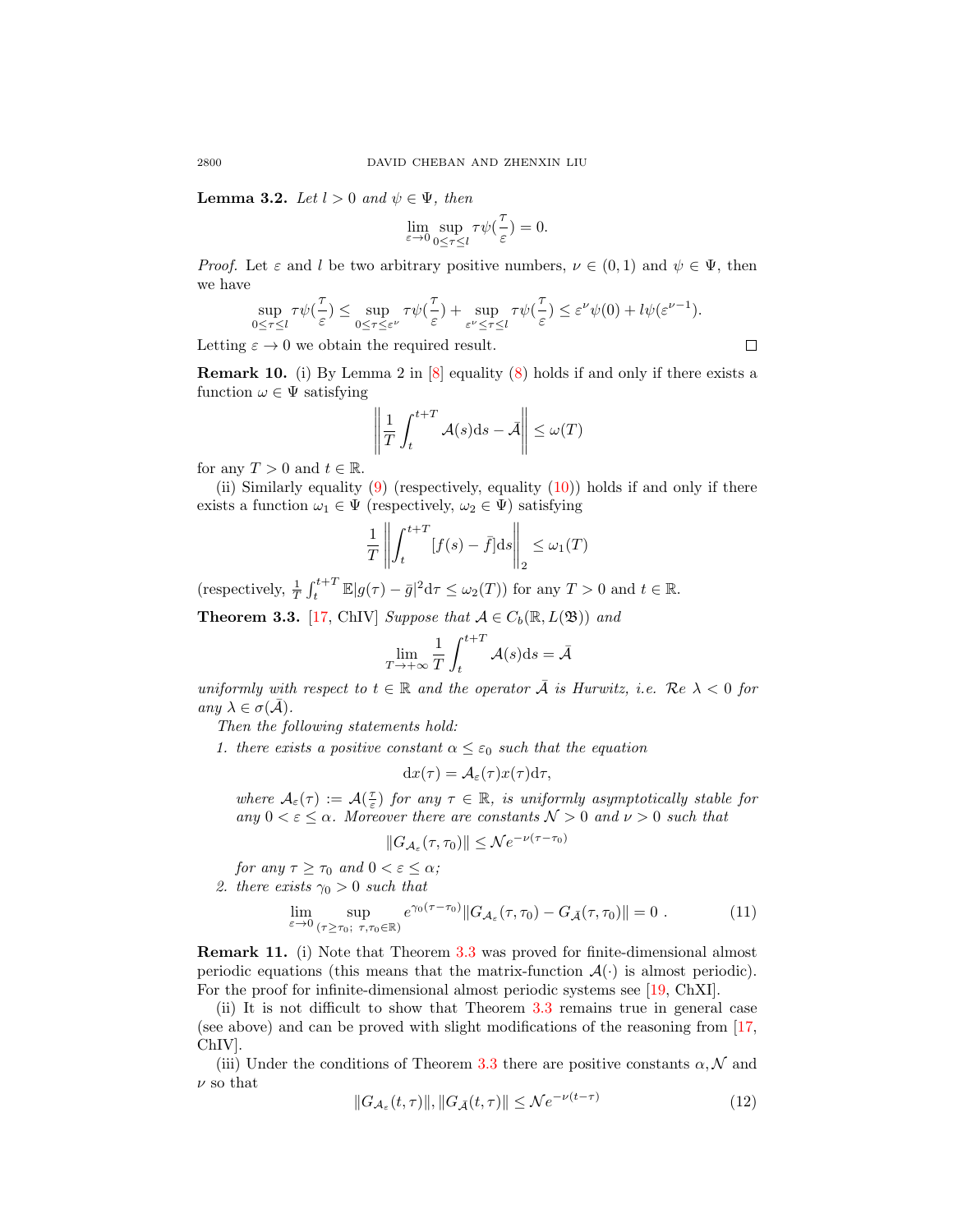for any  $0<\varepsilon\leq\alpha$  and  $t\geq\tau.$ 

<span id="page-10-3"></span>**Lemma 3.4.** Let  $f_{\varepsilon} \in C(\mathbb{R}, \mathfrak{B})$  for  $\varepsilon \in (0, \alpha]$  be functions satisfying the following conditions:

- 1. there exists a positive constant A such that  $|f_{\varepsilon}(t)| \leq A$  for any  $t \in \mathbb{R}$  and  $\varepsilon \in (0, \alpha]$ ;
- 2. for any  $l > 0$

<span id="page-10-4"></span>
$$
\lim_{\varepsilon \to 0} \sup_{|s| \le l, \ t \in \mathbb{R}} \left| \int_{t}^{t+s} f_{\varepsilon}(\sigma) d\sigma \right| = 0. \tag{13}
$$

Then for any  $\nu > 0$  we have

<span id="page-10-1"></span>
$$
\lim_{\varepsilon \to 0} \sup_{t \in \mathbb{R}} \left| \int_{-\infty}^t e^{-\nu(t-\tau)} f_{\varepsilon}(\tau) d\tau \right| = 0.
$$

Proof. To estimate the integral

$$
I(t,\varepsilon) := \left| \int_{-\infty}^t e^{-\nu(t-\tau)} f_{\varepsilon}(\tau) d\tau \right|,
$$

we make the change  $\tau - t = s$ , then

$$
\int_{-\infty}^{t} e^{-\nu(t-\tau)} f_{\varepsilon}(\tau) d\tau = \int_{-\infty}^{0} e^{\nu s} f_{\varepsilon}(t+s) ds = \int_{-\infty}^{0} e^{\nu s} \frac{d}{ds} \left( \int_{t}^{t+s} f_{\varepsilon}(\sigma) d\sigma \right) ds.
$$
\n(14)

Since

$$
\left| e^{\nu s} \int_{t}^{t+s} f_{\varepsilon}(\sigma) \mathrm{d}\sigma \right| \leq A e^{\nu s} |s|
$$

for any  $s < 0$ , we have

<span id="page-10-0"></span>
$$
\lim_{s \to -\infty} e^{\nu s} \int_{t}^{t+s} f_{\varepsilon}(\sigma) d\sigma = 0.
$$
 (15)

Integrating by parts and taking into consideration [\(15\)](#page-10-0) we obtain

$$
\int_{-\infty}^{0} e^{\nu s} \frac{d}{ds} \left( \int_{t}^{t+s} f_{\varepsilon}(\sigma) d\sigma \right) ds
$$
\n
$$
= - \int_{-\infty}^{0} \nu e^{\nu s} \int_{t}^{t+s} f_{\varepsilon}(\sigma) d\sigma ds
$$
\n
$$
= - \int_{-\infty}^{-l} \nu e^{\nu s} \int_{t}^{t+s} f_{\varepsilon}(\sigma) d\sigma ds - \int_{-l}^{0} \nu e^{\nu s} \int_{t}^{t+s} f_{\varepsilon}(\sigma) d\sigma ds . \qquad (16)
$$

Note that

$$
\left| -\int_{-\infty}^{-l} \nu e^{\nu s} \int_{t}^{t+s} f_{\varepsilon}(\sigma) d\sigma ds \right| \leq A e^{-\nu l} \left( l + \frac{1}{\nu} \right) \tag{17}
$$

and

<span id="page-10-2"></span>
$$
\left| - \int_{-l}^{0} \nu e^{\nu s} \int_{t}^{t+s} f_{\varepsilon}(\sigma) d\sigma ds \right| \le (1 - e^{-\nu l}) \sup_{|s| \le l, t \in \mathbb{R}} \left| \int_{t}^{t+s} f_{\varepsilon}(\sigma) d\sigma \right|.
$$
 (18)

By (14)–(18) we get  
\n
$$
\left| \int_{-\infty}^{t} e^{-\nu(t-\tau)} f_{\varepsilon}(\tau) d\tau \right| \leq A e^{-\nu t} \left( l + \frac{1}{\nu} \right) + (1 - e^{-\nu t}) \sup_{|s| \leq l, \ t \in \mathbb{R}} \left| \int_{t}^{t+s} f_{\varepsilon}(\sigma) d\sigma \right|
$$

 $\overline{\phantom{a}}$  $\overline{\phantom{a}}$  $\overline{\phantom{a}}$  $\mid$ .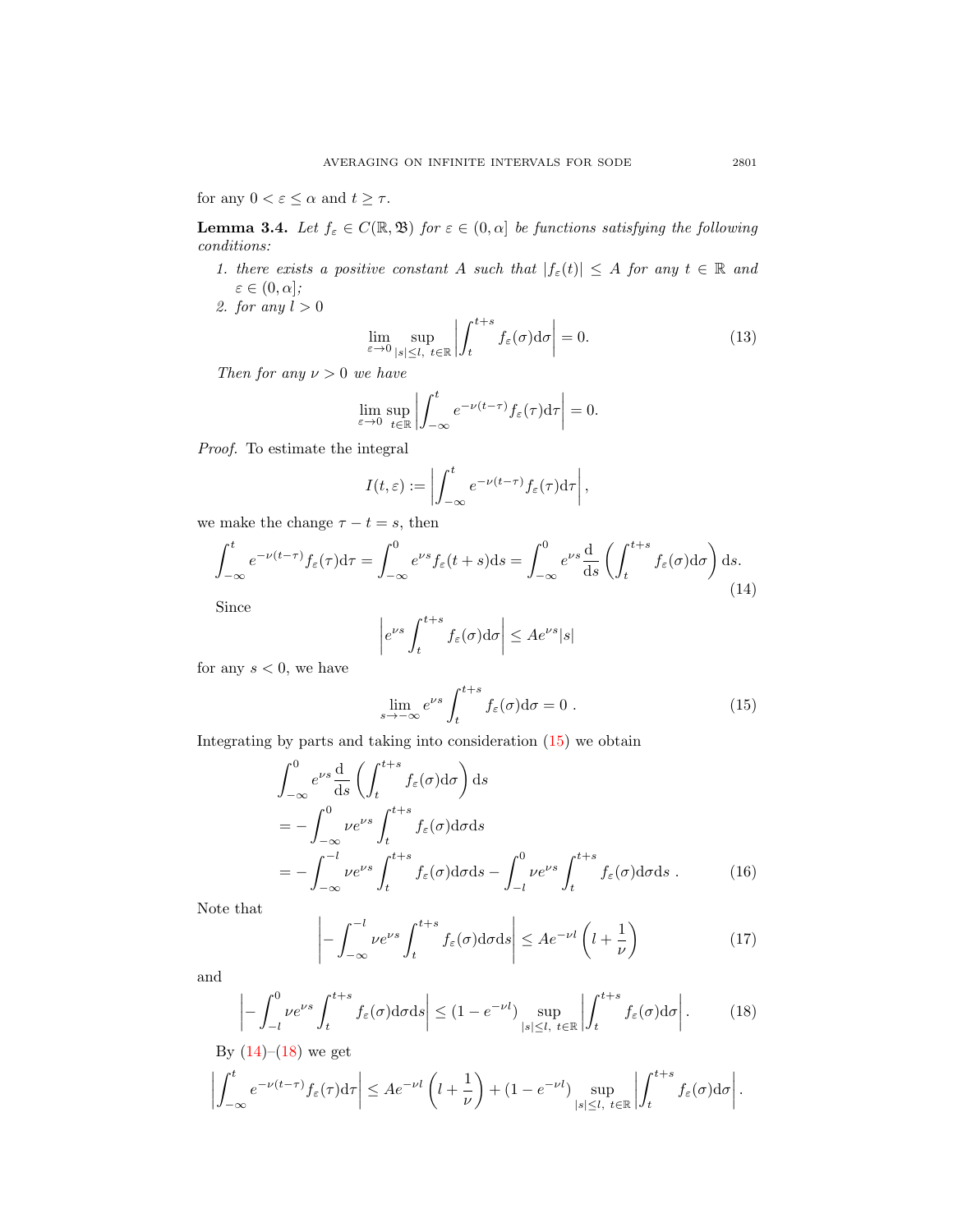Then

<span id="page-11-0"></span>
$$
\sup_{t \in \mathbb{R}} I(t,\varepsilon) \le A e^{-\nu l} \left( l + \frac{1}{\nu} \right) + (1 - e^{-\nu l}) \sup_{|s| \le l, \ t \in \mathbb{R}} \left| \int_{t}^{t+s} f_{\varepsilon}(\sigma) d\sigma \right|.
$$
 (19)

Since

<span id="page-11-1"></span>
$$
\lim_{\varepsilon \to 0} \sup_{|s| \le l, t \in \mathbb{R}} \left| \int_{t}^{t+s} f_{\varepsilon}(\sigma) d\sigma \right| = 0
$$

for any  $l > 0$ , letting  $\varepsilon \to 0$  in [\(19\)](#page-11-0) we have

$$
\limsup_{\varepsilon \to 0} \sup_{t \in \mathbb{R}} I(t, \varepsilon) \leq A e^{-\nu l} \left( l + \frac{1}{\nu} \right).
$$

Since  $l$  is arbitrary, it follows that

$$
\lim_{\varepsilon \to 0} \sup_{t \in \mathbb{R}} I(t, \varepsilon) = 0.
$$

The proof is complete.

**Remark 12.** If the function  $f \in C_b(\mathbb{R}, \mathfrak{B})$  and  $\overline{f} \in \mathfrak{B}$  are such that

$$
\lim_{L \to +\infty} \frac{1}{L} \int_{t}^{t+L} [f(s) - \bar{f}] ds = 0
$$
\n(20)

 $\Box$ 

uniformly with respect to  $t \in \mathbb{R}$ , then the function  $f_{\varepsilon}(\sigma) := f(\frac{\sigma}{\varepsilon}) - \bar{f}$  satisfies the conditions of Lemma [3.4.](#page-10-3) Indeed, note that

$$
\int_{t}^{t+s} f_{\varepsilon}(\sigma) d\sigma = \int_{t}^{t+s} [f(\frac{\sigma}{\varepsilon}) - \bar{f}] d\sigma = s \cdot \frac{\varepsilon}{s} \int_{t/\varepsilon}^{t/\varepsilon + s/\varepsilon} [f(\tilde{\sigma}) - \bar{f}] d\tilde{\sigma},
$$

so the condition  $(13)$  of Lemma [3.4](#page-10-3) holds by  $(20)$ . Similarly, if the function g in (A3) is  $L^2$ -bounded, then the function  $f_\varepsilon(\sigma) := \mathbb{E}|g(\frac{\sigma}{\varepsilon}) - \bar{g}|^2$  satisfies as well the conditions of Lemma [3.4.](#page-10-3)

Let  $W_{\varepsilon}(t) := \sqrt{\varepsilon} W(\frac{t}{\varepsilon})$  for  $t \in \mathbb{R}$ . Then  $W_{\varepsilon}$  is also a Brownian motion with the same distribution as  $W$ .

<span id="page-11-4"></span>**Theorem 3.5.** Suppose that  $A \in C_b(\mathbb{R}, L(\mathcal{H}))$ ,  $f, g \in C_b(\mathbb{R}, L^2(\mathbb{P}, \mathcal{H}))$  and conditions  $(A1)$ – $(A3)$  are fulfilled. Suppose further that  $\tilde{A}$  in  $(A1)$  is Hurwitz such that  $(11)$ – $(12)$  holds. Then we have the following conclusions:

1. equation

<span id="page-11-3"></span>
$$
dX_{\varepsilon}(t) = (\mathcal{A}_{\varepsilon}(t)X_{\varepsilon}(t) + f_{\varepsilon}(t))dt + g_{\varepsilon}(t)dW_{\varepsilon}(t)
$$
\n(21)

has a unique bounded solution  $\psi_{\varepsilon} \in C_b(\mathbb{R}, L^2(\mathbb{P}, \mathcal{H}))$  defined by equality

<span id="page-11-2"></span>
$$
\psi_{\varepsilon}(t) = \int_{-\infty}^{t} G_{\mathcal{A}_{\varepsilon}}(t,\tau) f_{\varepsilon}(\tau) d\tau + \int_{-\infty}^{t} G_{\mathcal{A}_{\varepsilon}}(t,\tau) g_{\varepsilon}(\tau) dW_{\varepsilon}(\tau)
$$

and it is strongly compatible in distribution (i.e.  $\mathfrak{M}_{(\mathcal{A}_{\varepsilon},f_{\varepsilon},g_{\varepsilon})} \subseteq \widetilde{\mathfrak{M}}_{\psi_{\varepsilon}}$ ) and  $\psi_{\varepsilon}$  $\mathfrak{M}_{(\mathcal{A}_{\varepsilon},f_{\varepsilon},g_{\varepsilon})}^{u} \subseteq \tilde{\mathfrak{M}}_{\psi_{\varepsilon}}^{u}, \text{ where } \mathcal{A}_{\varepsilon}(t) := \mathcal{A}(\frac{t}{\varepsilon}), \text{ } f_{\varepsilon}(t) := f(\frac{t}{\varepsilon}) \text{ and } g_{\varepsilon}(t) := g(\frac{t}{\varepsilon}) \text{ for }$  $t\in\mathbb{R};$ 

2. equation

$$
dX_{\varepsilon}(t) = (\mathcal{A}_{\varepsilon}(t)X_{\varepsilon}(t) + f_{\varepsilon}(t))dt + g_{\varepsilon}(t)dW(t)
$$

has a unique bounded solution  $\phi_{\varepsilon} \in C_b(\mathbb{R}, L^2(\mathbb{P}, \mathcal{H}))$  defined by equality

$$
\phi_{\varepsilon}(t) = \int_{-\infty}^{t} G_{\mathcal{A}_{\varepsilon}}(t,\tau) f_{\varepsilon}(\tau) d\tau + \int_{-\infty}^{t} G_{\mathcal{A}_{\varepsilon}}(t,\tau) g_{\varepsilon}(\tau) dW(\tau); \tag{22}
$$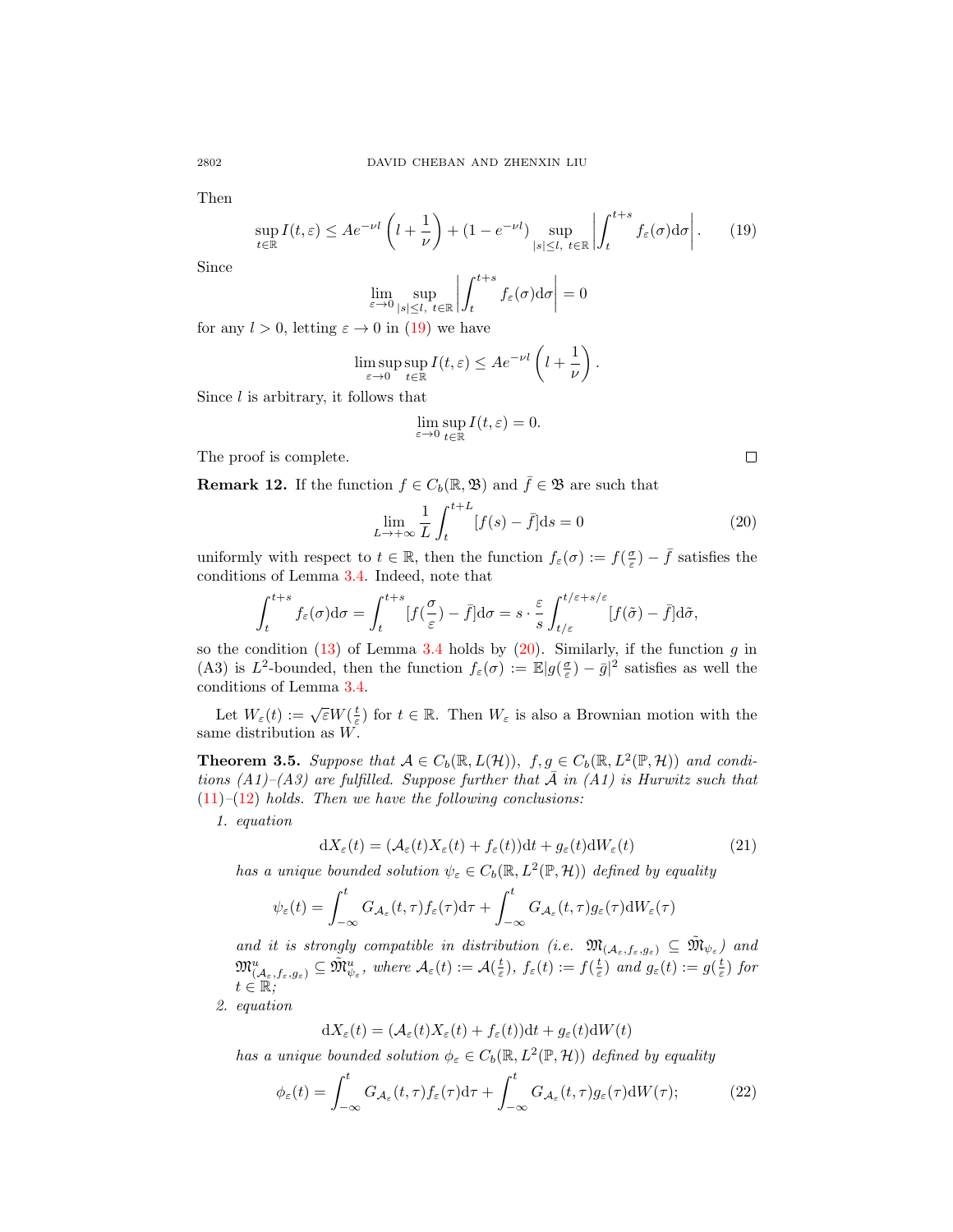3.

<span id="page-12-3"></span>
$$
\lim_{\varepsilon \to 0} \sup_{t \in \mathbb{R}} \mathbb{E} |\phi_{\varepsilon}(t) - \bar{\phi}(t)|^2 = 0,
$$
\n(23)

where  $\bar{\phi}$  is the unique stationary solution of equation

<span id="page-12-0"></span>
$$
dX(t) = (\bar{A}X(t) + \bar{f})dt + \bar{g}dW(t); \qquad (24)
$$

4. for any  $\varepsilon \in (0, \alpha]$  equation [\(7\)](#page-8-3) has a unique solution  $\varphi_{\varepsilon} \in C_b(\mathbb{R}, L^2(\mathbb{P}, \mathcal{H}))$  and it is strongly compatible in distribution (i.e.  $\mathfrak{M}_{(A,f,g)} \subseteq \widetilde{\mathfrak{M}}_{\varphi_{\varepsilon}}$ ) and  $\mathfrak{M}_{(A,f,g)}^u \subseteq$  $\tilde {\mathfrak M}^u_{\varphi_\varepsilon}$  ;

5.

<span id="page-12-1"></span>
$$
\lim_{\varepsilon \to 0} \sup_{t \in \mathbb{R}} \beta(\mathcal{L}(\varphi_{\varepsilon}(\frac{t}{\varepsilon})), \mathcal{L}(\bar{\phi}(t))) = 0,
$$

where  $\mathcal{L}(X)$  denotes the law of random variable X.

Proof. The first and second statements follow directly from Theorem [2.20.](#page-7-0)

We now verify the third statement, i.e. the uniform convergence of the unique bounded solution  $\phi_{\varepsilon}$  to the unique stationary solution  $\phi$  of the averaged equation. By Theorem [2.20](#page-7-0) equation [\(24\)](#page-12-0) has a unique bounded and stationary solution  $\phi$ , which is given by the formula

$$
\bar{\phi}(t) = \int_{-\infty}^{t} G_{\bar{\mathcal{A}}}(t,\tau) \bar{f} d\tau + \int_{-\infty}^{t} G_{\bar{\mathcal{A}}}(t,\tau) \bar{g} dW(\tau), \tag{25}
$$

where  $G_{\bar{\mathcal{A}}}(t,\tau) = \exp \{ \bar{\mathcal{A}}(t-\tau) \}$  for  $t, \tau \in \mathbb{R}$ . From [\(22\)](#page-11-2) and [\(25\)](#page-12-1) we get

$$
\mathbb{E}|\phi_{\varepsilon}(t) - \bar{\phi}(t)|^{2}
$$
\n
$$
= \mathbb{E} \Big| \int_{-\infty}^{t} G_{\mathcal{A}_{\varepsilon}}(t, \tau) f_{\varepsilon}(\tau) d\tau + \int_{-\infty}^{t} G_{\mathcal{A}_{\varepsilon}}(t, \tau) g_{\varepsilon}(\tau) dW(\tau) - \int_{-\infty}^{t} G_{\bar{\mathcal{A}}}(t, \tau) \bar{f} d\tau - \int_{-\infty}^{t} G_{\bar{\mathcal{A}}}(t, \tau) \bar{g} dW(\tau) \Big|^{2}
$$
\n
$$
\leq 2 \Big( \mathbb{E} \left| \int_{-\infty}^{t} [G_{\mathcal{A}_{\varepsilon}}(t, \tau) f_{\varepsilon}(\tau) - G_{\bar{\mathcal{A}}}(t, \tau) \bar{f}] d\tau \right|^{2}
$$
\n
$$
+ \mathbb{E} \left| \int_{-\infty}^{t} [G_{\mathcal{A}_{\varepsilon}}(t, \tau) g_{\varepsilon}(\tau) - G_{\bar{\mathcal{A}}}(t, \tau) \bar{g}] dW(\tau) \right|^{2} \Big) =: I_{1}(t, \varepsilon) + I_{2}(t, \varepsilon).
$$

By equality [\(11\)](#page-9-1) there exists a function  $\mathcal{N} : (0, \alpha) \to \mathbb{R}_+$  such that  $\mathcal{N}(\varepsilon) \to 0$  as  $\varepsilon \to 0$  and

<span id="page-12-2"></span>
$$
||G_{\mathcal{A}_{\varepsilon}}(t,\tau) - G_{\bar{\mathcal{A}}}(t,\tau)|| \le \mathcal{N}(\varepsilon) e^{-\gamma_0(t-\tau)}
$$

for any  $t \geq \tau$   $(t, \tau \in \mathbb{R})$ . Note that

$$
I_{1}(t,\varepsilon)
$$
  
\n
$$
:= 2\mathbb{E} \left| \int_{-\infty}^{t} [G_{\mathcal{A}_{\varepsilon}}(t,\tau) f_{\varepsilon}(\tau) - G_{\bar{\mathcal{A}}}(t,\tau) \bar{f}] d\tau \right|^{2}
$$
  
\n
$$
= 2\mathbb{E} \left| \int_{-\infty}^{t} [G_{\mathcal{A}_{\varepsilon}}(t,\tau) f_{\varepsilon}(\tau) - G_{\mathcal{A}_{\varepsilon}}(t,\tau) \bar{f}] + [G_{\mathcal{A}_{\varepsilon}}(t,\tau) \bar{f} - G_{\bar{\mathcal{A}}}(t,\tau) \bar{f}] d\tau \right|^{2}
$$
  
\n
$$
\leq 4\mathbb{E} \left| \int_{-\infty}^{t} G_{\mathcal{A}_{\varepsilon}}(t,\tau) (f_{\varepsilon}(\tau) - \bar{f}) d\tau \right|^{2} + 4\mathbb{E} \left| \int_{-\infty}^{t} [G_{\mathcal{A}_{\varepsilon}}(t,\tau) - G_{\bar{\mathcal{A}}}(t,\tau)] \bar{f} d\tau \right|^{2}
$$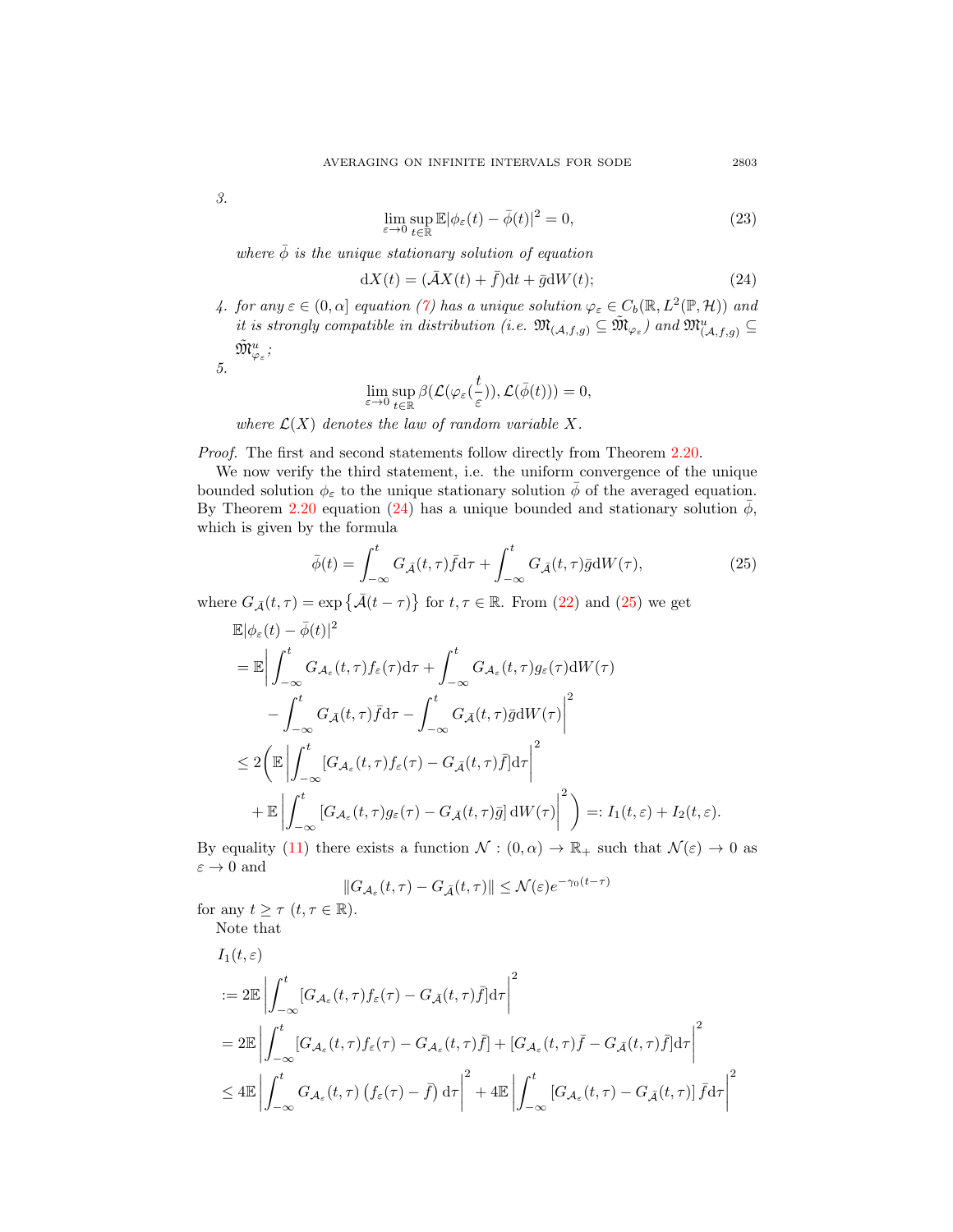=:  $4(I_{11}(t, \varepsilon) + I_{12}(t, \varepsilon))$ .

To estimate the integral

$$
I_{11}(t,\varepsilon) := \mathbb{E} \left| \int_{-\infty}^t G_{\mathcal{A}_{\varepsilon}}(t,\tau) (f_{\varepsilon}(\tau) - \bar{f}) d\tau \right|^2,
$$

making the change of variable  $s := \tau - t$  we obtain

$$
\int_{-\infty}^{t} G_{\mathcal{A}_{\varepsilon}}(t,\tau) \left( f_{\varepsilon}(\tau) - \bar{f} \right) d\tau = \int_{-\infty}^{0} G_{\mathcal{A}_{\varepsilon}}(t,t+s) \left( f_{\varepsilon}(t+s) - \bar{f} \right) ds \qquad (26)
$$

$$
= \int_{-\infty}^{0} G_{\mathcal{A}_{\varepsilon}}(t,t+s) \frac{d}{ds} \left( \int_{t}^{t+s} \left[ f_{\varepsilon}(\sigma) - \bar{f} \right] d\sigma \right) ds.
$$

Since

<span id="page-13-0"></span>
$$
\left\| G_{\mathcal{A}_{\varepsilon}}(t, t+s) \int_{t}^{t+s} [f_{\varepsilon}(\sigma) - \bar{f}] d\sigma \right\|_{2} \le 2\mathcal{N} \|f\|_{\infty} e^{\nu s} |s|
$$

for any  $s < 0$ , we have

$$
\lim_{s \to -\infty} G_{\mathcal{A}_{\varepsilon}}(t, t+s) \int_{t}^{t+s} [f_{\varepsilon}(\sigma) - \bar{f}] d\sigma = 0.
$$

Consequently, integrating by parts from [\(26\)](#page-12-2) we get

$$
\int_{-\infty}^{0} G_{\mathcal{A}_{\varepsilon}}(t, t + s) \frac{d}{ds} \left( \int_{t}^{t + s} [f_{\varepsilon}(\sigma) - \bar{f}] d\sigma \right) ds
$$
  
= 
$$
- \int_{-\infty}^{0} \frac{\partial G_{\mathcal{A}_{\varepsilon}}(t, t + s)}{\partial s} \left( \int_{t}^{t + s} [f_{\varepsilon}(\sigma) - \bar{f}] d\sigma \right) ds.
$$

Note that

$$
\frac{\partial G_{\mathcal{A}}(t,\tau)}{\partial \tau} = -G_{\mathcal{A}}(t,\tau)\mathcal{A}(\tau),
$$

so we have

$$
\left\|\frac{\partial G_{\mathcal{A}_{\varepsilon}}(t,t+s)}{\partial s}\right\|\leq \mathcal{N}\|\mathcal{A}\|_{\infty}e^{\nu s}
$$

for any  $t \in \mathbb{R}$  and  $s < 0$ .

Let now  $l$  be an arbitrary positive number, then we have

$$
-\int_{-\infty}^{0} \frac{\partial G_{\mathcal{A}_{\varepsilon}}(t, t+s)}{\partial s} \left( \int_{t}^{t+s} [f_{\varepsilon}(\sigma) - \bar{f}] d\sigma \right) ds
$$
  

$$
= -\int_{-\infty}^{-l} \frac{\partial G_{\mathcal{A}_{\varepsilon}}(t, t+s)}{\partial s} \left( \int_{t}^{t+s} [f_{\varepsilon}(\sigma) - \bar{f}] d\sigma \right) ds
$$
  

$$
-\int_{-l}^{0} \frac{\partial G_{\mathcal{A}_{\varepsilon}}(t, t+s)}{\partial s} \left( \int_{t}^{t+s} [f_{\varepsilon}(\sigma) - \bar{f}] d\sigma \right) ds
$$

and consequently

$$
\left\| - \int_{-\infty}^{0} \frac{\partial G_{\mathcal{A}_{\varepsilon}}(t, t+s)}{\partial s} \left( \int_{t}^{t+s} [f_{\varepsilon}(\sigma) - \bar{f}] d\sigma \right) ds \right\|_{2}
$$
  

$$
\leq \left\| - \int_{-\infty}^{-l} \frac{\partial G_{\mathcal{A}_{\varepsilon}}(t, t+s)}{\partial s} \left( \int_{t}^{t+s} [f_{\varepsilon}(\sigma) - \bar{f}] d\sigma \right) ds \right\|_{2}
$$
  

$$
+ \left\| \int_{-l}^{0} \frac{\partial G_{\mathcal{A}_{\varepsilon}}(t, t+s)}{\partial s} \left( \int_{t}^{t+s} [f_{\varepsilon}(\sigma) - \bar{f}] d\sigma \right) ds \right\|_{2}
$$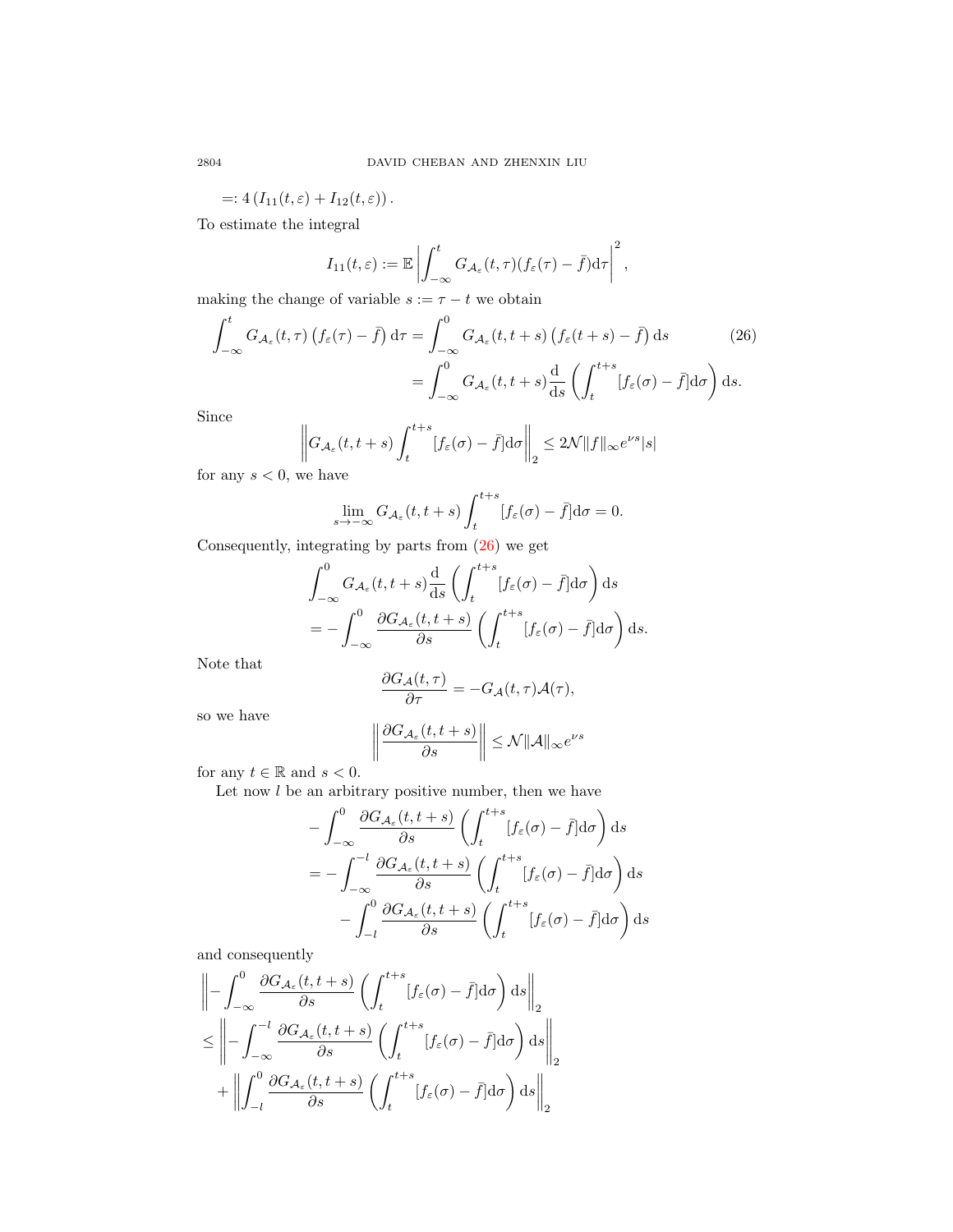$$
\leq \mathcal{N} \|\mathcal{A}\|_{\infty} \left( 2\|f\|_{\infty} \left| \int_{-\infty}^{-l} s e^{\nu s} \mathrm{d}s \right| + \left| \int_{-l}^{0} e^{\nu s} \mathrm{d}s \right| \sup_{|s| \leq l, t \in \mathbb{R}} \left\| \int_{t}^{t+s} [f_{\varepsilon}(\sigma) - \bar{f}] \mathrm{d}\sigma \right\|_{2} \right)
$$
  

$$
\leq \mathcal{N} \|\mathcal{A}\|_{\infty} \left( 2\|f\|_{\infty} e^{-\nu l} \left( l + \frac{1}{\nu} \right) + \frac{1}{\nu} (1 - e^{-\nu l}) \sup_{|s| \leq l, t \in \mathbb{R}} \left\| \int_{t}^{t+s} [f_{\varepsilon}(\sigma) - \bar{f}] \mathrm{d}\sigma \right\|_{2} \right).
$$

Letting  $\varepsilon \to 0$  in above inequality we get

$$
\limsup_{\varepsilon \to 0} \sup_{t \in \mathbb{R}} \left\| - \int_{-\infty}^{0} \frac{\partial G_{\mathcal{A}_{\varepsilon}}(t, t + s)}{\partial s} \left( \int_{t}^{t + s} [f_{\varepsilon}(\sigma) - \bar{f}] d\sigma \right) ds \right\|_{2} \n\leq 2\mathcal{N} \|\mathcal{A}\|_{\infty} \|f\|_{\infty} e^{-\nu l} \left( l + \frac{1}{\nu} \right).
$$

Since l is arbitrary, we get by letting  $l \to \infty$ 

$$
\lim_{\varepsilon \to 0} \sup_{t \in \mathbb{R}} I_{11}(t, \varepsilon) = 0.
$$

Note by Theorem [3.3–](#page-9-0)(ii) that

$$
I_{12}(t,\varepsilon) := \mathbb{E} \left| \int_{-\infty}^t [G_{\mathcal{A}_{\varepsilon}}(t,\tau) - G_{\bar{\mathcal{A}}}(t,\tau)] \bar{f} d\tau \right|^2 \le \left( \frac{\|\bar{f}\|_2 \mathcal{N}(\varepsilon)}{\gamma_0} \right)^2 \to 0
$$

as  $\varepsilon \to 0$ . Consequently,

$$
\lim_{\varepsilon \to 0} \sup_{t \in \mathbb{R}} I_1(t, \varepsilon) = 0.
$$

Similarly we can show that

<span id="page-14-0"></span>
$$
\lim_{\varepsilon \to 0} \sup_{t \in \mathbb{R}} I_2(t, \varepsilon) = 0. \tag{27}
$$

In fact, using Itô's isometry property, the Cauchy-Schwartz inequality and reasoning as above we get

$$
I_2(t,\varepsilon) = 2\mathbb{E} \left| \int_{-\infty}^t [G_{\mathcal{A}_{\varepsilon}}(t,\tau)g_{\varepsilon}(\tau) - G_{\bar{\mathcal{A}}}(t,\tau)\bar{g}]dW(\tau) \right|^2 \qquad (28)
$$
  
\n
$$
= 2\mathbb{E} \int_{-\infty}^t |G_{\mathcal{A}_{\varepsilon}}(t,\tau)g_{\varepsilon}(\tau) - G_{\bar{\mathcal{A}}}(t,\tau)\bar{g}|^2 d\tau
$$
  
\n
$$
\leq 4 \left( \mathbb{E} \int_{-\infty}^t |G_{\mathcal{A}_{\varepsilon}}(t,\tau)(g_{\varepsilon}(\tau) - \bar{g})|^2 d\tau \right)
$$
  
\n
$$
+ \mathbb{E} \int_{-\infty}^t |(G_{\mathcal{A}_{\varepsilon}}(t,\tau) - G_{\bar{\mathcal{A}}}(t,\tau))\bar{g}|^2 d\tau \right)
$$
  
\n
$$
\leq 4 \left( \mathbb{E} \int_{-\infty}^t \mathcal{N}^2 e^{-2\nu(t-\tau)} |g_{\varepsilon}(\tau) - \bar{g}|^2 d\tau + \mathbb{E} \int_{-\infty}^t \mathcal{N}(\varepsilon)^2 e^{-2\gamma_0(t-\tau)} |\bar{g}|^2 d\tau \right)
$$
  
\n
$$
= 4 \left( \mathcal{N}^2 \int_{-\infty}^t e^{-2\nu(t-\tau)} \mathbb{E} |g_{\varepsilon}(\tau) - \bar{g}|^2 d\tau + (\mathcal{N}(\varepsilon))^2 \frac{\|\bar{g}\|_2^2}{2\gamma_0} \right).
$$

By Lemma [3.4](#page-10-3) the integral

<span id="page-14-1"></span>
$$
\int_{-\infty}^{t} e^{-2\nu(t-\tau)} \mathbb{E}|g_{\varepsilon}(\tau) - \bar{g}|^{2} \mathrm{d}\tau \tag{29}
$$

goes to 0 as  $\varepsilon \to 0$  uniformly with respect to  $t \in \mathbb{R}$ .

Passing to the limit in [\(28\)](#page-14-0) and taking into account [\(29\)](#page-14-1) we obtain [\(27\)](#page-13-0), and consequently  $\lim_{\varepsilon \to 0} \sup_{t \in \mathbb{R}} \mathbb{E} |\phi_{\varepsilon}(t) - \overline{\phi}(t)|^2 = 0.$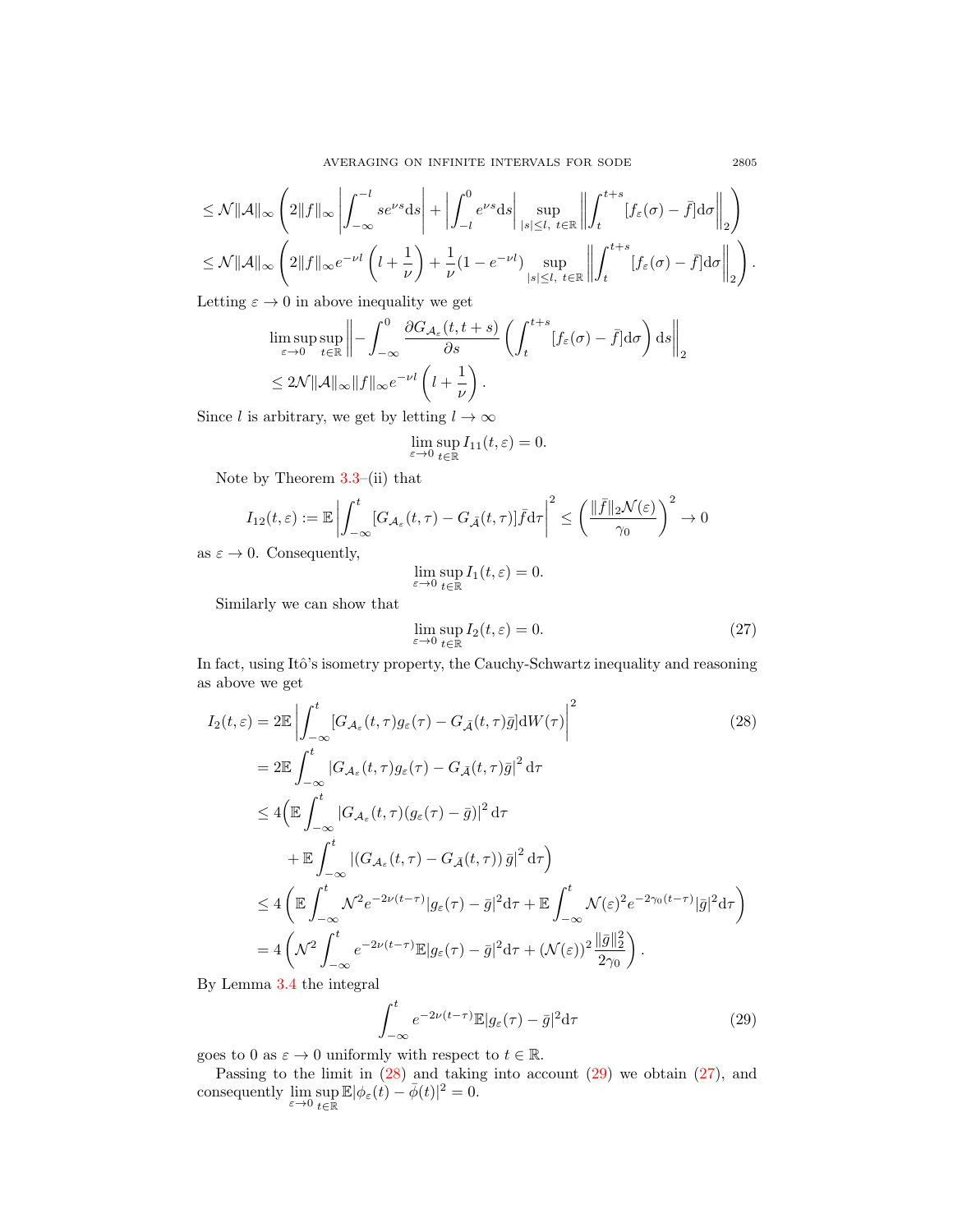To prove the fourth statement we note that the function  $\varphi_{\varepsilon}(t) := \psi_{\varepsilon}(\varepsilon t)$  (for  $t \in \mathbb{R}$ ) is a bounded solution of equation [\(7\)](#page-8-3) if  $\psi_{\varepsilon}$  is a bounded solution of equa-tion [\(21\)](#page-11-3). The uniqueness follows from the fact if  $\varphi_i$  (i = 1, 2) are two different bounded solutions of equation [\(7\)](#page-8-3), then  $\psi_i(t) := \varphi_i(\frac{t}{\varepsilon}), t \in \mathbb{R}$   $(i = 1, 2)$  are two different bounded solutions of equation [\(21\)](#page-11-3), a contradiction to the first statement. It remains to show that  $\mathfrak{M}_{(A,f,g)} \subseteq \tilde{\mathfrak{M}}_{\varphi_{\varepsilon}}^u$  and  $\mathfrak{M}_{(A,f,g)}^u \subseteq \tilde{\mathfrak{M}}_{\varphi_{\varepsilon}}^u$ . Let  $\{t_n\} \in \mathfrak{M}_{(A,f,g)}$ (respectively,  $\{t_n\} \in \mathfrak{M}^u_{(\mathcal{A},f,g)}$ ), then  $\{\varepsilon t_n\} \in \mathfrak{M}_{(\mathcal{A}_{\varepsilon},f_{\varepsilon},g_{\varepsilon})} \subseteq \tilde{\mathfrak{M}}_{\psi_{\varepsilon}}$  (respectively,  $\{\varepsilon t_n\} \in \mathfrak{M}_{(\mathcal{A}_{\varepsilon},f_{\varepsilon},g_{\varepsilon})}^u \subseteq \widetilde{\mathfrak{M}}_{\psi_{\varepsilon}}^u$  by Theorem [2.20.](#page-7-0) By the relation between  $\varphi_{\varepsilon}$  and  $\psi_{\varepsilon}$ , we have  $\{t_n\} \in \tilde{\mathfrak{M}}_{\varphi_{\varepsilon}}$  (respectively,  $\{t_n\} \in \tilde{\mathfrak{M}}_{\varphi_{\varepsilon}}^u$ ).

Now we are in the position to prove the last statement. Since the  $L^2$  convergence implies convergence in probability, it follows from [\(23\)](#page-12-3) that

$$
\lim_{\varepsilon\to 0}\sup_{t\in\mathbb{R}}\beta(\mathcal{L}(\phi_{\varepsilon}(t)),\mathcal{L}(\bar{\phi}(t)))=0.
$$

On the other hand taking into consideration that  $\mathcal{L}(W) = \mathcal{L}(W_{\varepsilon})$ , we have  $\mathcal{L}(\varphi_{\varepsilon}(\frac{t}{\varepsilon}))$  $=\mathcal{L}(\phi_{\varepsilon}(t))$  for any  $t \in \mathbb{R}$ , and consequently

$$
\lim_{\varepsilon \to 0} \sup_{t \in \mathbb{R}} \beta(\mathcal{L}(\varphi_{\varepsilon}(\frac{t}{\varepsilon})), \mathcal{L}(\bar{\phi}(t))) = 0.
$$

The proof is complete.

Corollary 2. Under the conditions of Theorem [3.5](#page-11-4) the following statements hold:

- 1. if the functions  $A \in C(\mathbb{R}, L(\mathcal{H}))$  and  $f, g \in C_b(\mathbb{R}, L^2(\mathbb{P}, \mathcal{H}))$  are jointly stationary (respectively,  $\tau$ -periodic, quasi-periodic with the spectrum of frequencies  $\nu_1, \ldots, \nu_k$ , Bohr almost periodic, almost automorphic, Birkhoff recurrent, Lagrange stable, Levitan almost periodic, almost recurrent, Poisson stable), then equation [\(7\)](#page-8-3) has a unique solution  $\varphi_{\varepsilon} \in C_b(\mathbb{R}, L^2(\mathbb{P}, \mathcal{H}))$  which is stationary (respectively,  $\tau$ -periodic, quasi-periodic with the spectrum of frequencies  $\nu_1, \ldots, \nu_k$ , Bohr almost periodic, almost automorphic, Birkhoff recurrent, Lagrange stable, Levitan almost periodic, almost recurrent, Poisson stable) in distribution;
- 2. if the functions  $A \in C(\mathbb{R}, L(\mathcal{H}))$  and  $f, g \in C_b(\mathbb{R}, L^2(\mathbb{P}, \mathcal{H}))$  are Lagrange stable and jointly pseudo-periodic (respectively, pseudo-recurrent), then equa-tion [\(7\)](#page-8-3) has a unique solution  $\varphi_{\varepsilon} \in C_b(\mathbb{R}, L^2(\mathbb{P}, \mathcal{H}))$  which is pseudo-periodic (respectively, pseudo-recurrent) in distribution;
- 3.

$$
\lim_{\varepsilon \to 0} \sup_{t \in \mathbb{R}} \beta(\mathcal{L}(\varphi_{\varepsilon}(\frac{t}{\varepsilon}), \mathcal{L}(\bar{\phi}(t))) = 0.
$$

Proof. These statements follow from Theorems [2.12](#page-5-4) and [3.5.](#page-11-4)

**Remark 13.** Note that the constant  $\alpha > 0$  in Theorem [3.3,](#page-9-0) Remark [11,](#page-9-3) Lemma [3.4](#page-10-3) and Theorem [3.5](#page-11-4) can be chosen the same, e.g. we may choose the minimal one of them. But there is no restriction on  $\varepsilon_0$  which we fix at the beginning of this section.

4. Averaging principle for semilinear stochastic differential equations. As before, let  $\varepsilon_0$  be some fixed positive constant. Consider the following stochastic differential equation

<span id="page-15-0"></span>
$$
dX(t) = \varepsilon \left( \mathcal{A}(t)X(t) + F(t, X(t)) \right) dt + \sqrt{\varepsilon} \ G(t, X(t)) dW(t), \tag{30}
$$

 $\Box$ 

 $\Box$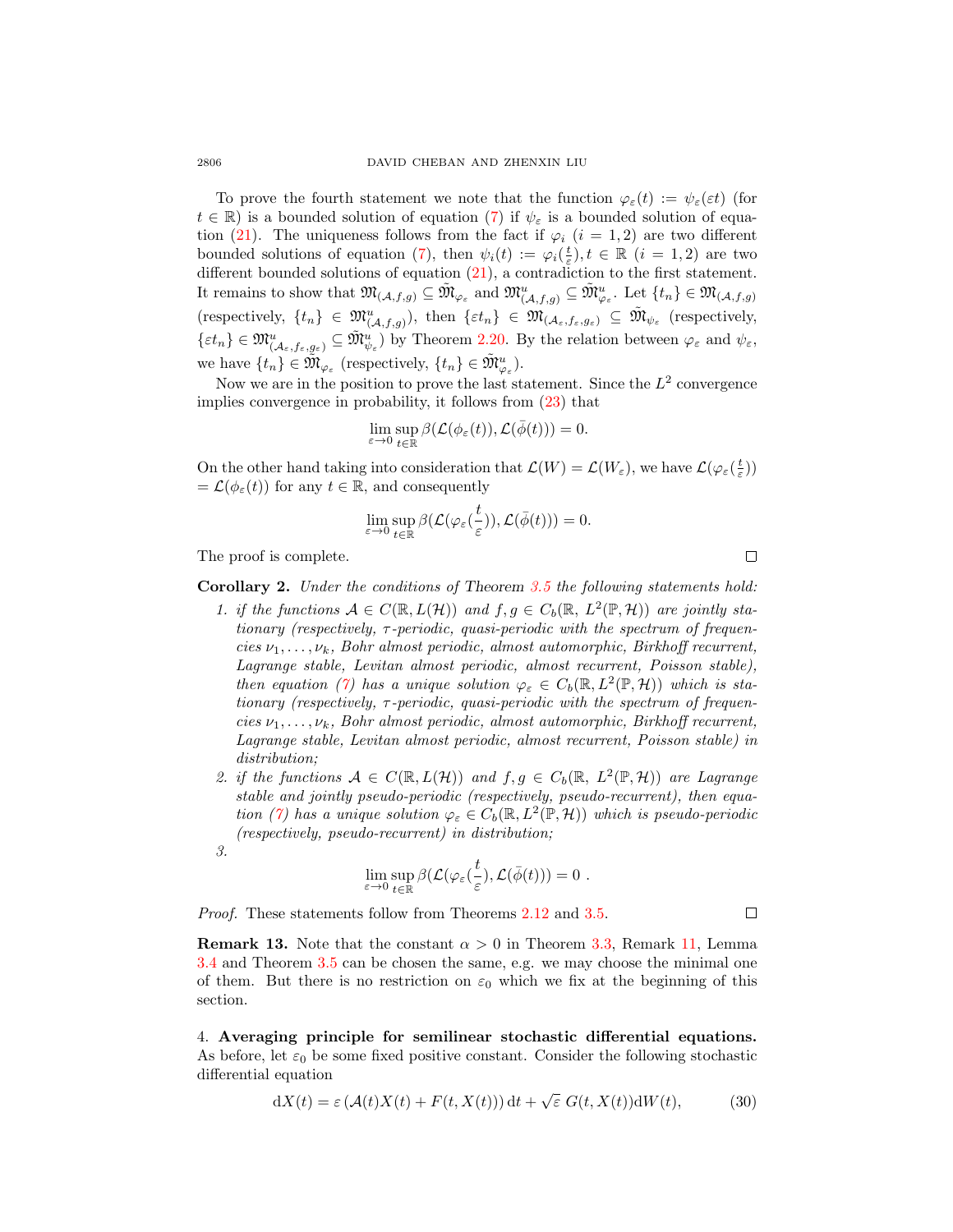where  $A \in C(\mathbb{R}, L(\mathcal{H}))$ ,  $F, G \in C(\mathbb{R} \times \mathcal{H}, \mathcal{H})$ ,  $0 < \varepsilon \leq \varepsilon_0$  and W is a two-sided standard one-dimensional Brownian motion defined on the filtered probability space  $(\Omega, \mathcal{F}, \mathbb{P}, \mathcal{F}_t)$ , with  $\mathcal{F}_t := \sigma\{W(u) : u \leq t\}$ . Below we will use the following conditions:

 $(G1)$  there exists a positive constant M such that

$$
|F(t,0)| \vee |G(t,0)| \le M
$$

for any  $t \in \mathbb{R}$ ;

 $(G2)$  there exists a positive constant L such that

$$
|F(t, x_1) - F(t, x_2)| \vee |G(t, x_1) - G(t, x_2)| \le L|x_1 - x_2|
$$

for any  $x_1, x_2 \in \mathcal{H}$  and  $t \in \mathbb{R}$ ;

(G3) there exist functions  $\omega_1 \in \Psi$  and  $\overline{F} \in C(\mathcal{H}, \mathcal{H})$  such that

$$
\frac{1}{T} \left| \int_{t}^{t+T} [F(s,x) - \bar{F}(x)] \mathrm{d}s \right| \leq \omega_1(T)(1+|x|)
$$

for any  $T > 0$ ,  $x \in \mathcal{H}$  and  $t \in \mathbb{R}$ ;

(G4) there exist functions  $\omega_2 \in \Psi$  and  $\bar{G} \in C(\mathcal{H}, \mathcal{H})$  such that

$$
\frac{1}{T} \int_{t}^{t+T} |G(s,x) - \bar{G}(x)|^2 ds \le \omega_2(T)(1+|x|^2)
$$

for any  $T > 0$ ,  $x \in \mathcal{H}$  and  $t \in \mathbb{R}$ ;

(G5)  $A \in C(\mathbb{R}, L(\mathcal{H}))$  and there exists  $\overline{A} \in L(\mathcal{H})$  such that

$$
\lim_{T \to +\infty} \frac{1}{T} \int_{t}^{t+T} \mathcal{A}(s) \mathrm{d}s = \bar{\mathcal{A}}
$$

uniformly with respect to  $t \in \mathbb{R}$ .

**Remark 14.** Under the conditions  $(G1) - (G4)$  the functions  $\overline{F}$  and  $\overline{G}$  also possess the properties  $(G1) - (G2)$  with the same constants M and L.

We consider as well the following equations

<span id="page-16-0"></span>
$$
dX(t) = (\mathcal{A}_{\varepsilon}(t)X(t) + F_{\varepsilon}(t, X(t)))dt + G_{\varepsilon}(t, X(t))dW(t)
$$
\n(31)

and

<span id="page-16-1"></span>
$$
dX(t) = (\mathcal{A}_{\varepsilon}(t)X(t) + F_{\varepsilon}(t, X(t)))dt + G_{\varepsilon}(t, X(t))dW_{\varepsilon}(t),
$$
\n(32)

where  $\mathcal{A}_{\varepsilon}(t) := \mathcal{A}(\frac{t}{\varepsilon}), F_{\varepsilon}(t,x) := F(\frac{t}{\varepsilon},x)$  and  $G_{\varepsilon}(t,x) := G(\frac{t}{\varepsilon},x)$  for  $t \in \mathbb{R}, x \in \mathcal{H}$ where  $A_{\varepsilon}(t) := A(\frac{\varepsilon}{\varepsilon}), T_{\varepsilon}(t, t) := T(\frac{\varepsilon}{\varepsilon}, t)$  and  $G_{\varepsilon}(t, t) := G(\frac{\varepsilon}{\varepsilon}, t)$  for  $t \in \mathbb{R}$ .<br>and  $\varepsilon \in (0, \varepsilon_0]$ . Here as before  $W_{\varepsilon}(t) := \sqrt{\varepsilon}W(\frac{t}{\varepsilon})$  for  $t \in \mathbb{R}$ . Along with equations  $(31)$ – $(32)$  we also consider the following averaged equation

<span id="page-16-2"></span>
$$
dX(t) = (\bar{A}X(t) + \bar{F}(X(t)))dt + \bar{G}(X(t))dW(t).
$$
\n(33)

<span id="page-16-3"></span>**Lemma 4.1.** Suppose  $F, G \in C(\mathbb{R} \times \mathcal{H}, \mathcal{H})$  and that the conditions (G1)–(G2) hold. If  $\varphi$  is an  $L^2$ -bounded solution (i.e.  $\|\varphi\|_{\infty} = \sup_{t \in \mathbb{R}} \mathbb{E}|\varphi(t)|^2 < +\infty$ ) of the equation

$$
dX(t) = F(t, X(t))dt + G(t, X(t))dW(t).
$$

then there exists a constant  $C > 0$ , depending only on  $M, L, ||\varphi||_{\infty}$ , such that

$$
\mathbb{E} |\varphi(t+h) - \varphi(t)|^2 \le Ch
$$

and

$$
\mathbb{E}\sup_{t\leq s\leq t+h}|\varphi(s)|^2\leq C(h^2+1)
$$

for any  $t \in \mathbb{R}$  and  $h > 0$ .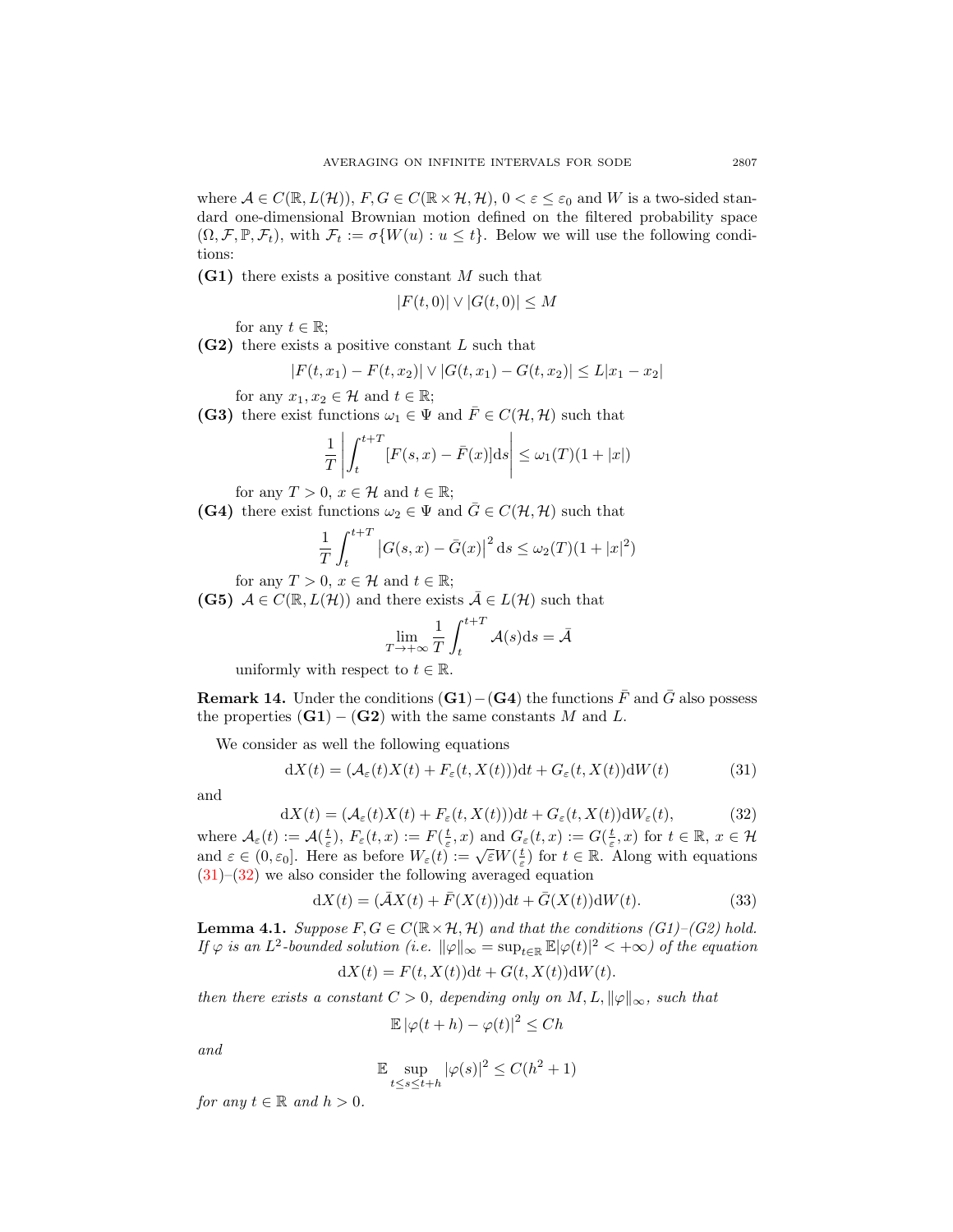Proof. Since

$$
\varphi(t+h) = \varphi(t) + \int_{t}^{t+h} F(\tau, \varphi(\tau)) d\tau + \int_{t}^{t+h} G(\tau, \varphi(\tau)) dW(\tau),
$$

by Cauchy-Schwartz inequality and Itô's isometry property we have

$$
\mathbb{E}|\varphi(t+h) - \varphi(t)|^2
$$
\n
$$
\leq 2 \left( \mathbb{E} \left| \int_t^{t+h} F(\tau, \varphi(\tau)) d\tau \right|^2 + \mathbb{E} \left| \int_t^{t+h} G(\tau, \varphi(\tau)) dW(\tau) \right|^2 \right)
$$
\n
$$
\leq 2 \left( \mathbb{E} \int_t^{t+h} 1^2 d\tau \cdot \mathbb{E} \int_t^{t+h} |F(\tau, \varphi(\tau))|^2 d\tau + \int_t^{t+h} \mathbb{E} |G(\tau, \varphi(\tau))|^2 d\tau \right)
$$
\n
$$
\leq 2 \left( h \int_t^{t+h} \mathbb{E} |F(\tau, \varphi(\tau))|^2 d\tau + \int_t^{t+h} \mathbb{E} |G(\tau, \varphi(\tau))|^2 d\tau \right)
$$
\n
$$
\leq 4 \left( h \int_t^{t+h} (M^2 + L^2 ||\varphi||_\infty^2) d\tau + \int_t^{t+h} (M^2 + L^2 ||\varphi||_\infty^2) d\tau \right)
$$
\n
$$
\leq Ch.
$$

Employing the BDG inequality (see, e.g.  $[11,$  Theorem 4.36 on page 114), we have

$$
\mathbb{E} \sup_{t \le s \le t+h} |\varphi(s)|^2
$$
\n
$$
\le 3 \mathbb{E} |\varphi(t)|^2 + 3 \mathbb{E} \sup_{t \le s \le t+h} \left| \int_t^s F(\tau, \varphi(\tau)) d\tau \right|^2 + 3 \mathbb{E} \sup_{t \le s \le t+h} \left| \int_t^s G(\tau, \varphi(\tau)) dW(\tau) \right|^2
$$
\n
$$
\le 3 \|\varphi\|_{\infty}^2 + 3 \mathbb{E} \sup_{t \le s \le t+h} \left| \int_t^s (M + L|\varphi(\tau)|) d\tau \right|^2 + 3C \mathbb{E} \int_t^{t+h} |G(\tau, \varphi(\tau))|^2 d\tau
$$
\n
$$
\le 3 \|\varphi\|_{\infty}^2 + 3h \int_t^{t+h} 2(M^2 + L^2 \|\varphi\|_{\infty}^2) d\tau + 3C \int_t^{t+h} 2(M^2 + L^2 \|\varphi\|_{\infty}^2) d\tau
$$
\n
$$
\le C(h^2 + 1),
$$

where  $C$  denotes some positive constants which may change from line to line.  $\Box$ 

<span id="page-17-0"></span>Theorem 4.2. Suppose that the following conditions hold:

- (a)  $\sup ||\mathcal{A}(t)|| < +\infty;$ t∈R (b) the functions A, F, G satisfy the conditions (G1)–(G5), and the operator  $\overline{A}$ in (G5) is Hurwitz, i.e.  $\mathcal{R}e \lambda < 0$  for any  $\lambda \in \sigma(\bar{\mathcal{A}})$ ;
	- $(c)$

$$
L < \frac{\nu}{\sqrt{3}\mathcal{N}\sqrt{2+\nu}},
$$

where  $\alpha, \mathcal{N}$  and  $\nu$  are the numbers figuring in Remark [11-](#page-9-3)(iii).

Then there exists a positive constant  $\varepsilon_1 \leq \alpha$  such that for any  $0 < \varepsilon \leq \varepsilon_1$ 

- 1. equation [\(30\)](#page-15-0) has a unique solution  $\varphi_{\varepsilon} \in C_b(\mathbb{R}, L^2(\mathbb{P}, \mathcal{H}))$  and  $\|\varphi_{\varepsilon}\|_{\infty} \leq r$ , where  $r := \frac{\mathcal{N}M\sqrt{2+\nu}}{\mathcal{N}L\sqrt{2+\nu}}$  $\frac{N M \sqrt{2+\nu}}{\nu-\mathcal{N}L\sqrt{2+\nu}}$ ;
- 2. equation [\(31\)](#page-16-0) has a unique solution  $\phi_{\varepsilon} \in C_b(\mathbb{R}, L^2(\mathbb{P}, \mathcal{H}))$  and  $\|\phi_{\varepsilon}\|_{\infty} \leq r$ ;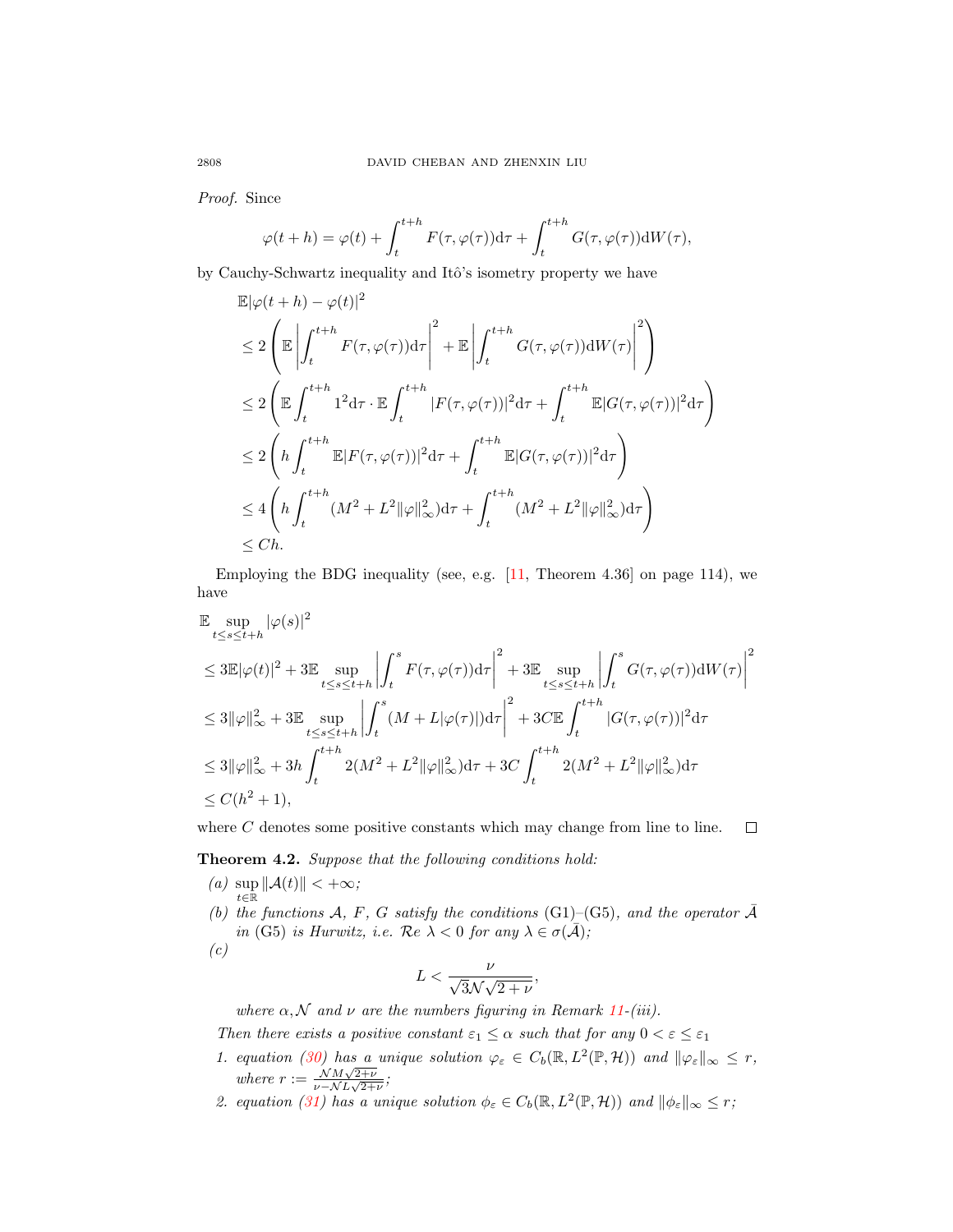3. if additionally F and G satisfy (C3) and  $L < \frac{\nu}{2\mathcal{N}\sqrt{1+\nu}}$ , then the solution  $\varphi_{\varepsilon}$ of equation [\(30\)](#page-15-0) is strongly compatible in distribution (i.e.  $\mathfrak{M}_{(\mathcal{A},F,G)} \subseteq \widetilde{\mathfrak{M}}_{\varphi_{\varepsilon}}$ ) and  $\mathfrak{M}_{(\mathcal{A},F,G)}^u \subseteq \tilde{\mathfrak{M}}_{\varphi_{\varepsilon}}^u$ , recalling that  $\tilde{\mathfrak{M}}_{\varphi_{\varepsilon}}^u$  means the set of all sequences  $\{t_n\}$ such that  $\varphi_{\varepsilon}(t+t_n)$  converges in distribution uniformly with respect to  $t \in \mathbb{R}$ ; 4.

<span id="page-18-0"></span>
$$
\lim_{\varepsilon \to 0} \sup_{t \in \mathbb{R}} \mathbb{E} |\phi_{\varepsilon}(t) - \bar{\phi}(t)|^2 = 0,
$$

where  $\bar{\phi}$  is the unique stationary solution of equation [\(33\)](#page-16-2); 5.

$$
\lim_{\varepsilon \to 0} \sup_{t \in \mathbb{R}} \beta(\mathcal{L}(\varphi_{\varepsilon}(\frac{t}{\varepsilon}), \mathcal{L}(\bar{\phi}(t))) = 0.
$$

*Proof.* By Theorem [3.3](#page-9-0) (see also Remark [11-](#page-9-3)(iii)) there exist positive constants  $\mathcal{N}, \nu$ and  $\alpha$  such that equation

$$
dX(t) = \mathcal{A}_{\varepsilon}(t)X(t)dt
$$

is uniformly asymptotically stable for any  $0 < \varepsilon \leq \alpha$  and

$$
||G_{\mathcal{A}_{\varepsilon}}(t,\tau)|| \leq \mathcal{N} e^{-\nu(t-\tau)}
$$

for any  $t \geq \tau$ . By Theorem [3.3-](#page-9-0)(ii) there are  $\gamma_0 > 0$  and  $\mathcal{N} : (0, \alpha) \to \mathbb{R}_+$  such that  $\mathcal{N}(\varepsilon) \to 0$  as  $\varepsilon \to 0$  and

$$
||G_{\mathcal{A}_{\varepsilon}}(t,\tau)-G_{\bar{\mathcal{A}}}(t,\tau)||\leq \mathcal{N}(\varepsilon)e^{-\gamma_0(t-\tau)}
$$

for any  $t > \tau$ .

Since  $Lip(F_{\varepsilon}) = Lip(F) \leq L$  and  $Lip(G_{\varepsilon}) = Lip(G) \leq L$ , by Theorem [2.20](#page-7-0) equation [\(30\)](#page-15-0) (respectively, equation [\(31\)](#page-16-0)) has a unique solution  $\varphi_{\varepsilon}$  (respectively,  $\phi_{\varepsilon}$ ) from  $C_b(\mathbb{R}, L^2(\mathbb{P}, \mathfrak{B}))$  with  $\varphi_{\varepsilon} \in C(\mathbb{R}, B[0, r])$  (respectively,  $\phi_{\varepsilon} \in C(\mathbb{R}, B[0, r]),$ where √

$$
r := \frac{\mathcal{N}M\sqrt{2+\nu}}{\nu - \mathcal{N}L\sqrt{2+\nu}};
$$

and the solution  $\varphi_{\varepsilon}$  is strongly compatible in distribution and  $\mathfrak{M}^u_{(\mathcal{A},F,G)} \subseteq \tilde{\mathfrak{M}}^u_{\varphi_{\varepsilon}}$ .

Let  $\bar{\phi}$  be the unique stationary solution of equation [\(33\)](#page-16-2). We now estimate  $\mathbb{E}|\phi_{\varepsilon}(t)-\overline{\phi}(t)|^2$ . To this end, we note that

$$
\mathbb{E}|\phi_{\varepsilon}(t) - \bar{\phi}(t)|^{2} \tag{34}
$$
\n
$$
= \mathbb{E} \Big| \int_{-\infty}^{t} G_{\mathcal{A}_{\varepsilon}}(t, \tau) F_{\varepsilon}(\tau, \phi_{\varepsilon}(\tau)) \mathrm{d}\tau + \int_{-\infty}^{t} G_{\mathcal{A}_{\varepsilon}}(t, \tau) G_{\varepsilon}(\tau, \phi_{\varepsilon}(\tau)) \mathrm{d}W(\tau) - \int_{-\infty}^{t} G_{\bar{\mathcal{A}}}(t, \tau) \bar{F}(\bar{\phi}(\tau)) \mathrm{d}\tau - \int_{-\infty}^{t} G_{\bar{\mathcal{A}}}(t, \tau) \bar{G}(\bar{\phi}(\tau)) \mathrm{d}W(\tau) \Big|^{2} \tag{34}
$$
\n
$$
\leq 2 \Big( \mathbb{E} \Big| \int_{-\infty}^{t} (G_{\mathcal{A}_{\varepsilon}}(t, \tau) F_{\varepsilon}(\tau, \phi_{\varepsilon}(\tau)) - G_{\bar{\mathcal{A}}}(t, \tau) \bar{F}(\bar{\phi}(\tau)) \mathrm{d}\tau \Big|^{2} + \mathbb{E} \Big| \int_{-\infty}^{t} (G_{\mathcal{A}_{\varepsilon}}(t, \tau) G_{\varepsilon}(\tau, \phi_{\varepsilon}(\tau)) - G_{\bar{\mathcal{A}}}(t, \tau) \bar{G}(\bar{\phi}(\tau)) \mathrm{d}W(\tau) \Big|^{2} \Big) \tag{34}
$$
\n
$$
=: 2(I_{1}(t, \varepsilon) + I_{2}(t, \varepsilon)).
$$

Since

$$
I_1(t,\varepsilon) := \mathbb{E} \left| \int_{-\infty}^t \left( G_{\mathcal{A}_{\varepsilon}}(t,\tau) F_{\varepsilon}(\tau,\phi_{\varepsilon}(\tau)) - G_{\bar{\mathcal{A}}}(t,\tau) \bar{F}(\bar{\phi}(\tau)) \right) d\tau \right|^2
$$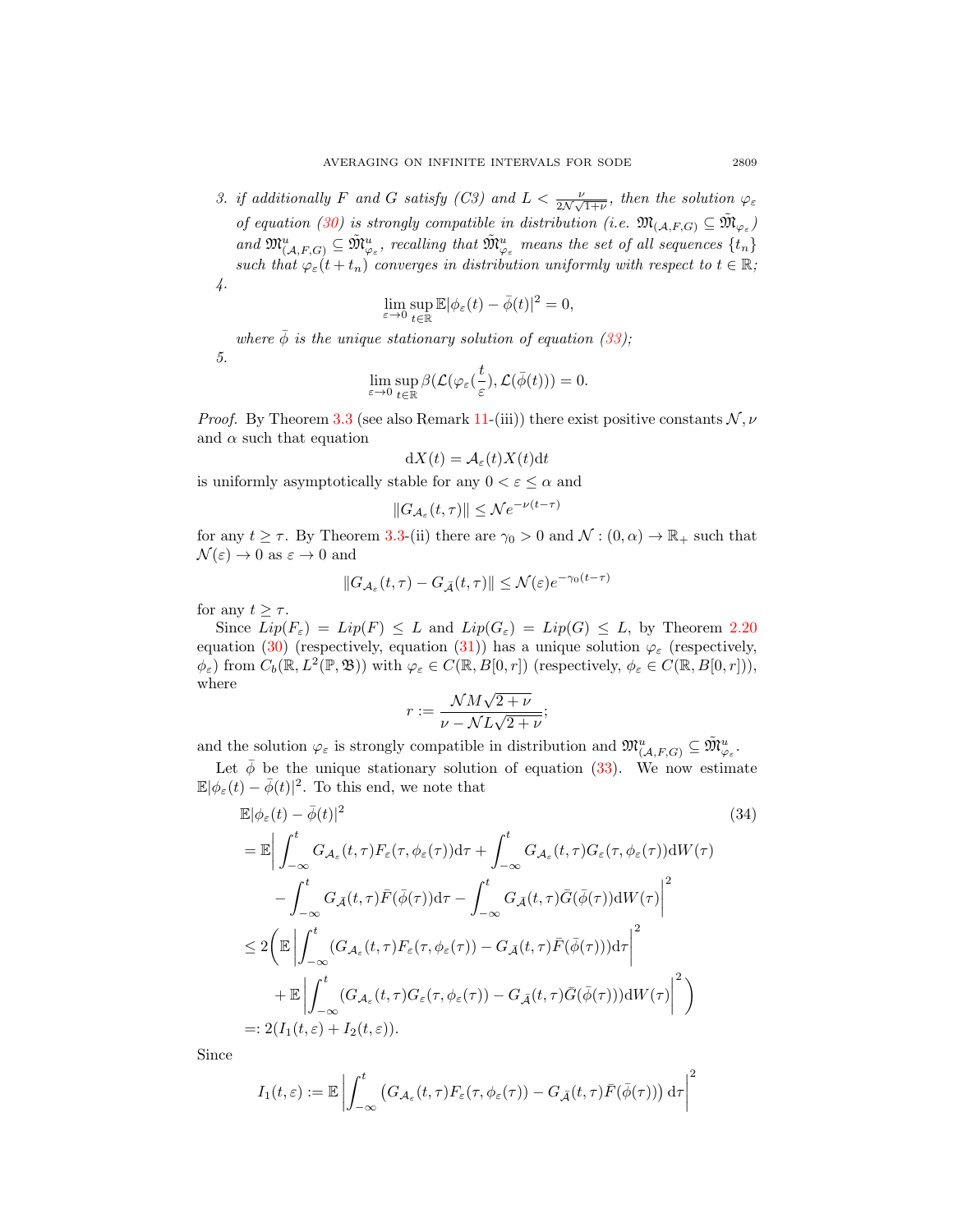<span id="page-19-1"></span>
$$
\leq 3 \Bigg( \mathbb{E} \left| \int_{-\infty}^{t} G_{\mathcal{A}_{\varepsilon}}(t, \tau) (F_{\varepsilon}(\tau, \phi_{\varepsilon}(\tau)) - F_{\varepsilon}(\tau, \bar{\phi}(\tau))) \mathrm{d}\tau \right|^{2} + \mathbb{E} \left| \int_{-\infty}^{t} (G_{\mathcal{A}_{\varepsilon}}(t, \tau) - G_{\bar{\mathcal{A}}}(t, \tau)) F_{\varepsilon}(\tau, \bar{\phi}(\tau)) \mathrm{d}\tau \right|^{2} + \mathbb{E} \left| \int_{-\infty}^{t} G_{\bar{\mathcal{A}}}(t, \tau) [F_{\varepsilon}(\tau, \bar{\phi}(\tau)) - \bar{F}(\bar{\phi}(\tau))] \mathrm{d}\tau \right|^{2} \Bigg),
$$

using Cauchy-Schwartz inequality we get

$$
I_{1}(t,\varepsilon) \leq 3\left(\frac{\mathcal{N}^{2}L^{2}}{\nu}\int_{-\infty}^{t}e^{-\nu(t-\tau)}\mathbb{E}|\phi_{\varepsilon}(\tau)-\bar{\phi}(\tau)|^{2}\mathrm{d}\tau\right)
$$
\n
$$
+\frac{2\mathcal{N}(\varepsilon)^{2}}{\gamma_{0}}\int_{-\infty}^{t}e^{-\gamma_{0}(t-\tau)}(M^{2}+L^{2}||\bar{\phi}||^{2})\mathrm{d}\tau
$$
\n
$$
+\mathbb{E}\left|\int_{-\infty}^{t}G_{\bar{\mathcal{A}}}(t,\tau)[F_{\varepsilon}(\tau,\bar{\phi}(\tau))-\bar{F}(\bar{\phi}(\tau))]d\tau\right|^{2}\right)
$$
\n
$$
\leq 3\left(\frac{\mathcal{N}^{2}L^{2}}{\nu^{2}}\sup_{t\in\mathbb{R}}\mathbb{E}|\phi_{\varepsilon}(t)-\bar{\phi}(t)|^{2}+\frac{2\mathcal{N}(\varepsilon)^{2}}{\gamma_{0}^{2}}(M^{2}+L^{2}||\bar{\phi}||^{2})
$$
\n
$$
+\mathbb{E}\left|\int_{-\infty}^{t}G_{\bar{\mathcal{A}}}(t,\tau)[F_{\varepsilon}(\tau,\bar{\phi}(\tau))- \bar{F}(\bar{\phi}(\tau))]d\tau\right|^{2}\right).
$$

We will show that

<span id="page-19-0"></span>
$$
\lim_{\varepsilon \to 0} \sup_{t \in \mathbb{R}} \mathbb{E} \left| \int_{-\infty}^t G_{\bar{\mathcal{A}}}(t,\tau) [F_{\varepsilon}(\tau,\bar{\phi}(\tau)) - \bar{F}(\bar{\phi}(\tau))] d\tau \right|^2 = 0.
$$

To this end, making the change of variable  $s = \tau - t$  and integrating by parts, we obtain for any  $l > 0$ 

$$
\mathbb{E}\left|\int_{-\infty}^{t} G_{\tilde{\mathcal{A}}}(t,\tau)[F_{\varepsilon}(\tau,\bar{\phi}(\tau))-\bar{F}(\bar{\phi}(\tau))]d\tau\right|^{2}\n= \mathbb{E}\left|\int_{-\infty}^{0} G_{\tilde{\mathcal{A}}}(t,t+s)[F_{\varepsilon}(t+s,\bar{\phi}(t+s))-\bar{F}(\bar{\phi}(t+s))]ds\right|^{2}\n= \mathbb{E}\left|\int_{-\infty}^{0} G_{\tilde{\mathcal{A}}}(t,t+s)\frac{d}{ds}\left(\int_{t}^{t+s}[F_{\varepsilon}(\sigma,\bar{\phi}(\sigma))-\bar{F}(\bar{\phi}(\sigma))]d\sigma\right)ds\right|^{2}\n\leq 2\mathbb{E}\left|\int_{-\infty}^{0}\frac{\partial G_{\tilde{\mathcal{A}}}(t,t+s)}{\partial s}\left(\int_{t}^{t+s}[F_{\varepsilon}(\sigma,\bar{\phi}(\sigma))-\bar{F}(\bar{\phi}(\sigma))]d\sigma\right)ds\right|^{2}\n\leq 4\mathbb{E}\left|\int_{-\infty}^{-l}\frac{\partial G_{\tilde{\mathcal{A}}}(t,t+s)}{\partial s}\left(\int_{t}^{t+s}[F_{\varepsilon}(\sigma,\bar{\phi}(\sigma))-\bar{F}(\bar{\phi}(\sigma))]d\sigma\right)ds\right|^{2}\n+ 4\mathbb{E}\left|\int_{-l}^{0}\frac{\partial G_{\tilde{\mathcal{A}}}(t,t+s)}{\partial s}\left(\int_{t}^{t+s}[F_{\varepsilon}(\sigma,\bar{\phi}(\sigma))-\bar{F}(\bar{\phi}(\sigma))]d\sigma\right)ds\right|^{2}\n\leq 4\mathbb{E}\left(\int_{-\infty}^{-l}\left|\int_{t}^{t+s}[F_{\varepsilon}(\sigma,\bar{\phi}(\sigma))-\bar{F}(\bar{\phi}(\sigma))]d\sigma\right|\mathcal{N}\|\bar{\mathcal{A}}\|e^{\nu s}ds\right)^{2}\n+ 4\mathbb{E}\sup_{-l\leq s\leq 0}\left|\int_{t}^{t+s}[F_{\varepsilon}(\sigma,\bar{\phi}(\sigma))-\bar{F}(\bar{\phi}(\sigma))]d\sigma\right|^{2}\left|\int_{-l}^{0}\mathcal{N}\|\bar{\mathcal{A}}\|e^{\nu s}ds\right|^{2}=:J_{1}+J_{2}.
$$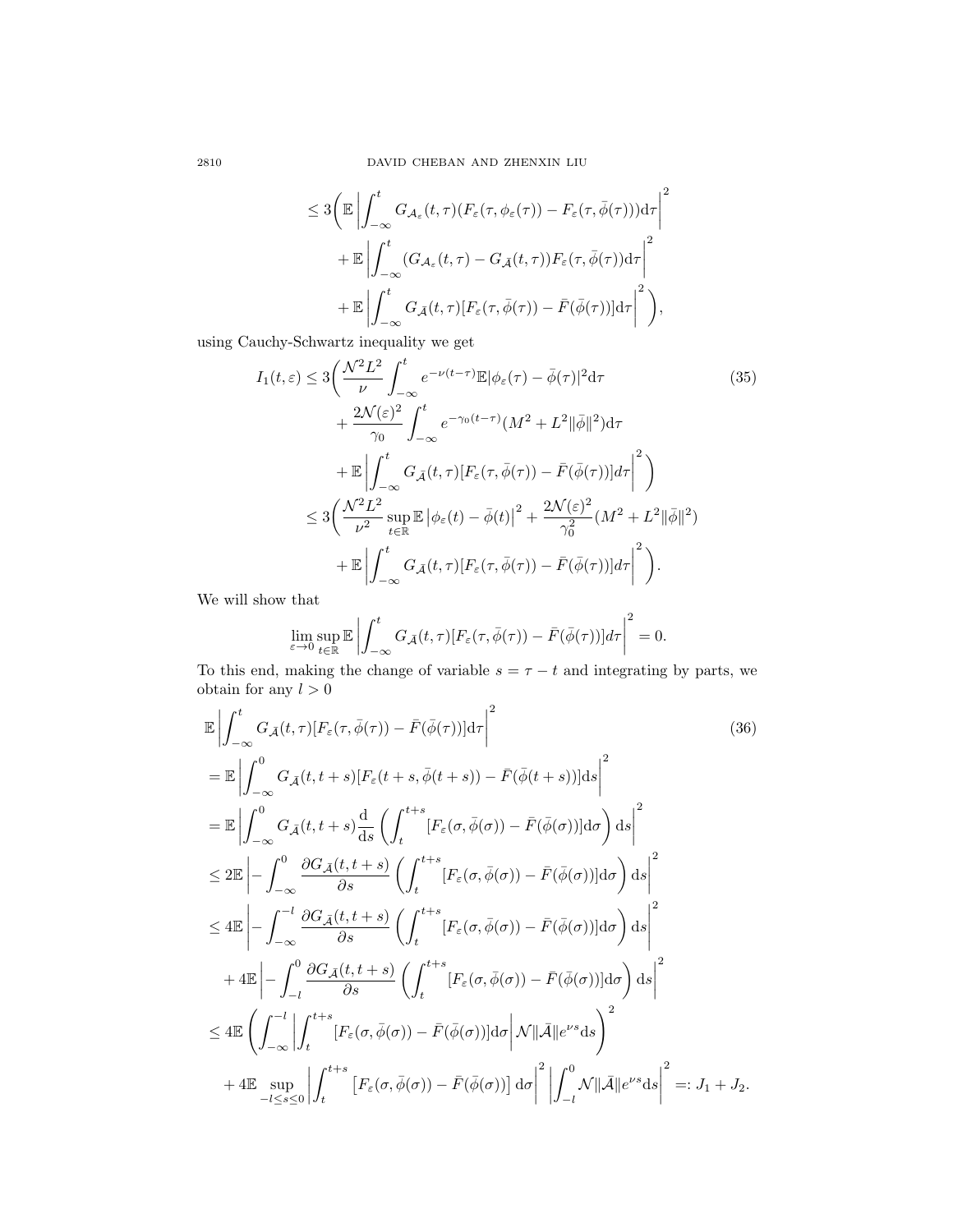For  $J_1$ , we have

<span id="page-20-1"></span>
$$
J_{1} := 4\mathbb{E}\left(\int_{-\infty}^{-l} \left| \int_{t}^{t+s} [F_{\varepsilon}(\sigma,\bar{\phi}(\sigma)) - \bar{F}(\bar{\phi}(\sigma))] d\sigma \right| \mathcal{N} \|\bar{\mathcal{A}}\| e^{\nu s} ds\right)^{2} \leq 4\mathcal{N}^{2} \|\bar{\mathcal{A}}\|^{2} \int_{-\infty}^{-l} e^{\nu s} ds \int_{-\infty}^{-l} \mathbb{E}\left|\int_{t}^{t+s} \left[F_{\varepsilon}(\sigma,\bar{\phi}(\sigma)) - \bar{F}(\bar{\phi}(\sigma))\right] d\sigma\right|^{2} e^{\nu s} ds \leq \frac{4\mathcal{N}^{2} \|\bar{\mathcal{A}}\|^{2}}{\nu} e^{-\nu l} \int_{-\infty}^{-l} \mathbb{E}\left|\int_{t}^{t+s} \left[F_{\varepsilon}(\sigma,\bar{\phi}(\sigma)) - \bar{F}(\bar{\phi}(\sigma))\right] d\sigma\right|^{2} e^{\nu s} ds \leq \frac{4\mathcal{N}^{2} \|\bar{\mathcal{A}}\|^{2}}{\nu} e^{-\nu l} \int_{-\infty}^{-l} s \int_{t}^{t+s} \mathbb{E}\left[F_{\varepsilon}(\sigma,\bar{\phi}(\sigma)) - \bar{F}(\bar{\phi}(\sigma))\right]^{2} d\sigma e^{\nu s} ds \leq \frac{4\mathcal{N}^{2} \|\bar{\mathcal{A}}\|^{2}}{\nu} e^{-\nu l} \int_{-\infty}^{-l} s \int_{t}^{t+s} 8 \left(M^{2} + L^{2} \|\bar{\phi}\|_{\infty}^{2}\right) d\sigma e^{\nu s} ds \leq \frac{32\mathcal{N}^{2} \|\bar{\mathcal{A}}\|^{2}}{\nu} \left(M^{2} + L^{2} \|\bar{\phi}\|_{\infty}^{2}\right) e^{-\nu l} \int_{-\infty}^{-l} s^{2} e^{\nu s} ds \leq \frac{32\mathcal{N}^{2} \|\bar{\mathcal{A}}\|^{2}}{\nu} \left(M^{2} + L^{2} \|\bar{\phi}\|_{\infty}^{2}\right) \left(\frac{l^{2}}{\nu} + \frac{2l}{\nu^{2}} + \frac{2}{\nu^{3}}\right) e^{-2\nu l}.
$$

Divide [0, l] into intervals of size  $\delta$ , where  $\delta > 0$  is a fixed constant depending on ε. Denote an adapted process  $\tilde{\phi}$  such that  $\tilde{\phi}(\sigma) = \bar{\phi}(t - k\delta)$  for any  $\sigma \in (t - (k +$  $1)\delta, t - k\delta$ . By Lemma [4.1,](#page-16-3) we have

$$
\mathbb{E} \sup_{-l \leq s \leq 0} \left| \int_{t}^{t+s} \left[ F_{\varepsilon}(\sigma, \bar{\phi}(\sigma)) - \bar{F}(\bar{\phi}(\sigma)) \right] d\sigma \right|^{2}
$$
\n  
\n
$$
= \mathbb{E} \sup_{-l \leq s \leq 0} \left| \int_{t}^{t+s} \left[ F_{\varepsilon}(\sigma, \bar{\phi}(\sigma)) - F_{\varepsilon}(\sigma, \tilde{\phi}(\sigma)) + F_{\varepsilon}(\sigma, \tilde{\phi}(\sigma)) - \bar{F}(\tilde{\phi}(\sigma)) \right] d\sigma \right|^{2}
$$
\n  
\n
$$
\leq 6 \mathbb{E} \sup_{-l \leq s \leq 0} \left| \int_{t}^{t+s} L|\bar{\phi}(\sigma) - \tilde{\phi}(\sigma)| d\sigma \right|^{2}
$$
\n  
\n
$$
+ 3 \mathbb{E} \sup_{-l \leq s \leq 0} \left| \int_{t}^{t+s} \left[ F_{\varepsilon}(\sigma, \tilde{\phi}(\sigma)) - \bar{F}(\tilde{\phi}(\sigma)) \right] d\sigma \right|^{2}
$$
\n  
\n
$$
\leq 6 \mathbb{E} \sup_{-l \leq s \leq 0} \left| \int_{t+s}^{t} L^{2} |\bar{\phi}(\sigma) - \tilde{\phi}(\sigma)|^{2} d\sigma \right|^{2}
$$
\n  
\n
$$
+ 3 \mathbb{E} \sup_{-l \leq s \leq 0} \left| \int_{t+s}^{t+s} \left[ F_{\varepsilon}(\sigma, \tilde{\phi}(\sigma)) - \bar{F}(\tilde{\phi}(\sigma)) \right] d\sigma \right|^{2}
$$
\n  
\n
$$
\leq 6 L^{2} l^{2} C \delta + 3 \mathbb{E} \sup_{-l \leq s \leq 0} \left| \int_{t}^{t+s} \left[ F_{\varepsilon}(\sigma, \tilde{\phi}(\sigma)) - \bar{F}(\tilde{\phi}(\sigma)) \right] d\sigma \right|^{2} =: 6 L^{2} l^{2} C \delta + i_{2}.
$$

For  $i_2$ , denote  $s(\delta) := \left\lceil \frac{|s|}{\delta} \right\rceil$  $\frac{s|}{\delta}$ , we have

<span id="page-20-0"></span>
$$
i_2 := 3\mathbb{E} \sup_{-l \le s \le 0} \left| \int_t^{t+s} \left( F_\varepsilon(\tau, \tilde{\phi}(\tau)) - \bar{F}(\tilde{\phi}(\tau)) \right) d\tau \right|^2 \tag{38}
$$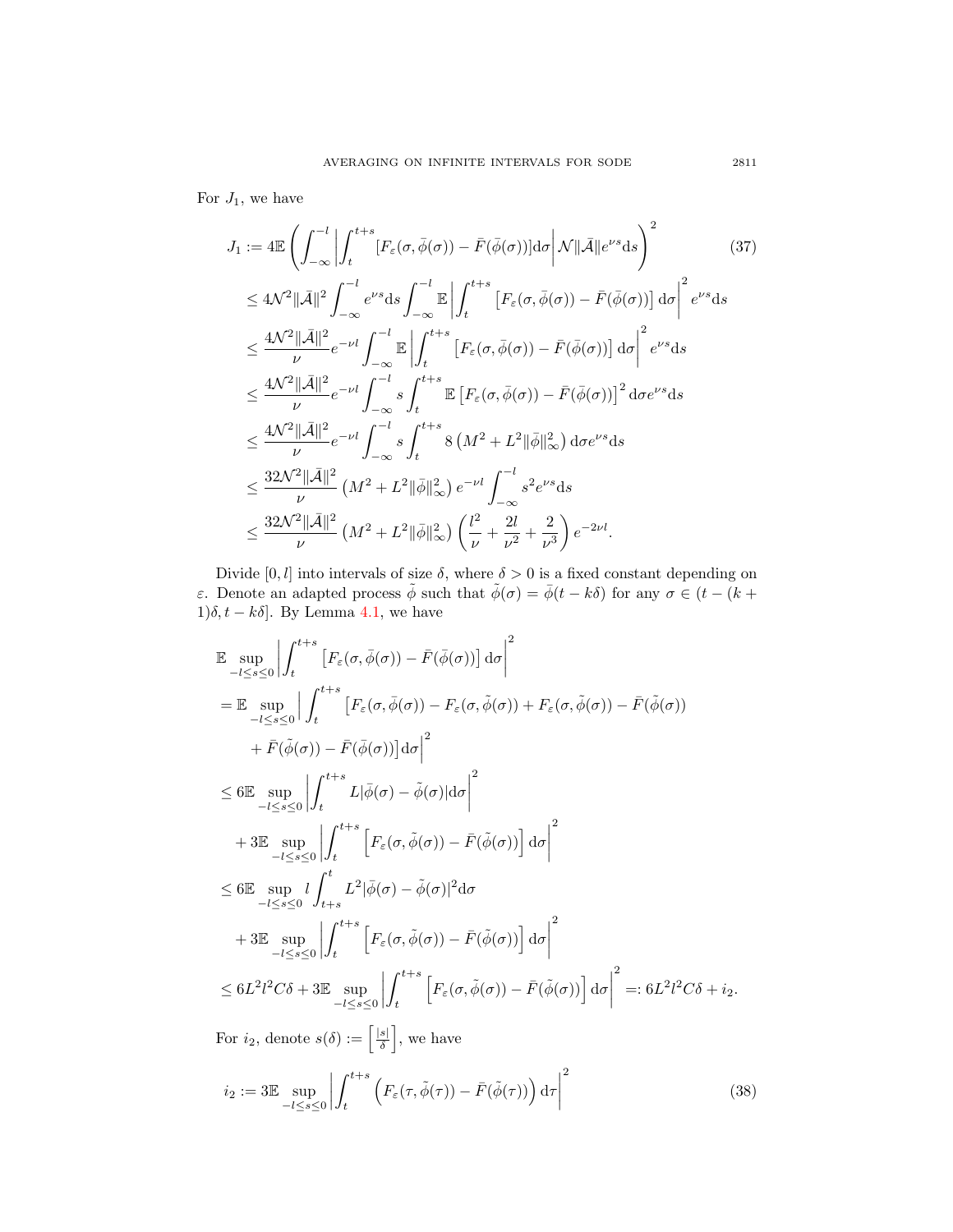$$
= 3\mathbb{E} \sup_{-l \leq s \leq 0} \Big| \sum_{k=0}^{s(\delta)-1} \int_{t-k\delta}^{t-(k+1)\delta} \left( F_{\varepsilon}(\tau, \overline{\phi}(t - k\delta)) - \overline{F}(\overline{\phi}(t - k\delta)) \right) d\tau
$$
  
+ 
$$
\int_{t-s(\delta)\cdot\delta}^{t+s} \left( F_{\varepsilon}(\tau, \overline{\phi}(t - s(\delta)\cdot\delta)) - \overline{F}(\overline{\phi}(t - s(\delta)\cdot\delta)) \right) d\tau \Big|^{2}
$$
  

$$
\leq 6 \left[ \frac{l}{\delta} \right] \mathbb{E} \sup_{-l \leq s \leq 0} \sum_{k=0}^{s(\delta)-1} \left| \int_{t-k\delta}^{t-(k+1)\delta} \left( F_{\varepsilon}(\tau, \overline{\phi}(t - k\delta)) - \overline{F}(\overline{\phi}(t - k\delta)) \right) d\tau \right|^{2}
$$
  
+ 6\mathbb{E} \sup\_{-l \leq s \leq 0} \left| \int\_{t-s(\delta)\cdot\delta}^{t+s} \left( F\_{\varepsilon}(\tau, \overline{\phi}(t - s(\delta)\cdot\delta)) - \overline{F}(\overline{\phi}(t - s(\delta)\cdot\delta)) \right) d\tau \right|^{2}  
=:  $i\frac{1}{2} + i\frac{2}{2}$ .

For  $i_2^1$ , by Lemma [4.1](#page-16-3) we have

$$
\begin{split}\ni_{2}^{1} &:= 6\left[\frac{l}{\delta}\right] \mathbb{E} \sup_{-l \leq s \leq 0} \sum_{k=0}^{s(\delta)-1} \left| \int_{t-k\delta}^{t-(k+1)\delta} \left( F_{\varepsilon}(\tau,\bar{\phi}(t-k\delta)) - \bar{F}(\bar{\phi}(t-k\delta)) \right) d\tau \right|^{2} \tag{39} \\
&\leq \frac{6l^{2}}{\delta^{2}} \mathbb{E} \sup_{-l \leq s \leq 0} \max_{0 \leq k \leq s(\delta)-1} \left| \int_{\frac{t-k\delta}{\varepsilon}}^{\frac{t-(k+1)\delta}{\varepsilon}} \left( F(\tau,\bar{\phi}(t-k\delta)) - \bar{F}(\bar{\phi}(t-k\delta)) \right) \varepsilon d\tau \right|^{2} \\
&\leq \frac{12l^{2}}{\delta^{2}} \mathbb{E} \sup_{-l \leq s \leq 0} \max_{0 \leq k \leq s(\delta)-1} \delta^{2} \omega_{1}^{2} \left( \frac{\delta}{\varepsilon} \right) \left( 1 + |\bar{\phi}(t-k\delta)|^{2} \right) \\
&\leq 12l^{2} \left( C + Cl^{2} + 1 \right) \omega_{1}^{2} \left( \frac{\delta}{\varepsilon} \right). \n\end{split}
$$

For  $i_2^2$ , we obtain

<span id="page-21-0"></span>
$$
\begin{split}\ni_{2}^{2} &:= 6 \mathbb{E} \sup_{-l \leq s \leq 0} \left| \int_{t-s(\delta)\cdot\delta}^{t+s} \left( F_{\varepsilon}(\tau, \bar{\phi}(t-s(\delta)\cdot\delta)) - \bar{F}(\bar{\phi}(t-s(\delta)\cdot\delta)) \right) d\tau \right|^{2} \tag{40} \\
&\leq 6 \mathbb{E} \sup_{-l \leq s \leq 0} \delta \int_{t+s}^{t-s(\delta)\cdot\delta} \left( F_{\varepsilon}(\tau, \bar{\phi}(t-s(\delta)\cdot\delta)) - \bar{F}(\bar{\phi}(t-s(\delta)\cdot\delta)) \right)^{2} d\tau \\
&\leq 6 \delta \mathbb{E} \sup_{-l \leq s \leq 0} \int_{t+s}^{t-s(\delta)\cdot\delta} 8 \left( M^{2} + L^{2} |\bar{\phi}(t-s(\delta)\cdot\delta)|^{2} \right) d\tau \\
&\leq 6 \delta \int_{t-l}^{t} 8 \left( M^{2} + L^{2} \mathbb{E} \sup_{\sigma \in [t-l,t]} ||\bar{\phi}(\sigma)||^{2} \right) d\tau \\
&\leq 48 \left( M^{2} + L^{2} C(l^{2} + 1) \right) l\delta.\n\end{split}
$$

Therefore,  $(38)$ – $(40)$  imply

<span id="page-21-1"></span>
$$
i_2 \le 12\left(Cl^4 + (C+1)l^2\right)\omega_1^2\left(\frac{\delta}{\varepsilon}\right) + 48\left(M^2 + L^2C(l^2+1)\right)l\delta.
$$

Therefore, we have

$$
J_2 \le \frac{4\mathcal{N}^2 \|\bar{\mathcal{A}}\|^2}{\nu^2} \left(1 - e^{-\nu l}\right)^2 \left[6L^2 l^2 C \delta + 12\left(Cl^4 + (C+1)l^2\right) \omega_1^2 \left(\frac{\delta}{\varepsilon}\right) + 48\left(M^2 + L^2 C(l^2+1)\right) l\delta\right].
$$
\n(41)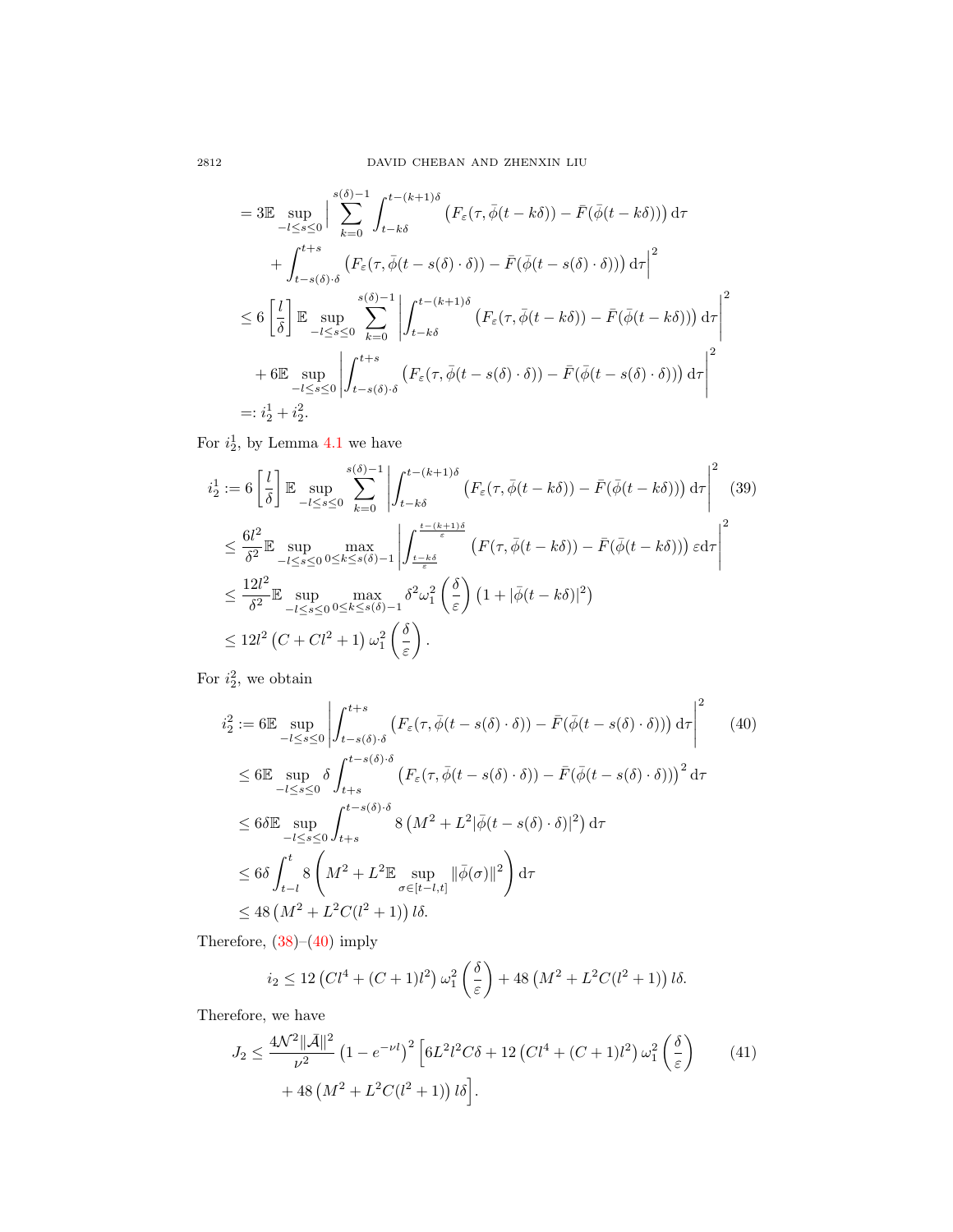Combing  $(36)$ ,  $(37)$  and  $(41)$ , we have

$$
\mathbb{E}\left|\int_{-\infty}^{t} G_{\bar{\mathcal{A}}}(t,\tau) \left[F_{\varepsilon}(\tau,\bar{\phi}(\tau)) - \bar{F}(\bar{\phi}(\tau))\right] d\tau\right|^{2} \tag{42}
$$
\n
$$
\leq \frac{32\mathcal{N}^{2}||\bar{\mathcal{A}}||^{2}}{\nu} \left(M^{2} + L^{2}||\bar{\phi}||_{\infty}^{2}\right) \left(\frac{l^{2}}{\nu} + \frac{2l}{\nu^{2}} + \frac{2}{\nu^{3}}\right) e^{-2\nu l}
$$
\n
$$
+ \frac{4\mathcal{N}^{2}||\bar{\mathcal{A}}||^{2}}{\nu^{2}} \left(1 - e^{-\nu l}\right)^{2} \left[6L^{2}l^{2}C\delta + 12\left(Cl^{4} + (C+1)l^{2}\right)\omega_{1}^{2}\left(\frac{\delta}{\varepsilon}\right) + 48\left(M^{2} + L^{2}C(l^{2}+1)\right)l\delta\right].
$$
\n(42)

Taking  $\delta = \sqrt{\varepsilon}$  and letting  $\varepsilon \to 0$  in [\(42\)](#page-22-0), we have

<span id="page-22-0"></span>
$$
\limsup_{\varepsilon \to 0} \sup_{t \in \mathbb{R}} \mathbb{E} \left| \int_{-\infty}^{t} G_{\bar{A}}(t, \tau) \left[ F_{\varepsilon}(\tau, \bar{\phi}(\tau)) - \bar{F}(\bar{\phi}(\tau)) \right] d\tau \right|^{2}
$$
  

$$
\leq \frac{32\mathcal{N}^{2} ||\bar{A}||^{2}}{\nu} \left( M^{2} + L^{2} ||\bar{\phi}||_{\infty}^{2} \right) \left( \frac{l^{2}}{\nu} + \frac{2l}{\nu^{2}} + \frac{2}{\nu^{3}} \right) e^{-2\nu l}.
$$

Since l is arbitrary, by letting  $l \to \infty$  we get

<span id="page-22-1"></span>
$$
\lim_{\varepsilon \to 0} \sup_{t \in \mathbb{R}} \mathbb{E} \left| \int_{-\infty}^{t} G_{\tilde{\mathcal{A}}}(t,\tau) \left[ F_{\varepsilon}(\tau,\bar{\phi}(\tau)) - \bar{F}(\bar{\phi}(\tau)) \right] d\tau \right|^{2} = 0.
$$
 (43)

From [\(35\)](#page-19-1) and [\(43\)](#page-22-1) it follows that there exists a function  $A: (0, \varepsilon_0) \to \mathbb{R}_+$  so that  $A(\varepsilon) \to 0$  as  $\varepsilon \to 0$  and

<span id="page-22-3"></span>
$$
I_1(t,\varepsilon) \le 3\frac{\mathcal{N}^2 L^2}{\nu^2} \sup_{t \in \mathbb{R}} \mathbb{E}|\phi_{\varepsilon}(t) - \bar{\phi}(t)|^2 + A(\varepsilon)
$$
 (44)

for any  $t \in \mathbb{R}$  and  $\varepsilon \in (0, \varepsilon_0)$ .

Now we will establish a similar estimation for  $I_2(t, \varepsilon)$ . Since

$$
I_2(t,\varepsilon) := \mathbb{E} \left| \int_{-\infty}^t (G_{\mathcal{A}_{\varepsilon}}(t,\tau)G_{\varepsilon}(\tau,\phi_{\varepsilon}(\tau)) - G_{\tilde{\mathcal{A}}}(t,\tau)\bar{G}(\bar{\phi}(\tau)))\mathrm{d}W(\tau) \right|^2
$$
  

$$
\leq 3 \bigg( \mathbb{E} \left| \int_{-\infty}^t G_{\mathcal{A}_{\varepsilon}}(t,\tau) \left( G_{\varepsilon}(\tau,\phi_{\varepsilon}(\tau)) - G_{\varepsilon}(\tau,\bar{\phi}(\tau)) \right) \mathrm{d}W(\tau) \right|^2
$$
  

$$
+ \mathbb{E} \left| \int_{-\infty}^t (G_{\mathcal{A}_{\varepsilon}}(t,\tau) - G_{\tilde{\mathcal{A}}}(t,\tau)) G_{\varepsilon}(\tau,\bar{\phi}(\tau)) \mathrm{d}W(\tau) \right|^2
$$
  

$$
+ \mathbb{E} \left| \int_{-\infty}^t G_{\tilde{\mathcal{A}}}(t,\tau) [G_{\varepsilon}(\tau,\bar{\phi}(\tau)) - \bar{G}(\bar{\phi}(\tau))] \mathrm{d}W(\tau) \bigg|^2 \right),
$$

using Itô's isometry property we have

<span id="page-22-2"></span>
$$
I_2(t,\varepsilon) \le 3\left(\mathcal{N}^2 L^2 \int_{-\infty}^t e^{-2\nu(t-\tau)} \mathbb{E}|\phi_{\varepsilon}(\tau) - \bar{\phi}(\tau)|^2 d\tau \right)
$$
  
+  $2\mathcal{N}(\varepsilon)^2 \int_{-\infty}^t e^{-2\gamma_0(t-\tau)} (M^2 + L^2 ||\bar{\phi}||_{\infty}^2) d\tau$   
+  $\mathcal{N}^2 \int_{-\infty}^t e^{-2\nu(t-\tau)} \mathbb{E} |G_{\varepsilon}(\tau, \bar{\phi}(\tau)) - \bar{G}(\bar{\phi}(\tau))|^2 d\tau \right)$   
 $\le 3\left(\frac{\mathcal{N}^2 L^2}{2\nu} \sup_{t \in \mathbb{R}} \mathbb{E} |\phi_{\varepsilon}(t) - \bar{\phi}(\tau)|^2 + \frac{\mathcal{N}(\varepsilon)^2}{\gamma_0} (M^2 + L^2 ||\bar{\phi}||_{\infty}^2) \right)$  (45)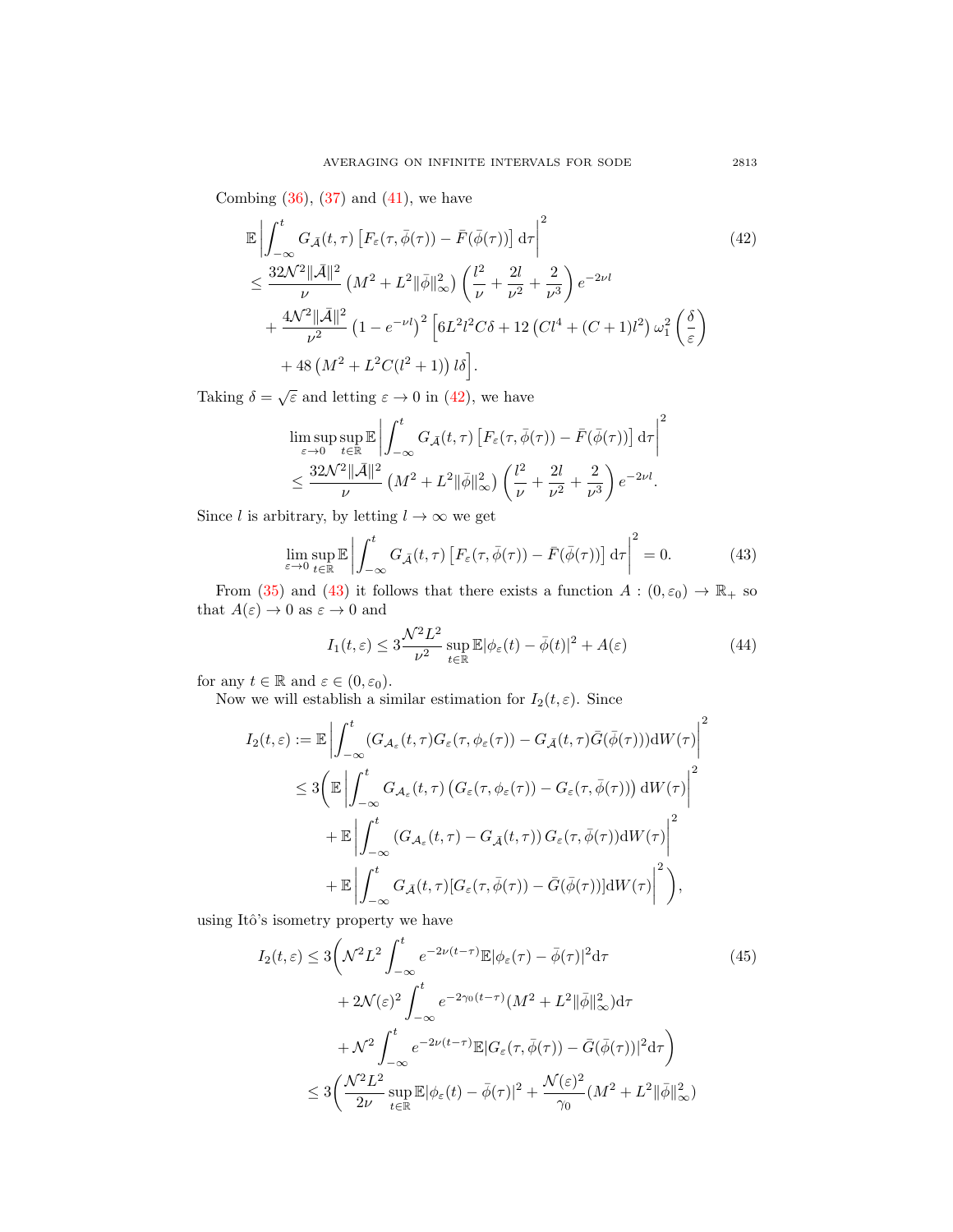$$
+\mathcal{N}^2\int_{-\infty}^t e^{-2\nu(t-\tau)}\mathbb{E}|G_{\varepsilon}(\tau,\bar{\phi}(\tau))-\bar{G}(\bar{\phi}(\tau))|^2d\tau\bigg).
$$

Now we prove that

<span id="page-23-0"></span>
$$
\lim_{\varepsilon \to 0} \sup_{t \in \mathbb{R}} \left| \int_{-\infty}^t e^{-2\nu (t-\tau)} \mathbb{E} \left| G_{\varepsilon}(\tau, \bar{\phi}(\tau)) - \bar{G}(\bar{\phi}(\tau)) \right|^2 d\tau \right| = 0.
$$

By Lemma [3.4,](#page-10-3) it suffices to show that

$$
\lim_{\varepsilon \to 0} \sup_{|s| \leq l, \ t \in \mathbb{R}} \left| \int_{t}^{t+s} \mathbb{E} \left| G_{\varepsilon}(\tau, \bar{\phi}(\tau)) - \bar{G}(\bar{\phi}(\tau)) \right|^{2} d\tau \right| = 0.
$$

To this end, define an adapted process  $\hat{\phi}$  such that  $\hat{\phi}(\sigma) = \bar{\phi}(t + k\delta)$  for any  $\sigma \in$  $[t + k\delta, t + (k+1)\delta)$ . We can assume  $s > 0$  without loss of generality, then we have by Lemma [4.1](#page-16-3)

$$
\int_{t}^{t+s} \mathbb{E} |G_{\varepsilon}(\tau,\bar{\phi}(\tau)) - \bar{G}(\bar{\phi}(\tau))|^{2} d\tau
$$
\n
$$
\leq \int_{t}^{t+s} \mathbb{E} |G_{\varepsilon}(\tau,\bar{\phi}(\tau)) - G_{\varepsilon}(\tau,\hat{\phi}(\tau)) + G_{\varepsilon}(\tau,\hat{\phi}(\tau)) - \bar{G}(\hat{\phi}(\tau))
$$
\n
$$
+ \bar{G}(\hat{\phi}(\tau)) - \bar{G}(\bar{\phi}(\tau))|^{2} d\tau
$$
\n
$$
\leq 3 \int_{t}^{t+s} \mathbb{E} |G_{\varepsilon}(\tau,\bar{\phi}(\tau)) - G_{\varepsilon}(\tau,\hat{\phi}(\tau))|^{2} d\tau + 3 \int_{t}^{t+s} \mathbb{E} |G_{\varepsilon}(\tau,\hat{\phi}(\tau)) - \bar{G}(\hat{\phi}(\tau))|^{2} d\tau
$$
\n
$$
+ 3 \int_{t}^{t+s} \mathbb{E} | \bar{G}(\hat{\phi}(\tau)) - \bar{G}(\bar{\phi}(\tau))|^{2} d\tau
$$
\n
$$
\leq 6L^{2} l C \delta + 3 \int_{t}^{t+s} \mathbb{E} |G_{\varepsilon}(\tau,\hat{\phi}(\tau)) - \bar{G}(\hat{\phi}(\tau))|^{2} d\tau =: 6L^{2} l C \delta + 3J_{3}.
$$

For  $J_3$ , we have

$$
J_3 := \mathbb{E} \int_t^{t+s} \left| G_{\varepsilon}(\tau, \hat{\phi}(\tau)) - \bar{G}(\hat{\phi}(\tau)) \right|^2 d\tau
$$
  

$$
\leq \mathbb{E} \bigg( \sum_{k=0}^{s(\delta)-1} \int_{t+k\delta}^{t+(k+1)\delta} \left| G_{\varepsilon}(\tau, \bar{\phi}(t+k\delta)) - \bar{G}(\bar{\phi}(t+k\delta)) \right|^2 d\tau
$$
  

$$
+ \int_{t+s(\delta)\cdot\delta}^{t+s} \left| G_{\varepsilon}(\tau, \bar{\phi}(t+s(\delta)\cdot\delta)) - \bar{G}(\bar{\phi}(t+s(\delta)\cdot\delta)) \right|^2 d\tau \bigg) =: J_3^1 + J_3^2.
$$

Then

$$
J_3^1 := \mathbb{E}\bigg(\sum_{k=0}^{s(\delta)-1} \int_{t+k\delta}^{t+(k+1)\delta} \left| G_{\varepsilon}(\tau, \bar{\phi}(t+k\delta)) - \bar{G}(\bar{\phi}(t+k\delta)) \right|^2 d\tau \bigg)
$$
  

$$
\leq \left[ \frac{l}{\delta} \right] \max_{0 \leq k \leq s(\delta)-1} \mathbb{E} \int_{t+k\delta}^{t+(k+1)\delta} \left| G_{\varepsilon}(\tau, \bar{\phi}(t+k\delta)) - \bar{G}(\bar{\phi}(t+k\delta)) \right|^2 d\tau
$$
  

$$
= \left[ \frac{l}{\delta} \right] \max_{0 \leq k \leq s(\delta)-1} \mathbb{E} \int_{\frac{t+k\delta}{\varepsilon}}^{t+(k+1)\delta} \left| G(\tau, \bar{\phi}(t+k\delta)) - \bar{G}(\bar{\phi}(t+k\delta)) \right|^2 \varepsilon d\tau
$$
  

$$
\leq l\omega_2 \left( \frac{\delta}{\varepsilon} \right) \left( 1 + ||\bar{\phi}||_{\infty}^2 \right)
$$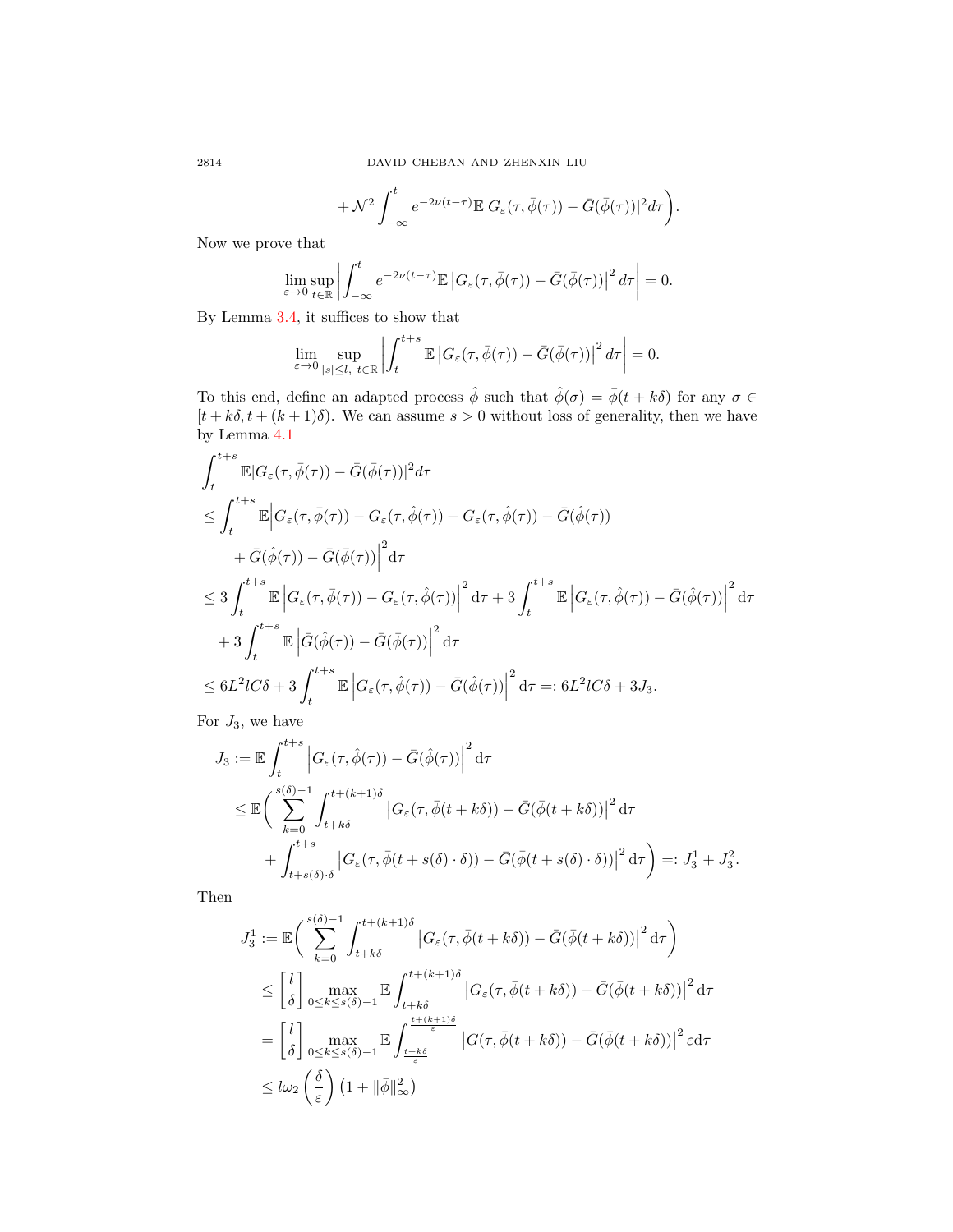and

$$
J_3^2 := \mathbb{E} \int_{t+s(\delta)\cdot\delta}^{t+s} \left| G_{\varepsilon}(\tau, \bar{\phi}(t+s(\delta)\cdot\delta)) - \bar{G}(\bar{\phi}(t+s(\delta)\cdot\delta)) \right|^2 d\tau
$$
  
\$\leq 8\left(M^2 + L^2 \|\bar{\phi}\|\_{\infty}^2\right)\delta\$.

Therefore we have

$$
\sup_{|s| \le l, t \in \mathbb{R}} \left| \int_{t}^{t+s} \mathbb{E} \left| G_{\varepsilon}(\tau, \bar{\phi}(\tau)) - \bar{G}(\bar{\phi}(\tau)) \right|^{2} d\tau \right|
$$
\n
$$
\le 6L^{2} l C \delta + 24(M^{2} + L^{2} \|\bar{\phi}\|_{\infty}^{2}) \delta + 3l\omega_{2} \left( \frac{\delta}{\varepsilon} \right) (1 + \|\bar{\phi}\|_{\infty}^{2}).
$$
\n(46)

Taking  $\delta = \sqrt{\varepsilon}$  and letting  $\varepsilon \to 0$  in [\(46\)](#page-23-0), we have

<span id="page-24-0"></span>
$$
\lim_{\varepsilon \to 0} \sup_{|s| \le l, \ t \in \mathbb{R}} \left| \int_{t}^{t+s} \mathbb{E} \left| G_{\varepsilon}(\tau, \bar{\phi}(\tau)) - \bar{G}(\bar{\phi}(\tau)) \right|^{2} d\tau \right| = 0. \tag{47}
$$

From  $(45)$  and  $(47)$  it follows that

<span id="page-24-1"></span>
$$
I_2(t,\varepsilon) \le 3(\mathcal{N}L)^2 \frac{1}{2\nu} \sup_{t \in \mathbb{R}} \mathbb{E}|\phi_{\varepsilon}(t) - \bar{\phi}(t)|^2 + B(\varepsilon), \tag{48}
$$

where  $B(\varepsilon)$  is some positive constant such that  $B(\varepsilon) \to 0$  as  $\varepsilon \to 0$ . Combing  $(34)$ ,  $(44)$  and  $(48)$ , we have

$$
\left(1 - 3(\mathcal{N}L)^2 \left(\frac{2}{\nu^2} + \frac{1}{\nu}\right)\right) \sup_{t \in \mathbb{R}} \mathbb{E}|\phi_{\varepsilon}(t) - \bar{\phi}(t)|^2 \le 2\left(A(\varepsilon) + B(\varepsilon)\right).
$$

Consequently

$$
\lim_{\varepsilon\to 0}\sup_{t\in\mathbb{R}}\mathbb{E}|\phi_\varepsilon(t)-\bar{\phi}(t)|^2=0
$$

because  $1 - 3(\mathcal{N}L)^2 \left( \frac{2}{\nu^2} + \frac{1}{\nu} \right) > 0.$ 

To finish the proof of the theorem we note that  $L^2$ -convergence implies convergence in distribution, so

$$
\lim_{\varepsilon \to 0} \sup_{t \in \mathbb{R}} \beta(\mathcal{L}(\phi_{\varepsilon}(t)), \mathcal{L}(\bar{\phi}(t))) = 0.
$$

Since  $\mathcal{L}(\varphi_{\varepsilon}(\frac{t}{\varepsilon})) = \mathcal{L}(\phi_{\varepsilon}(t)),$  we get

$$
\lim_{\varepsilon\to 0}\sup_{t\in\mathbb{R}}\beta(\mathcal{L}(\varphi_\varepsilon(\frac{t}{\varepsilon})),\mathcal{L}(\bar\phi(t)))=0.
$$

The proof is complete.

**Corollary 3.** Under the conditions of Theorem  $4.2$  the following statements hold:

1. if the functions  $A \in C(\mathbb{R}, L(\mathcal{H}))$  and  $F, G \in C(\mathbb{R} \times \mathcal{H}, \mathcal{H})$  are jointly station $ary$  (respectively,  $\tau$ -periodic, quasi-periodic with the spectrum of frequencies  $\nu_1, \ldots, \nu_k$ , Bohr almost periodic, almost automorphic, Birkhoff recurrent, Lagrange stable, Levitan almost periodic, almost recurrent, Poisson stable), then equation [\(30\)](#page-15-0) has a unique solution  $\varphi_{\varepsilon} \in C_b(\mathbb{R}, L^2(\mathbb{P}, \mathcal{H}))$  which is stationary (respectively,  $\tau$ -periodic, quasi-periodic with the spectrum of frequencies  $\nu_1, \ldots, \nu_k$ , Bohr almost periodic, almost automorphic, Birkhoff recurrent, Lagrange stable, Levitan almost periodic, almost recurrent, Poisson stable) in distribution;

 $\Box$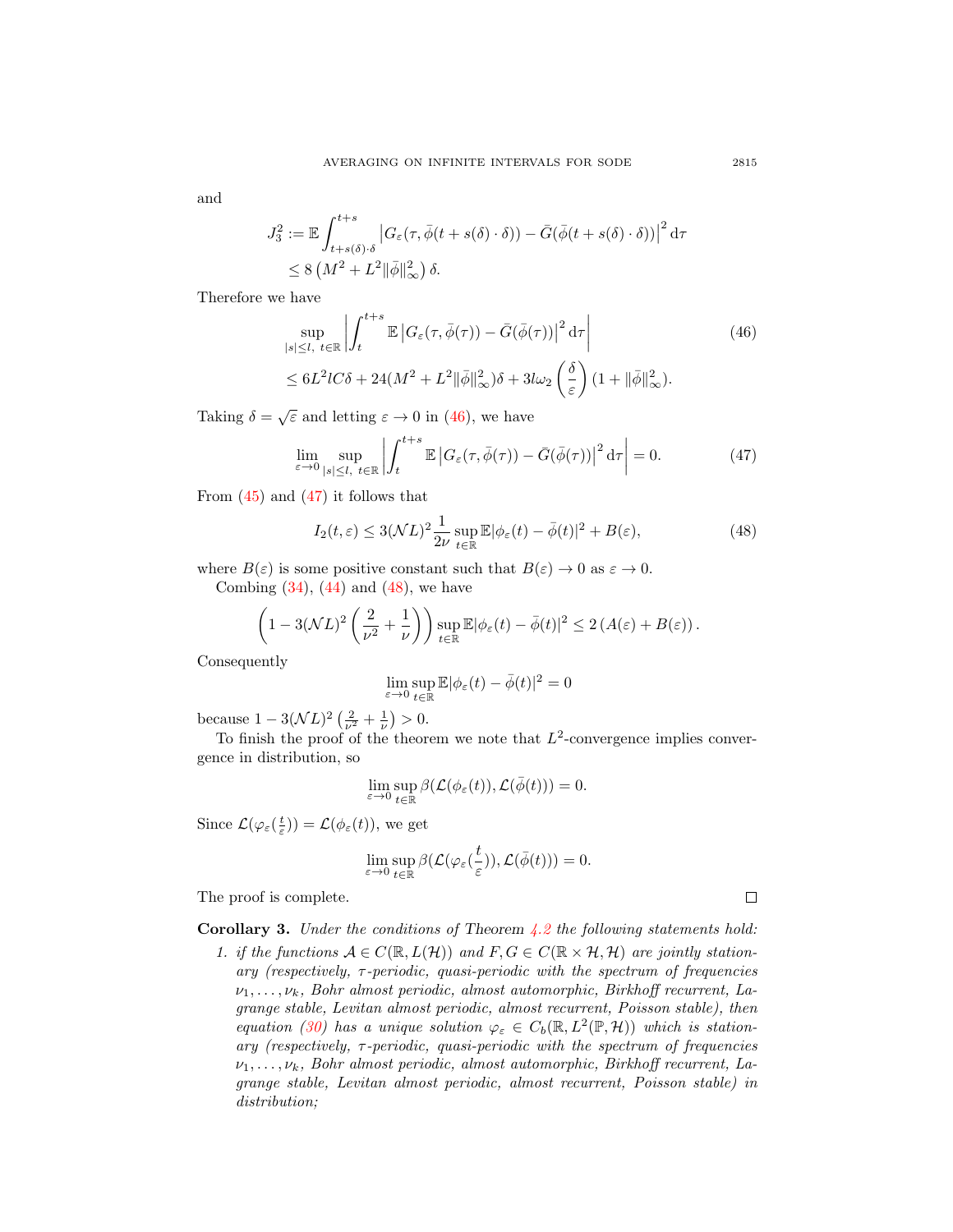2. if the functions  $A \in C(\mathbb{R}, L(\mathcal{H}))$  and  $F, G \in C(\mathbb{R} \times \mathcal{H}, \mathcal{H})$  are Lagrange stable and jointly pseudo-periodic (respectively, pseudo-recurrent), then equation [\(30\)](#page-15-0) has a unique solution  $\varphi_{\varepsilon} \in C_b(\mathbb{R}, L^2(\mathbb{P}, \mathcal{H}))$  which is pseudo-periodic (respectively, pseudo-recurrent) in distribution;

3.

$$
\lim_{\varepsilon\to 0}\sup_{t\in\mathbb{R}}\beta(\mathcal{L}(\varphi_\varepsilon(\frac{t}{\varepsilon}),\mathcal{L}(\bar\phi(t)))=0,
$$

with  $\phi$  being the unique stationary solution of the averaged equation [\(33\)](#page-16-2).

Proof. This statement follows from Theorems [2.12](#page-5-4) and [4.2](#page-17-0) (see also Remark [2\)](#page-3-0).  $\Box$ 

Remark 15. To simplify the notations and highlight the idea, we consider only the one-dimensional noise. Indeed, the main results of this paper remain hold if we replace the one-dimensional Brownian motion  $W$  in Sections 3 and 4 by a  $Q$ -Wiener process, which brings no essential but just notational difference; see e.g. [\[20,](#page-26-10) [21\]](#page-26-21) for details.

Remark 16. In the present paper, we only consider the second Bogolyubov theorem for semilinear stochastic ordinary differential equations, i.e. the linear part  $\mathcal{A}(\cdot)$  is bounded operator valued. We will consider the case when  $\mathcal{A}(\cdot)$  is an unbounded operator in future work, which can be applied to related stochastic partial differential equations.

Acknowledgments. We would like to thank Professor A. J. Roberts for drawing our attention to stochastic centre manifold approach for averaging and to references [\[3,](#page-25-4) [22\]](#page-26-8). We are grateful to the anonymous referees for their careful reading of our paper and valuable suggestions.

#### **REFERENCES**

- <span id="page-25-0"></span>[\[1\]](http://www.ams.org/mathscinet-getitem?mr=MR0016575&return=pdf) N. N. Bogolyubov, On Some Statistical Methods in Mathematical Physics, Akademiya Nauk Ukrainskoi SSR, 1945. (in Russian)
- <span id="page-25-1"></span>[\[2\]](http://www.ams.org/mathscinet-getitem?mr=MR0141845&return=pdf) N. N. Bogolyubov and Y. A. Mitropolsky, Asymptotic Methods in the Theory of Non-Linear Oscillations, Translated from the second revised Russian edition. International Monographs on Advanced Mathematics and Physics Hindustan Publishing Corp., Delhi, Gordon and Breach Science Publishers, New York, 1961.
- <span id="page-25-4"></span>[\[3\]](http://www.ams.org/mathscinet-getitem?mr=MR1022628&return=pdf) P. Boxler, [A stochastic version of center manifold theory,](http://dx.doi.org/10.1007/BF01845701) Probab. Theory Related Fields, 83 (1989), 509–545.
- <span id="page-25-2"></span>[\[4\]](http://www.ams.org/mathscinet-getitem?mr=MR2480788&return=pdf) S. Cerrai and M. Freidlin, [Averaging principle for a class of stochastic reaction-diffusion](http://dx.doi.org/10.1007/s00440-008-0144-z) [equations,](http://dx.doi.org/10.1007/s00440-008-0144-z) Probab. Theory Related Fields, 144 (2009), 137–177.
- <span id="page-25-3"></span>[\[5\]](http://www.ams.org/mathscinet-getitem?mr=MR3679916&return=pdf) S. Cerrai and A. Lunardi, [Averaging principle for nonautonomous slow-fast systems of stochas](http://dx.doi.org/10.1137/16M1063307)[tic reaction-diffusion equations: the almost periodic case,](http://dx.doi.org/10.1137/16M1063307) SIAM J. Math. Anal., 49 (2017), 2843–2884.
- <span id="page-25-8"></span>[\[6\]](http://www.ams.org/mathscinet-getitem?mr=MR2603600&return=pdf) D. N. Cheban, Asymptotically Almost Periodic Solutions of Differential Equations, Hindawi Publishing Corporation, New York, 2009.
- <span id="page-25-6"></span>[\[7\]](http://www.ams.org/mathscinet-getitem?mr=MR3329680&return=pdf) D. N. Cheban, [Global Attractors of Nonautonomous Dynamical and Control Systems](http://dx.doi.org/10.1142/9297) , 2nd edition, Interdisciplinary Mathematical Sciences, vol.18, River Edge, NJ: World Scientific, 2015.
- <span id="page-25-9"></span>[\[8\]](http://www.ams.org/mathscinet-getitem?mr=MR2038271&return=pdf) D. Cheban and J. Duan, [Recurrent motions and global attractors of non-autonomous Lorenz](http://dx.doi.org/10.1080/14689360310001624132) [systems,](http://dx.doi.org/10.1080/14689360310001624132) Dyn. Syst., 19 (2004), 41–59.
- <span id="page-25-5"></span>[\[9\]](http://www.ams.org/mathscinet-getitem?mr=MR4097264&return=pdf) D. Cheban and Z. Liu, [Periodic, quasi-periodic, almost periodic, almost automorphic, Birkhoff](http://dx.doi.org/10.1016/j.jde.2020.03.014) [recurrent and Poisson stable solutions for stochastic differential equations,](http://dx.doi.org/10.1016/j.jde.2020.03.014) J. Differential Equations, 269 (2020), 3652–3685.
- <span id="page-25-7"></span>[\[10\]](http://www.ams.org/mathscinet-getitem?mr=MR0352639&return=pdf) Ju. L. Dalec'kii and M. G. Krein, Stability of Solutions of Differential Equations in Banach Space, Translated from the Russian by S. Smith. Translations of Mathematical Monographs, Vol. 43. American Mathematical Society, Providence, R.I., 1974.